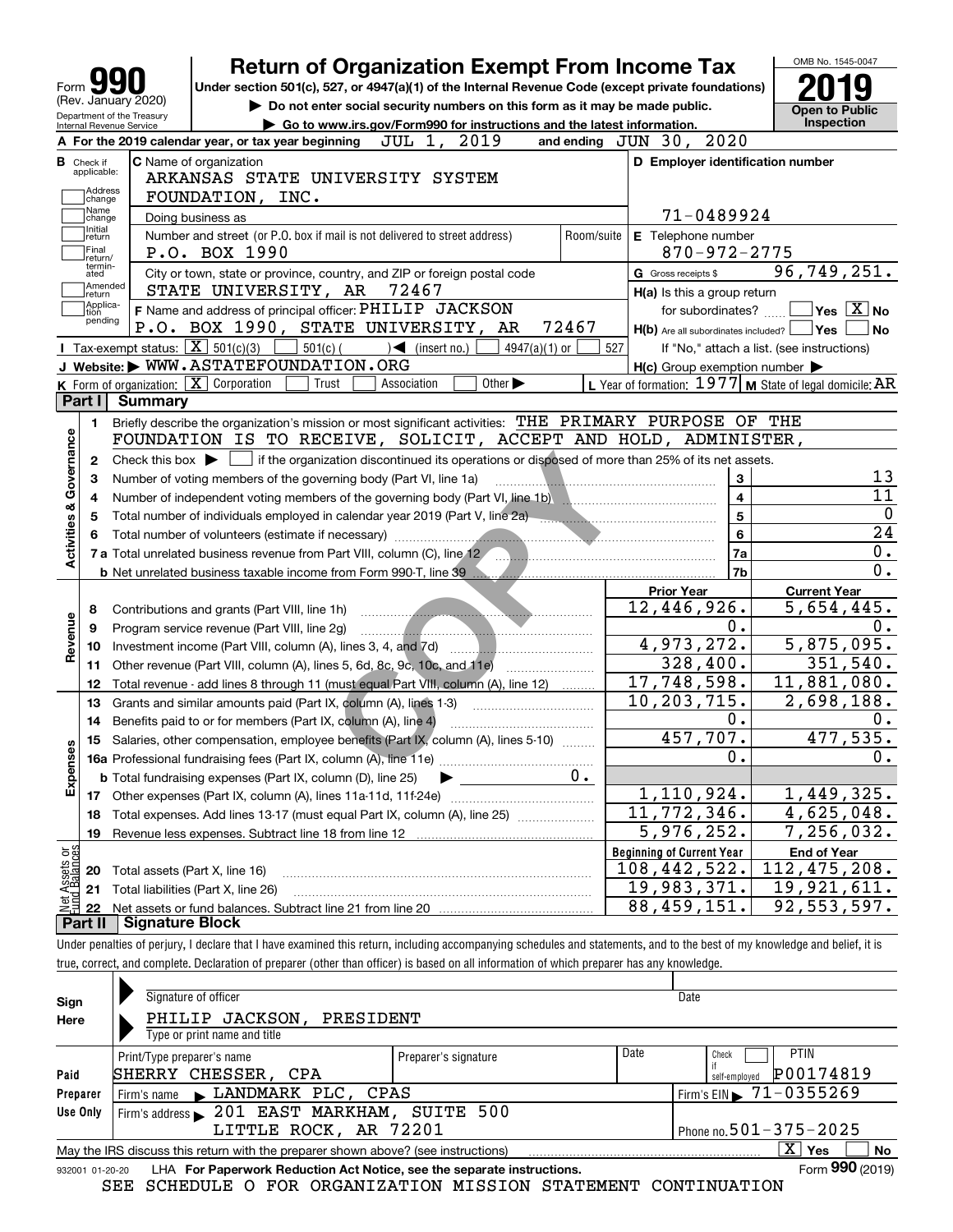|              | ARKANSAS STATE UNIVERSITY SYSTEM                                                                                                                                |
|--------------|-----------------------------------------------------------------------------------------------------------------------------------------------------------------|
|              | 71-0489924<br>FOUNDATION, INC.<br>Page $2$<br>Form 990 (2019)                                                                                                   |
|              | <b>Part III   Statement of Program Service Accomplishments</b>                                                                                                  |
|              | $\boxed{\text{X}}$                                                                                                                                              |
| 1            | Briefly describe the organization's mission:                                                                                                                    |
|              | THE PRIMARY PURPOSE OF THE ARKANSAS STATE UNIVERSITY SYSTEM                                                                                                     |
|              | FOUNDATION, INC. (THE FOUNDATION) IS TO RECEIVE, SOLICIT, ACCEPT AND                                                                                            |
|              | HOLD, ADMINISTER, INVEST AND DISBURSE ANY AND EVERY KIND OF PROPERTY                                                                                            |
|              | FOR SUCH EDUCATION, SCIENTIFIC, LITERARY, RESEARCH AND SERVICE                                                                                                  |
| $\mathbf{2}$ | Did the organization undertake any significant program services during the year which were not listed on the                                                    |
|              | $\boxed{\phantom{1}}$ Yes $\boxed{\text{X}}$ No<br>prior Form 990 or 990-EZ?                                                                                    |
|              | If "Yes." describe these new services on Schedule O.                                                                                                            |
|              | $\boxed{\phantom{1}}$ Yes $\boxed{\text{X}}$ No<br>Did the organization cease conducting, or make significant changes in how it conducts, any program services? |
| 3            |                                                                                                                                                                 |
|              | If "Yes," describe these changes on Schedule O.                                                                                                                 |
| 4            | Describe the organization's program service accomplishments for each of its three largest program services, as measured by expenses.                            |
|              | Section 501(c)(3) and 501(c)(4) organizations are required to report the amount of grants and allocations to others, the total expenses, and                    |
|              | revenue, if any, for each program service reported.                                                                                                             |
| 4a           | (Code:                                                                                                                                                          |
|              | ASU SUPPORT:                                                                                                                                                    |
|              |                                                                                                                                                                 |
|              | THE PRIMARY PURPOSE OF THE ARKANSAS STATE UNIVERSITY SYSTEM FOUNDATION,                                                                                         |
|              | INC. (THE FOUNDATION) IS TO RECEIVE, SOLICIT, ACCEPT AND HOLD,                                                                                                  |
|              | ADMINISTER, INVEST AND DISBURSE ANY AND EVERY KIND OF PROPERTY FOR SUCH                                                                                         |
|              | EDUCATION, SCIENTIFIC, LITERARY, RESEARCH AND SERVICE ACTIVITIES FROM                                                                                           |
|              | INDIVIDUALS AND ORGANIZATIONS, INCLUDING FOUNDATIONS, GOVERNMENT                                                                                                |
|              | AGENCIES, AND PRIVATE BUSINESSES, TO SUPPORT THE CORPORATION'S                                                                                                  |
|              | ACTIVITIES, AND IT SHALL MANAGE ENDOWMENTS GIVEN TO THE CORPORATION FOR                                                                                         |
|              | THE BENEFIT OF ALL THE ARKANSAS STATE UNIVERSITY SYSTEM CAMPUSES                                                                                                |
|              | OPERATIONS, SITES AND FACILITIES.                                                                                                                               |
|              |                                                                                                                                                                 |
| 4b           | $1$ , $077$ , $411$ $\cdot$ including grants of \$<br>$($ Revenue \$ $\qquad \qquad$ (Revenue \$ $\qquad \qquad$<br>) (Expenses \$<br>(Code:                    |
|              | ASU ACADEMIC SUPPORT:                                                                                                                                           |
|              |                                                                                                                                                                 |
|              | THE ARKANSAS STATE UNIVERSITY SYSTEM FOUNDATION, INC. PROVIDES                                                                                                  |
|              | FINANCIAL ASSISTANCE TO ALL MEMBER CAMPUSES OF THE ARKANSAS STATE                                                                                               |
|              | UNIVERISTY SYSTEM AND RELATED ENTITIES IN SUPPORT OF TEACHING,                                                                                                  |
|              | RESEARCH, DISTANCE LEARNING, LIBRARY MEDIA SERVICES, ECONOMIC                                                                                                   |
|              | DEVELOPMENT AND OUTREACH PROGRAMS BY SUPPLEMENTING UNIVERSITY BUDGETS                                                                                           |
|              | FOR SUPPLIES AND SERVICES, TRAVEL, EQUIPMENT, TECHNOLOGY, HUMAN                                                                                                 |
|              | RESOURCES AND ALL OTHER COSTS RELATED TO THE UNIVERSITY'S ACADEMIC                                                                                              |
|              | MISSION.                                                                                                                                                        |
|              |                                                                                                                                                                 |
|              |                                                                                                                                                                 |
|              | 4c $\left(\text{Code:}\_\_\_\_\_\_\$ (Expenses \$ 359, 137. including grants of \$ $\_\_\_\_\_\_\_\$<br>$\int$ (Revenue \$ _                                    |
|              | ADMINISTRATIVE SUPPORT:                                                                                                                                         |
|              |                                                                                                                                                                 |
|              | THE ARKANSAS STATE UNIVERSITY SYSTEM FOUNDATION, INC. PROVIDES                                                                                                  |
|              | FINANCIAL ASSISTANCE TO ALL MEMBER CAMPUSES OF THE ARKANSAS STATE                                                                                               |
|              | UNIVERISTY SYSTEM IN SUPPORT OF ADMINISTRATIVE FUNCTIONS LIKE ACADEMIC                                                                                          |
|              | AFFAIRS, STUDENT AFFAIRS, RESIDENCE LIFE, RECRUITING, COUNSELING,                                                                                               |
|              | FACILITIES MANAGEMENT, ADVANCEMENT, ALUMNI RELATIONS, INFORMATION                                                                                               |
|              | TECHNOLOGY, CAREER MANAGEMENT, DISABILITY SERVICES AD DIVERSITY                                                                                                 |
|              | INITIATIVES BY SUPPLEMENTING UNIVERSITY BUDGETS FOR SUPPLIES AND                                                                                                |
|              | SERVICES, TRAVEL, EQUIPMENT, TECHNOLOGY, HUMAN RESOURCES AND ALL OTHER                                                                                          |
|              | COSTS RELATED TO THE UNIVERSITY'S ACADEMIC MISSION.                                                                                                             |
|              |                                                                                                                                                                 |
|              | 4d Other program services (Describe on Schedule O.)                                                                                                             |
|              | $359$ , $137$ on including grants of \$<br>(Expenses \$<br>(Revenue \$                                                                                          |
|              | 4.493,873.                                                                                                                                                      |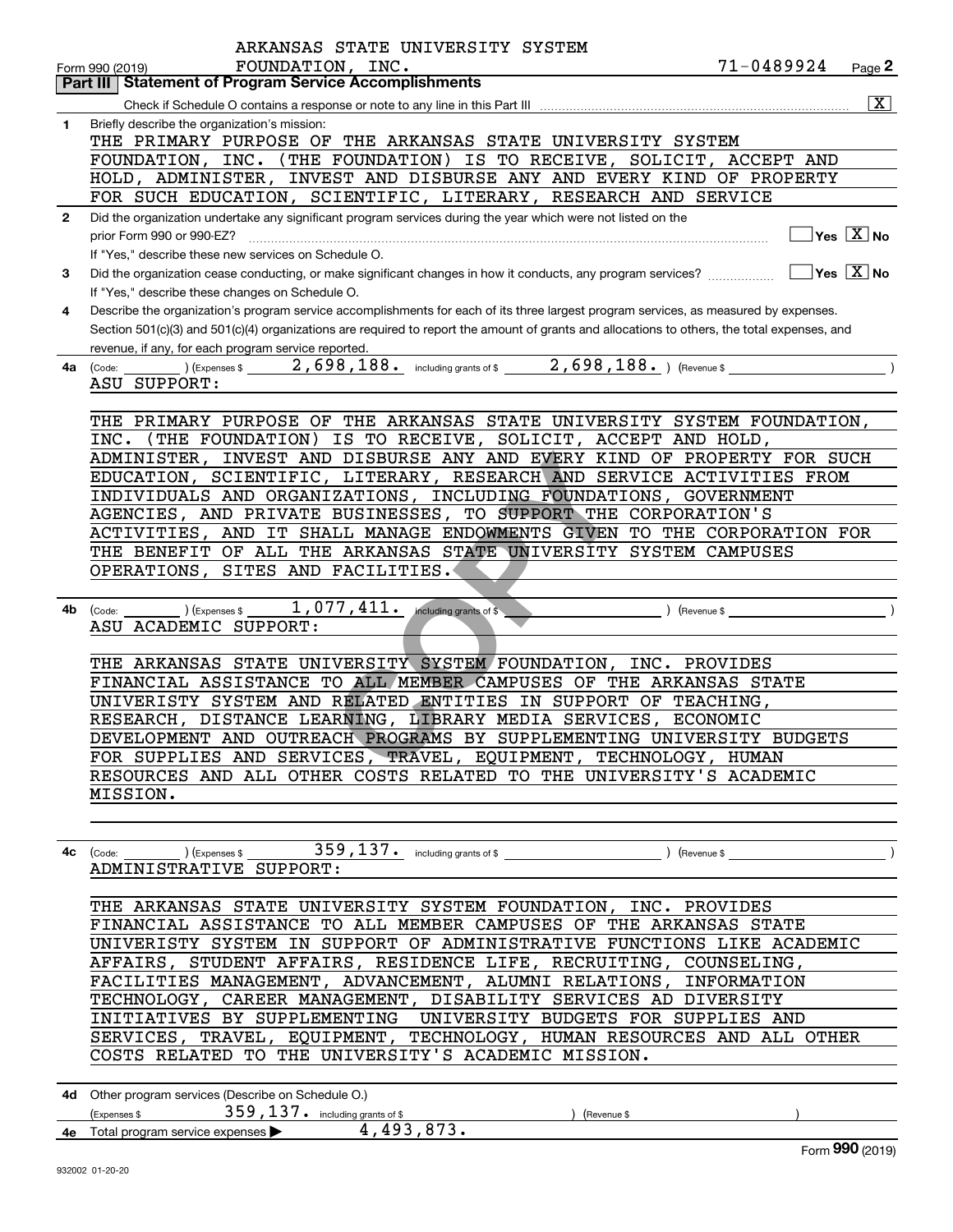|     |                                                                                                                                       |                 | Yes                   | No          |
|-----|---------------------------------------------------------------------------------------------------------------------------------------|-----------------|-----------------------|-------------|
|     | Is the organization described in section $501(c)(3)$ or $4947(a)(1)$ (other than a private foundation)?                               |                 |                       |             |
|     |                                                                                                                                       | 1               | х                     |             |
| 2   |                                                                                                                                       | $\mathbf{2}$    | $\overline{\text{x}}$ |             |
| 3   | Did the organization engage in direct or indirect political campaign activities on behalf of or in opposition to candidates for       |                 |                       |             |
|     |                                                                                                                                       | 3               |                       | x           |
| 4   | Section 501(c)(3) organizations. Did the organization engage in lobbying activities, or have a section 501(h) election in effect      |                 |                       |             |
|     |                                                                                                                                       | 4               |                       | x           |
| 5   | Is the organization a section 501(c)(4), 501(c)(5), or 501(c)(6) organization that receives membership dues, assessments, or          |                 |                       |             |
|     |                                                                                                                                       | 5               |                       | x           |
| 6   | Did the organization maintain any donor advised funds or any similar funds or accounts for which donors have the right to             |                 |                       |             |
|     | provide advice on the distribution or investment of amounts in such funds or accounts? If "Yes," complete Schedule D, Part I          | 6               |                       | x           |
| 7   | Did the organization receive or hold a conservation easement, including easements to preserve open space,                             |                 |                       |             |
|     |                                                                                                                                       | $\overline{7}$  |                       | x           |
| 8   | Did the organization maintain collections of works of art, historical treasures, or other similar assets? If "Yes," complete          |                 |                       |             |
|     |                                                                                                                                       | 8               |                       | x           |
| 9   | Did the organization report an amount in Part X, line 21, for escrow or custodial account liability, serve as a custodian for         |                 |                       |             |
|     | amounts not listed in Part X; or provide credit counseling, debt management, credit repair, or debt negotiation services?             |                 |                       |             |
|     |                                                                                                                                       | 9               |                       | x           |
| 10  | Did the organization, directly or through a related organization, hold assets in donor-restricted endowments                          |                 |                       |             |
|     |                                                                                                                                       | 10              | x                     |             |
| 11  | If the organization's answer to any of the following questions is "Yes," then complete Schedule D, Parts VI, VII, VIII, IX, or X      |                 |                       |             |
|     | as applicable.                                                                                                                        |                 |                       |             |
|     | a Did the organization report an amount for land, buildings, and equipment in Part X, line 10? If "Yes," complete Schedule D,         |                 | X                     |             |
|     |                                                                                                                                       | 11a             |                       |             |
|     | <b>b</b> Did the organization report an amount for investments - other securities in Part X, line 12, that is 5% or more of its total |                 | X                     |             |
|     | assets reported in Part X, line 16? If "Yes," complete Schedule D, Part VII                                                           | 11 <sub>b</sub> |                       |             |
| c   | Did the organization report an amount for investments - program related in Part X, line 13, that is 5% or more of its total           |                 |                       | x           |
|     | d Did the organization report an amount for other assets in Part X, line 15, that is 5% or more of its total assets reported in       | 11c             |                       |             |
|     |                                                                                                                                       | 11d             |                       | X.          |
|     |                                                                                                                                       | 11e             | X                     |             |
| f   | Did the organization's separate or consolidated financial statements for the tax year include a footnote that addresses               |                 |                       |             |
|     | the organization's liability for uncertain tax positions under FIN 48 (ASC 740)? If "Yes," complete Schedule D, Part X                | 11f             | X                     |             |
|     | 12a Did the organization obtain separate, independent audited financial statements for the tax year? If "Yes," complete               |                 |                       |             |
|     |                                                                                                                                       | 12a             |                       | x           |
|     | <b>b</b> Was the organization included in consolidated, independent audited financial statements for the tax year?                    |                 |                       |             |
|     | If "Yes," and if the organization answered "No" to line 12a, then completing Schedule D, Parts XI and XII is optional                 | 12b             |                       | Y           |
| 13  |                                                                                                                                       | 13              |                       | X           |
| 14a | Did the organization maintain an office, employees, or agents outside of the United States?                                           | 14a             |                       | $\mathbf X$ |
| b   | Did the organization have aggregate revenues or expenses of more than \$10,000 from grantmaking, fundraising, business,               |                 |                       |             |
|     | investment, and program service activities outside the United States, or aggregate foreign investments valued at \$100,000            |                 |                       |             |
|     |                                                                                                                                       | 14b             |                       | x           |
| 15  | Did the organization report on Part IX, column (A), line 3, more than \$5,000 of grants or other assistance to or for any             |                 |                       |             |
|     |                                                                                                                                       | 15              |                       | x           |
| 16  | Did the organization report on Part IX, column (A), line 3, more than \$5,000 of aggregate grants or other assistance to              |                 |                       |             |
|     |                                                                                                                                       | 16              |                       | x           |
| 17  | Did the organization report a total of more than \$15,000 of expenses for professional fundraising services on Part IX,               |                 |                       |             |
|     |                                                                                                                                       | 17              |                       | x           |
| 18  | Did the organization report more than \$15,000 total of fundraising event gross income and contributions on Part VIII, lines          |                 |                       |             |
|     |                                                                                                                                       | 18              |                       | x           |
| 19  | Did the organization report more than \$15,000 of gross income from gaming activities on Part VIII, line 9a? If "Yes."                |                 |                       |             |
|     |                                                                                                                                       | 19              |                       | X           |
| 20a |                                                                                                                                       | 20a             |                       | $\mathbf x$ |
| b   | If "Yes" to line 20a, did the organization attach a copy of its audited financial statements to this return?                          | 20b             |                       |             |
| 21  | Did the organization report more than \$5,000 of grants or other assistance to any domestic organization or                           |                 |                       |             |
|     |                                                                                                                                       | 21              | X                     |             |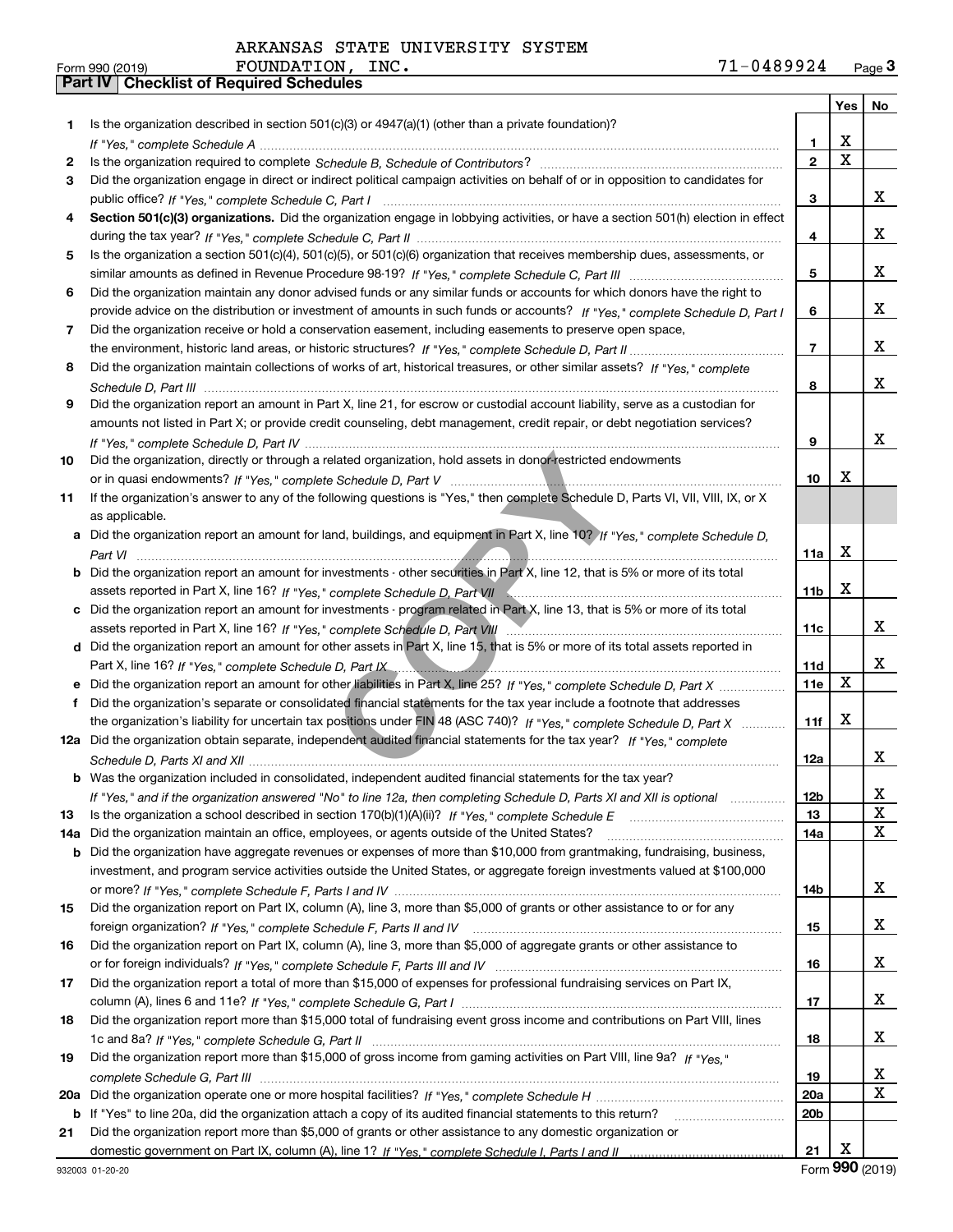*(continued)*

|               |                                                                                                                              |            | Yes         | No          |
|---------------|------------------------------------------------------------------------------------------------------------------------------|------------|-------------|-------------|
| 22            | Did the organization report more than \$5,000 of grants or other assistance to or for domestic individuals on                |            |             |             |
|               |                                                                                                                              | 22         |             | x           |
| 23            | Did the organization answer "Yes" to Part VII, Section A, line 3, 4, or 5 about compensation of the organization's current   |            |             |             |
|               | and former officers, directors, trustees, key employees, and highest compensated employees? If "Yes," complete               |            |             |             |
|               |                                                                                                                              | 23         | X           |             |
|               | 24a Did the organization have a tax-exempt bond issue with an outstanding principal amount of more than \$100,000 as of the  |            |             |             |
|               | last day of the year, that was issued after December 31, 2002? If "Yes," answer lines 24b through 24d and complete           |            |             |             |
|               |                                                                                                                              | 24a        |             | x           |
|               | <b>b</b> Did the organization invest any proceeds of tax-exempt bonds beyond a temporary period exception?                   | 24b        |             |             |
|               | c Did the organization maintain an escrow account other than a refunding escrow at any time during the year to defease       |            |             |             |
|               | any tax-exempt bonds?                                                                                                        | 24c        |             |             |
|               |                                                                                                                              | 24d        |             |             |
|               | 25a Section 501(c)(3), 501(c)(4), and 501(c)(29) organizations. Did the organization engage in an excess benefit             |            |             |             |
|               |                                                                                                                              | 25a        |             | x           |
|               | b Is the organization aware that it engaged in an excess benefit transaction with a disqualified person in a prior year, and |            |             |             |
|               | that the transaction has not been reported on any of the organization's prior Forms 990 or 990-EZ? If "Yes," complete        |            |             |             |
|               | Schedule L, Part I                                                                                                           | 25b        |             | х           |
| 26            | Did the organization report any amount on Part X, line 5 or 22, for receivables from or payables to any current              |            |             |             |
|               | or former officer, director, trustee, key employee, creator or founder, substantial contributor, or 35%                      |            |             |             |
|               | controlled entity or family member of any of these persons? If "Yes," complete Schedule L, Part II                           | 26         |             | x           |
| 27            | Did the organization provide a grant or other assistance to any current or former officer, director, trustee, key employee,  |            |             |             |
|               | creator or founder, substantial contributor or employee thereof, a grant selection committee member, or to a 35% controlled  |            |             |             |
|               | entity (including an employee thereof) or family member of any of these persons? If "Yes," complete Schedule L, Part III     | 27         |             | х           |
| 28            | Was the organization a party to a business transaction with one of the following parties (see Schedule L, Part IV            |            |             |             |
|               | instructions, for applicable filing thresholds, conditions, and exceptions):                                                 |            |             |             |
| а             | A current or former officer, director, trustee, key employee, creator or founder, or substantial contributor? If             |            |             |             |
|               |                                                                                                                              | 28a        |             | х           |
|               |                                                                                                                              | 28b        |             | $\mathbf X$ |
|               | c A 35% controlled entity of one or more individuals and/or organizations described in lines 28a or 28b? If                  |            |             |             |
|               |                                                                                                                              | 28c        | $\mathbf X$ | Х           |
| 29            |                                                                                                                              | 29         |             |             |
| 30            | Did the organization receive contributions of art, historical treasures, or other similar assets, or qualified conservation  |            | X           |             |
|               | contributions? If "Yes," complete Schedule M                                                                                 | 30         |             | $\mathbf X$ |
| 31            | Did the organization liquidate, terminate, or dissolve and cease operations? If "Yes," complete Schedule N, Part I           | 31         |             |             |
| 32            | Did the organization sell, exchange, dispose of, or transfer more than 25% of its net assets? If "Yes," complete             |            |             | x           |
|               |                                                                                                                              | 32         |             |             |
|               | Did the organization own 100% of an entity disregarded as separate from the organization under Regulations                   | 33         |             | x           |
| 34            | Was the organization related to any tax-exempt or taxable entity? If "Yes," complete Schedule R, Part II, III, or IV, and    |            |             |             |
|               |                                                                                                                              | 34         | X           |             |
|               | 35a Did the organization have a controlled entity within the meaning of section 512(b)(13)?                                  | <b>35a</b> |             | X           |
|               | b If "Yes" to line 35a, did the organization receive any payment from or engage in any transaction with a controlled entity  |            |             |             |
|               |                                                                                                                              | 35b        |             |             |
| 36            | Section 501(c)(3) organizations. Did the organization make any transfers to an exempt non-charitable related organization?   |            |             |             |
|               |                                                                                                                              | 36         | X           |             |
| 37            | Did the organization conduct more than 5% of its activities through an entity that is not a related organization             |            |             |             |
|               |                                                                                                                              | 37         |             | x           |
| 38            | Did the organization complete Schedule O and provide explanations in Schedule O for Part VI, lines 11b and 19?               |            |             |             |
|               |                                                                                                                              | 38         | X           |             |
| <b>Part V</b> | <b>Statements Regarding Other IRS Filings and Tax Compliance</b>                                                             |            |             |             |
|               | Check if Schedule O contains a response or note to any line in this Part V                                                   |            |             |             |
|               |                                                                                                                              |            | Yes         | No          |
|               | 25<br>1a<br>0                                                                                                                |            |             |             |
|               | <b>b</b> Enter the number of Forms W-2G included in line 1a. Enter -0- if not applicable <i>manumumumum</i><br>1b            |            |             |             |
|               | c Did the organization comply with backup withholding rules for reportable payments to vendors and reportable gaming         |            |             |             |
|               |                                                                                                                              | 1c         |             |             |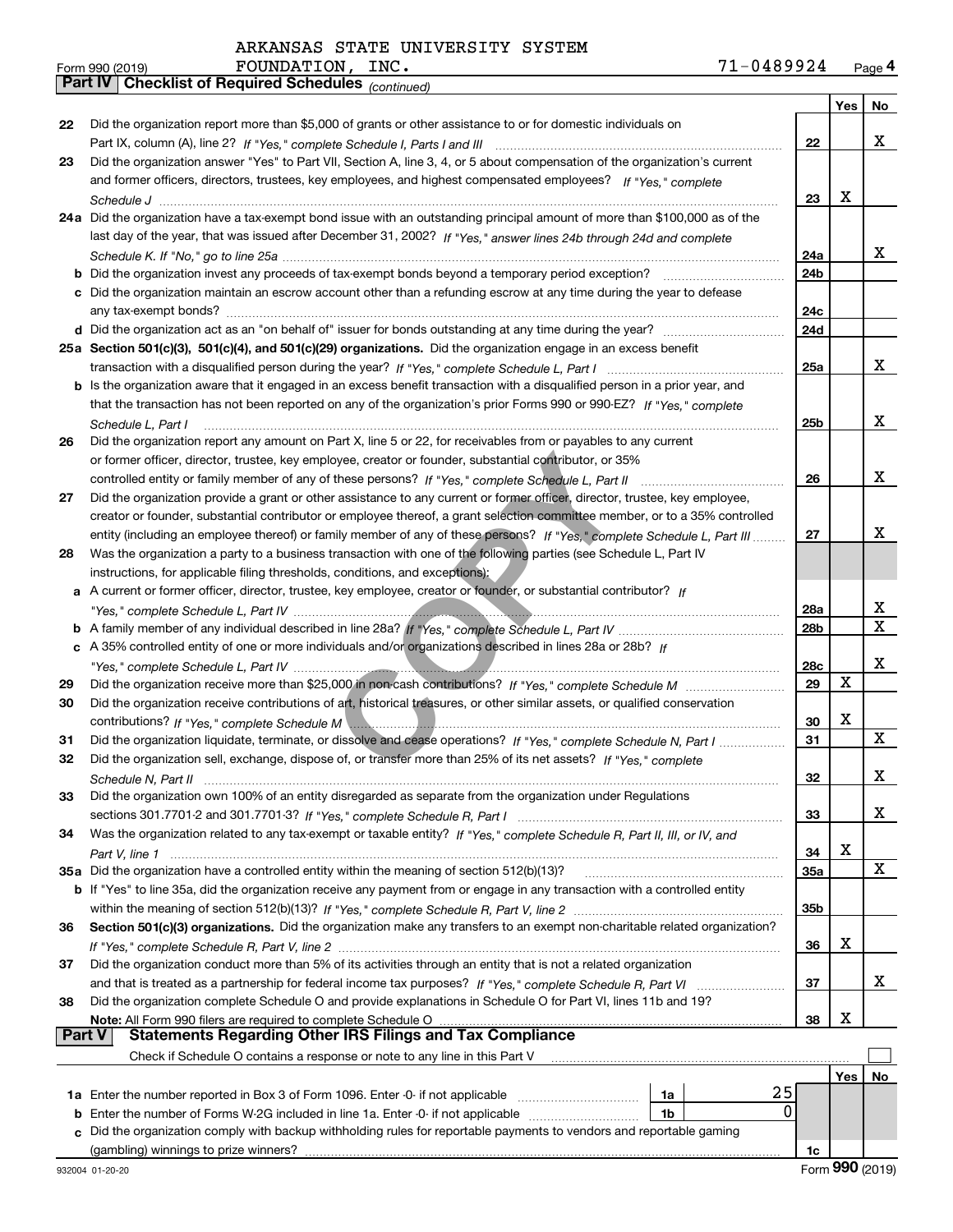| ARKANSAS STATE UNIVERSITY SYSTEM |
|----------------------------------|
|                                  |
|                                  |
|                                  |
|                                  |
|                                  |
|                                  |
|                                  |
|                                  |

|     | FOUNDATION, INC.<br>Form 990 (2019)                                                                                                                                           | 71-0489924     |         | $_{\text{Page}}$ 5 |
|-----|-------------------------------------------------------------------------------------------------------------------------------------------------------------------------------|----------------|---------|--------------------|
|     | Statements Regarding Other IRS Filings and Tax Compliance (continued)<br>Part V                                                                                               |                |         |                    |
|     |                                                                                                                                                                               |                | Yes $ $ | No                 |
|     | 2a Enter the number of employees reported on Form W-3, Transmittal of Wage and Tax Statements,                                                                                |                |         |                    |
|     | filed for the calendar year ending with or within the year covered by this return <i>manumumumum</i><br>2a                                                                    | 0              |         |                    |
|     |                                                                                                                                                                               | 2b             |         |                    |
|     |                                                                                                                                                                               |                |         |                    |
| За  | Did the organization have unrelated business gross income of \$1,000 or more during the year?                                                                                 | 3a             |         | х                  |
|     |                                                                                                                                                                               | 3b             |         |                    |
|     | 4a At any time during the calendar year, did the organization have an interest in, or a signature or other authority over, a                                                  |                |         |                    |
|     |                                                                                                                                                                               | 4a             |         | х                  |
|     | <b>b</b> If "Yes," enter the name of the foreign country $\blacktriangleright$                                                                                                |                |         |                    |
|     | See instructions for filing requirements for FinCEN Form 114, Report of Foreign Bank and Financial Accounts (FBAR).                                                           |                |         |                    |
| 5a  | Was the organization a party to a prohibited tax shelter transaction at any time during the tax year?                                                                         | 5a             |         | x                  |
| b   |                                                                                                                                                                               | 5 <sub>b</sub> |         | х                  |
| с   |                                                                                                                                                                               | 5c             |         |                    |
|     | 6a Does the organization have annual gross receipts that are normally greater than \$100,000, and did the organization solicit                                                |                |         |                    |
|     | any contributions that were not tax deductible as charitable contributions?                                                                                                   | 6a             |         | x                  |
|     | b If "Yes," did the organization include with every solicitation an express statement that such contributions or gifts                                                        |                |         |                    |
|     | were not tax deductible?                                                                                                                                                      | 6b             |         |                    |
| 7   | Organizations that may receive deductible contributions under section 170(c).                                                                                                 |                |         |                    |
| а   | Did the organization receive a payment in excess of \$75 made partly as a contribution and partly for goods and services provided to the payor?                               | 7a             |         | х                  |
| b   | If "Yes," did the organization notify the donor of the value of the goods or services provided?                                                                               | 7b             |         |                    |
|     | Did the organization sell, exchange, or otherwise dispose of tangible personal property for which it was required                                                             |                |         |                    |
|     |                                                                                                                                                                               | 7c             |         | х                  |
| d   | 7d                                                                                                                                                                            |                |         |                    |
| е   |                                                                                                                                                                               | 7e             |         | х                  |
| f   | Did the organization, during the year, pay premiums, directly or indirectly, on a personal benefit contract?                                                                  | 7f             |         | х                  |
| g   | If the organization received a contribution of qualified intellectual property, did the organization file Form 8899 as required?                                              | 7g             |         |                    |
| h   | If the organization received a contribution of cars, boats, airplanes, or other vehicles, did the organization file a Form 1098-C?                                            | 7h             |         |                    |
| 8   | Sponsoring organizations maintaining donor advised funds. Did a donor advised fund maintained by the                                                                          |                |         |                    |
|     | sponsoring organization have excess business holdings at any time during the year?                                                                                            | 8              |         |                    |
| 9   | Sponsoring organizations maintaining donor advised funds.                                                                                                                     |                |         |                    |
| а   | Did the sponsoring organization make any taxable distributions under section 4966?                                                                                            | 9а             |         |                    |
| b   | Did the sponsoring organization make a distribution to a donor, donor advisor, or related person?                                                                             | 9b             |         |                    |
| 10  | Section 501(c)(7) organizations. Enter:                                                                                                                                       |                |         |                    |
|     | Initiation fees and capital contributions included on Part VIII, line 12 [11] [11] [12] [11] [11] [12] [11] [1<br>10a                                                         |                |         |                    |
|     | 10 <sub>b</sub><br>Gross receipts, included on Form 990, Part VIII, line 12, for public use of club facilities                                                                |                |         |                    |
| 11  | Section 501(c)(12) organizations. Enter:                                                                                                                                      |                |         |                    |
| а   | Gross income from members or shareholders<br>11a                                                                                                                              |                |         |                    |
| b   | Gross income from other sources (Do not net amounts due or paid to other sources against                                                                                      |                |         |                    |
|     | 11 <sub>b</sub><br>12a Section 4947(a)(1) non-exempt charitable trusts. Is the organization filing Form 990 in lieu of Form 1041?                                             |                |         |                    |
|     |                                                                                                                                                                               | 12a            |         |                    |
|     | <b>b</b> If "Yes," enter the amount of tax-exempt interest received or accrued during the year<br>12b                                                                         |                |         |                    |
| 13  | Section 501(c)(29) qualified nonprofit health insurance issuers.                                                                                                              |                |         |                    |
| a   | Is the organization licensed to issue qualified health plans in more than one state?                                                                                          | 13а            |         |                    |
|     | Note: See the instructions for additional information the organization must report on Schedule O.                                                                             |                |         |                    |
| b   | Enter the amount of reserves the organization is required to maintain by the states in which the                                                                              |                |         |                    |
|     | 13b                                                                                                                                                                           |                |         |                    |
| с   | 13с                                                                                                                                                                           |                |         | x                  |
| 14a | Did the organization receive any payments for indoor tanning services during the tax year?                                                                                    | 14a            |         |                    |
|     | <b>b</b> If "Yes," has it filed a Form 720 to report these payments? If "No," provide an explanation on Schedule O                                                            | 14b            |         |                    |
| 15  | Is the organization subject to the section 4960 tax on payment(s) of more than \$1,000,000 in remuneration or                                                                 |                |         | X                  |
|     |                                                                                                                                                                               | 15             |         |                    |
| 16  | If "Yes," see instructions and file Form 4720, Schedule N.<br>Is the organization an educational institution subject to the section 4968 excise tax on net investment income? | 16             |         | х                  |
|     | If "Yes," complete Form 4720, Schedule O.                                                                                                                                     |                |         |                    |
|     |                                                                                                                                                                               |                |         |                    |

Form (2019) **990**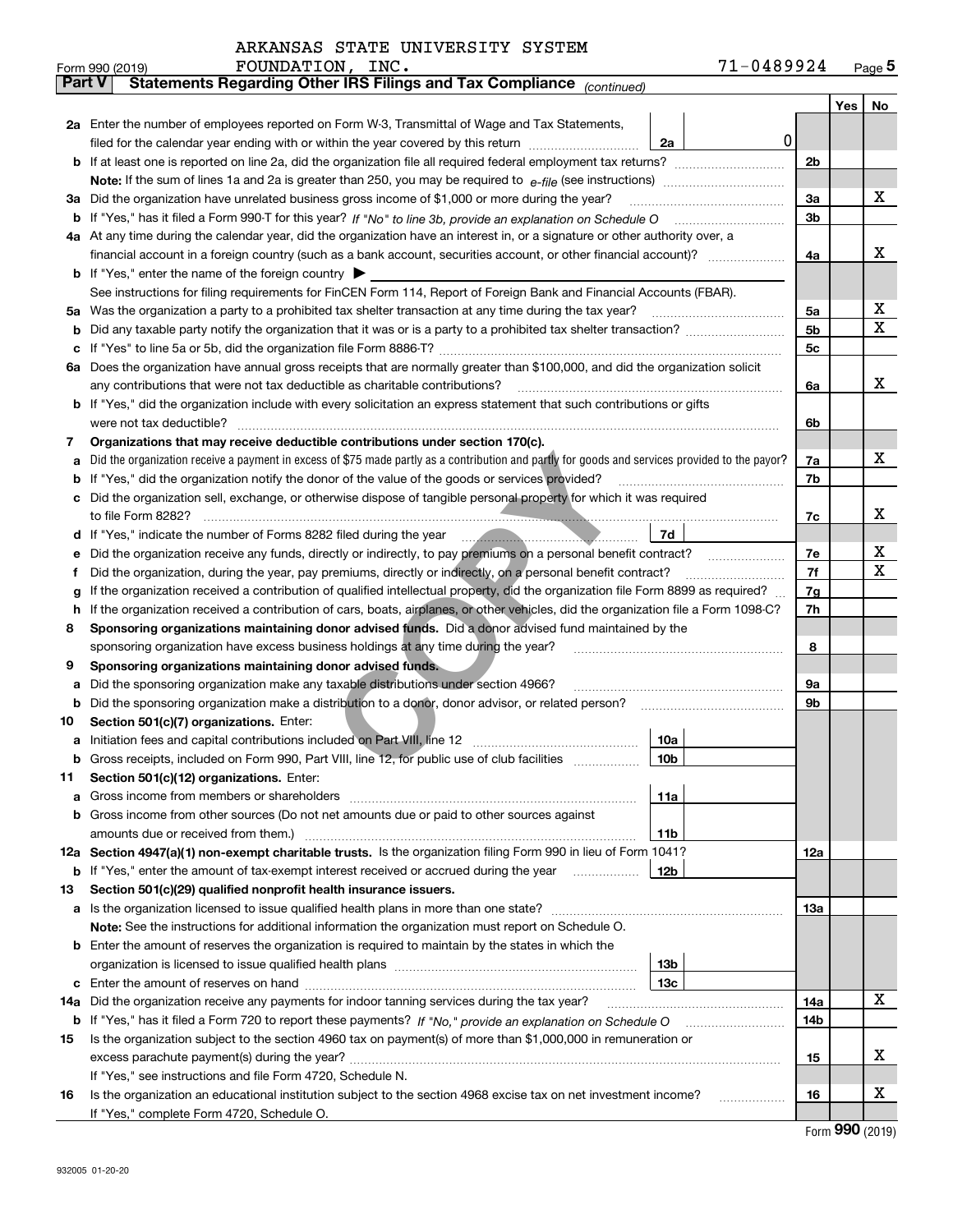|        | FOUNDATION, INC.<br>Form 990 (2019)                                                                                                                                                                                                                                                                                                |    | 71-0489924 |                 |                  | $Page$ 6                |
|--------|------------------------------------------------------------------------------------------------------------------------------------------------------------------------------------------------------------------------------------------------------------------------------------------------------------------------------------|----|------------|-----------------|------------------|-------------------------|
|        | <b>Part VI</b><br>Governance, Management, and Disclosure For each "Yes" response to lines 2 through 7b below, and for a "No" response                                                                                                                                                                                              |    |            |                 |                  |                         |
|        | to line 8a, 8b, or 10b below, describe the circumstances, processes, or changes on Schedule O. See instructions.                                                                                                                                                                                                                   |    |            |                 |                  |                         |
|        |                                                                                                                                                                                                                                                                                                                                    |    |            |                 |                  | $\overline{\mathbf{x}}$ |
|        | Section A. Governing Body and Management                                                                                                                                                                                                                                                                                           |    |            |                 |                  |                         |
|        |                                                                                                                                                                                                                                                                                                                                    |    |            |                 | Yes              | No                      |
|        | <b>1a</b> Enter the number of voting members of the governing body at the end of the tax year                                                                                                                                                                                                                                      | 1a | 13         |                 |                  |                         |
|        | If there are material differences in voting rights among members of the governing body, or if the governing                                                                                                                                                                                                                        |    |            |                 |                  |                         |
|        | body delegated broad authority to an executive committee or similar committee, explain on Schedule O.                                                                                                                                                                                                                              |    | 11         |                 |                  |                         |
| b      | Enter the number of voting members included on line 1a, above, who are independent                                                                                                                                                                                                                                                 | 1b |            |                 |                  |                         |
| 2      | Did any officer, director, trustee, or key employee have a family relationship or a business relationship with any other<br>officer, director, trustee, or key employee?                                                                                                                                                           |    |            | $\mathbf{2}$    |                  | х                       |
| 3      | Did the organization delegate control over management duties customarily performed by or under the direct supervision                                                                                                                                                                                                              |    |            |                 |                  |                         |
|        | of officers, directors, trustees, or key employees to a management company or other person?                                                                                                                                                                                                                                        |    |            | З               |                  | х                       |
| 4      | Did the organization make any significant changes to its governing documents since the prior Form 990 was filed?                                                                                                                                                                                                                   |    |            | 4               |                  | X                       |
| 5      | Did the organization become aware during the year of a significant diversion of the organization's assets?                                                                                                                                                                                                                         |    |            | 5               |                  | X                       |
| 6      | Did the organization have members or stockholders?                                                                                                                                                                                                                                                                                 |    |            | 6               |                  | $\mathbf X$             |
|        | 7a Did the organization have members, stockholders, or other persons who had the power to elect or appoint one or                                                                                                                                                                                                                  |    |            |                 |                  |                         |
|        | more members of the governing body?                                                                                                                                                                                                                                                                                                |    |            | 7a              |                  | х                       |
|        | <b>b</b> Are any governance decisions of the organization reserved to (or subject to approval by) members, stockholders, or                                                                                                                                                                                                        |    |            |                 |                  |                         |
|        | persons other than the governing body?                                                                                                                                                                                                                                                                                             |    |            | 7b              |                  | х                       |
| 8      | Did the organization contemporaneously document the meetings held or written actions underfaken during the year by the following:                                                                                                                                                                                                  |    |            |                 |                  |                         |
| a      |                                                                                                                                                                                                                                                                                                                                    |    |            | 8a              | X                |                         |
| b      | Each committee with authority to act on behalf of the governing body?                                                                                                                                                                                                                                                              |    |            | 8b              | x                |                         |
| 9      | Is there any officer, director, trustee, or key employee listed in Part VII, Section A, who cannot be reached at the                                                                                                                                                                                                               |    |            |                 |                  |                         |
|        |                                                                                                                                                                                                                                                                                                                                    |    |            | 9               |                  | x                       |
|        | Section B. Policies (This Section B requests information about policies not required by the Internal Revenue Code.)                                                                                                                                                                                                                |    |            |                 | Yes <sub>1</sub> | No                      |
|        | <b>10a</b> Did the organization have local chapters, branches, or affiliates?                                                                                                                                                                                                                                                      |    |            | 10a             |                  | х                       |
|        | b If "Yes," did the organization have written policies and procedures governing the activities of such chapters, affiliates,                                                                                                                                                                                                       |    |            |                 |                  |                         |
|        | and branches to ensure their operations are consistent with the organization's exempt purposes?                                                                                                                                                                                                                                    |    |            | 10 <sub>b</sub> |                  |                         |
|        | 11a Has the organization provided a complete copy of this Form 990 to all members of its governing body before filing the form?                                                                                                                                                                                                    |    |            | 11a             | х                |                         |
|        | <b>b</b> Describe in Schedule O the process, if any, used by the organization to review this Form 990.                                                                                                                                                                                                                             |    |            |                 |                  |                         |
|        |                                                                                                                                                                                                                                                                                                                                    |    |            | 12a             | X                |                         |
|        | <b>b</b> Were officers, directors, or trustees, and key employees required to disclose annually interests that could give rise to conflicts?                                                                                                                                                                                       |    |            | 12 <sub>b</sub> | x                |                         |
|        | c Did the organization regularly and consistently monitor and enforce compliance with the policy? If "Yes," describe                                                                                                                                                                                                               |    |            |                 |                  |                         |
|        | in Schedule O how this was done manufactured and a substitution of the state of the state of the state of the                                                                                                                                                                                                                      |    |            | 12c             | Χ                |                         |
| 13     | Did the organization have a written whistleblower policy?                                                                                                                                                                                                                                                                          |    |            | 13              | Y                |                         |
| 14     | Did the organization have a written document retention and destruction policy?                                                                                                                                                                                                                                                     |    |            | 14              | X                |                         |
| 15     | Did the process for determining compensation of the following persons include a review and approval by independent                                                                                                                                                                                                                 |    |            |                 |                  |                         |
|        | persons, comparability data, and contemporaneous substantiation of the deliberation and decision?<br>The organization's CEO, Executive Director, or top management official manufactured contains and contained a support of the Director, or top management official manufactured and contain a support of the state of the state |    |            | 15a             |                  | х                       |
| а<br>b |                                                                                                                                                                                                                                                                                                                                    |    |            | 15b             |                  | $\mathbf X$             |
|        | If "Yes" to line 15a or 15b, describe the process in Schedule O (see instructions).                                                                                                                                                                                                                                                |    |            |                 |                  |                         |
|        | 16a Did the organization invest in, contribute assets to, or participate in a joint venture or similar arrangement with a                                                                                                                                                                                                          |    |            |                 |                  |                         |
|        | taxable entity during the year?                                                                                                                                                                                                                                                                                                    |    |            | 16a             |                  | х                       |
|        | <b>b</b> If "Yes," did the organization follow a written policy or procedure requiring the organization to evaluate its participation                                                                                                                                                                                              |    |            |                 |                  |                         |
|        | in joint venture arrangements under applicable federal tax law, and take steps to safeguard the organization's                                                                                                                                                                                                                     |    |            |                 |                  |                         |
|        |                                                                                                                                                                                                                                                                                                                                    |    |            | 16b             |                  |                         |
|        | <b>Section C. Disclosure</b>                                                                                                                                                                                                                                                                                                       |    |            |                 |                  |                         |
| 17     | <b>NONE</b><br>List the states with which a copy of this Form 990 is required to be filed $\blacktriangleright$                                                                                                                                                                                                                    |    |            |                 |                  |                         |
| 18     | Section 6104 requires an organization to make its Forms 1023 (1024 or 1024-A, if applicable), 990, and 990-T (Section 501(c)(3)s only) available                                                                                                                                                                                   |    |            |                 |                  |                         |
|        | for public inspection. Indicate how you made these available. Check all that apply.                                                                                                                                                                                                                                                |    |            |                 |                  |                         |
|        | $X$ Own website<br>$\lfloor x \rfloor$ Upon request<br>Another's website<br>Other (explain on Schedule O)                                                                                                                                                                                                                          |    |            |                 |                  |                         |
| 19     | Describe on Schedule O whether (and if so, how) the organization made its governing documents, conflict of interest policy, and financial                                                                                                                                                                                          |    |            |                 |                  |                         |
|        | statements available to the public during the tax year.                                                                                                                                                                                                                                                                            |    |            |                 |                  |                         |

| 20 State the name, address, and telephone number of the person who possesses the organization's books and records |  |
|-------------------------------------------------------------------------------------------------------------------|--|
| PHILIP JACKSON - 870-972-2775                                                                                     |  |

|  |  | P.O. BOX 1990, STATE UNIVERSITY, AR 72467-1990 |  |
|--|--|------------------------------------------------|--|
|  |  |                                                |  |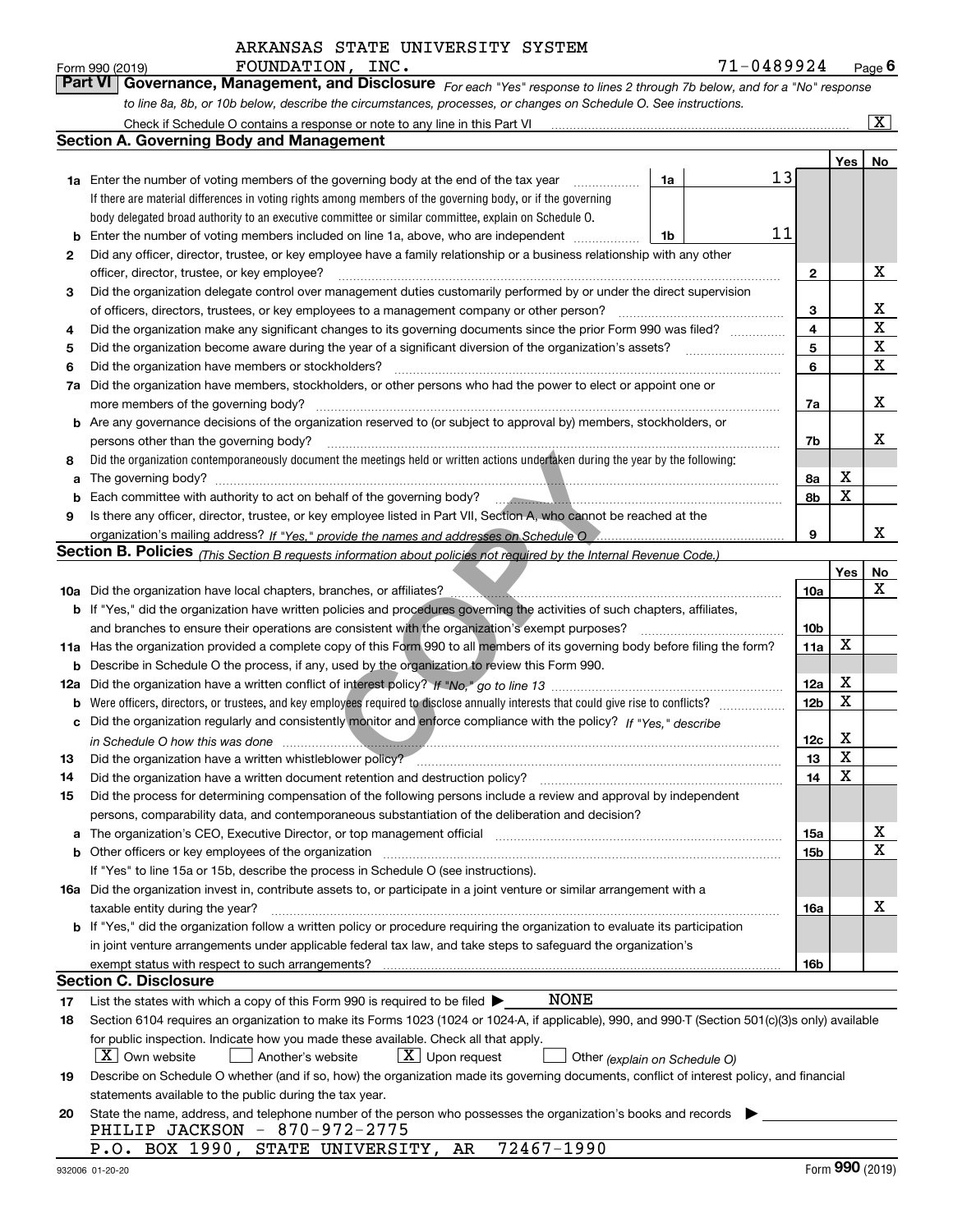|  | ARKANSAS STATE UNIVERSITY SYSTEM |  |
|--|----------------------------------|--|
|  |                                  |  |

 $\mathcal{L}^{\text{max}}$ 

| Form 990 (2019) | INC.<br>FOUNDATION,                                                                        | 71-0489924 | Page <i>I</i> |
|-----------------|--------------------------------------------------------------------------------------------|------------|---------------|
|                 | Part VII Compensation of Officers, Directors, Trustees, Key Employees, Highest Compensated |            |               |
|                 | <b>Employees and Independent Contractors</b>                                               |            |               |

### **Employees, and Independent Contractors**

Check if Schedule O contains a response or note to any line in this Part VII

**Section A. Officers, Directors, Trustees, Key Employees, and Highest Compensated Employees**

**1a**  Complete this table for all persons required to be listed. Report compensation for the calendar year ending with or within the organization's tax year. **•** List all of the organization's current officers, directors, trustees (whether individuals or organizations), regardless of amount of compensation.

Enter -0- in columns (D), (E), and (F) if no compensation was paid.

 $\bullet$  List all of the organization's  $\,$ current key employees, if any. See instructions for definition of "key employee."

• List the organization's five current highest compensated employees (other than an officer, director, trustee, or key employee) who received report-■ List the organization's five current highest compensated employees (other than an officer, director, trustee, or key employee) who received report-<br>able compensation (Box 5 of Form W-2 and/or Box 7 of Form 1099-MISC) of

**•** List all of the organization's former officers, key employees, and highest compensated employees who received more than \$100,000 of reportable compensation from the organization and any related organizations.

**former directors or trustees**  ¥ List all of the organization's that received, in the capacity as a former director or trustee of the organization, more than \$10,000 of reportable compensation from the organization and any related organizations.

See instructions for the order in which to list the persons above.

Check this box if neither the organization nor any related organization compensated any current officer, director, or trustee.  $\mathcal{L}^{\text{max}}$ 

| (A)                       | (B)                      | (C)                            |                                                                  |                                         |              |                                                |        | (D)             | (E)             | (F)                         |  |  |  |
|---------------------------|--------------------------|--------------------------------|------------------------------------------------------------------|-----------------------------------------|--------------|------------------------------------------------|--------|-----------------|-----------------|-----------------------------|--|--|--|
| Name and title            | Average                  |                                |                                                                  | Position<br>(do not check more than one |              |                                                |        | Reportable      | Reportable      | Estimated                   |  |  |  |
|                           | hours per                |                                | box, unless person is both an<br>officer and a director/trustee) |                                         |              |                                                |        | compensation    | compensation    | amount of                   |  |  |  |
|                           | week                     |                                |                                                                  |                                         |              |                                                |        | from            | from related    | other                       |  |  |  |
|                           | (list any                |                                |                                                                  |                                         |              |                                                |        | the             | organizations   | compensation                |  |  |  |
|                           | hours for                |                                |                                                                  |                                         |              |                                                |        | organization    | (W-2/1099-MISC) | from the                    |  |  |  |
|                           | related<br>organizations |                                |                                                                  |                                         |              |                                                |        | (W-2/1099-MISC) |                 | organization<br>and related |  |  |  |
|                           | below                    |                                |                                                                  |                                         |              |                                                |        |                 |                 | organizations               |  |  |  |
|                           | line)                    | Individual trustee or director | Institutional trustee                                            | Officer                                 | Key employee | Highest compensated<br>e <mark>mplo</mark> yee | Former |                 |                 |                             |  |  |  |
| JUDIOUS LEWIS<br>(1)      | 1.00                     |                                |                                                                  |                                         |              |                                                |        |                 |                 |                             |  |  |  |
| <b>BOARD CHAIR</b>        |                          | $\mathbf X$                    |                                                                  | $\mathbf{x}$                            |              |                                                |        | $\mathbf 0$ .   | $\mathbf 0$ .   | $0_{\cdot}$                 |  |  |  |
| DR. HAZEL DICKEY<br>(2)   | 1.00                     |                                |                                                                  |                                         |              |                                                |        |                 |                 |                             |  |  |  |
| BOARD VICE CHAIR          |                          | $\mathbf X$                    |                                                                  | $\overline{\mathbf{X}}$                 |              |                                                |        | $\mathbf 0$ .   | 0.              | $\mathbf 0$ .               |  |  |  |
| MR. DOUG COY<br>(3)       | 1.00                     |                                |                                                                  |                                         |              |                                                |        |                 |                 |                             |  |  |  |
| IMMEDIATE PAST CHAIR      |                          | $\overline{\mathbf{X}}$        |                                                                  | $\overline{\mathbf{X}}$                 |              |                                                |        | $0$ .           | $\mathbf 0$ .   | 0.                          |  |  |  |
| PHILIP JACKSON<br>(4)     | 1.00                     |                                |                                                                  |                                         |              |                                                |        |                 |                 |                             |  |  |  |
| PRESIDENT                 | 40.00                    | $\mathbf x$                    |                                                                  | $\overline{\mathbf{X}}$                 |              |                                                |        | $0$ .           | 142,658.        | 26,908.                     |  |  |  |
| (5) PAM KAIL              | 1.00                     |                                |                                                                  |                                         |              |                                                |        |                 |                 |                             |  |  |  |
| <b>SECRETARY</b>          |                          | $\mathbf{x}$                   |                                                                  | X                                       |              |                                                |        | 0.              | 0.              | $0_{.}$                     |  |  |  |
| (6)<br>MELISSA LIVINGSTON | 1.00                     |                                |                                                                  |                                         |              |                                                |        |                 |                 |                             |  |  |  |
| <b>BOARD LIASON</b>       | 40.00                    | X                              |                                                                  | X                                       |              |                                                |        | $\mathbf 0$ .   | 43,572.         | 10,348.                     |  |  |  |
| KEN BENNETT<br>(7)        | 1.00                     |                                |                                                                  |                                         |              |                                                |        |                 |                 |                             |  |  |  |
| <b>DIRECTOR</b>           |                          | $\mathbf X$                    |                                                                  |                                         |              |                                                |        | $\mathbf 0$ .   | $\mathbf 0$ .   | $0_{.}$                     |  |  |  |
| JOHN E. BAINE<br>(8)      | 1.00                     |                                |                                                                  |                                         |              |                                                |        |                 |                 |                             |  |  |  |
| <b>DIRECTOR</b>           |                          | $\mathbf X$                    |                                                                  |                                         |              |                                                |        | $\mathbf 0$ .   | 0.              | 0.                          |  |  |  |
| JIM GOWEN, JR.<br>(9)     | 1.00                     |                                |                                                                  |                                         |              |                                                |        |                 |                 |                             |  |  |  |
| <b>DIRECTOR</b>           |                          | $\mathbf x$                    |                                                                  |                                         |              |                                                |        | $\mathbf 0$ .   | 0.              | $\mathbf 0$ .               |  |  |  |
| (10) JOE MILES            | 1.00                     |                                |                                                                  |                                         |              |                                                |        |                 |                 |                             |  |  |  |
| <b>DIRECTOR</b>           |                          | $\mathbf X$                    |                                                                  |                                         |              |                                                |        | $\mathbf 0$ .   | 0.              | $\mathbf 0$ .               |  |  |  |
| (11) DAVID A. PICKLER     | 1.00                     |                                |                                                                  |                                         |              |                                                |        |                 |                 |                             |  |  |  |
| <b>DIRECTOR</b>           |                          | $\mathbf x$                    |                                                                  |                                         |              |                                                |        | $\mathbf 0$ .   | $\mathbf 0$ .   | $\mathbf 0$ .               |  |  |  |
| (12) CHARLOTTE RAZER      | 1.00                     |                                |                                                                  |                                         |              |                                                |        |                 |                 |                             |  |  |  |
| <b>DIRECTOR</b>           |                          | $\mathbf X$                    |                                                                  |                                         |              |                                                |        | 0.              | 0.              | 0.                          |  |  |  |
| (13) NESS SECHREST        | 1.00                     |                                |                                                                  |                                         |              |                                                |        |                 |                 |                             |  |  |  |
| <b>DIRECTOR</b>           |                          | $\mathbf x$                    |                                                                  |                                         |              |                                                |        | $0$ .           | $\mathbf 0$ .   | $0_{.}$                     |  |  |  |
|                           |                          |                                |                                                                  |                                         |              |                                                |        |                 |                 |                             |  |  |  |
|                           |                          |                                |                                                                  |                                         |              |                                                |        |                 |                 |                             |  |  |  |
|                           |                          |                                |                                                                  |                                         |              |                                                |        |                 |                 |                             |  |  |  |
|                           |                          |                                |                                                                  |                                         |              |                                                |        |                 |                 |                             |  |  |  |
|                           |                          |                                |                                                                  |                                         |              |                                                |        |                 |                 |                             |  |  |  |
|                           |                          |                                |                                                                  |                                         |              |                                                |        |                 |                 |                             |  |  |  |
|                           |                          |                                |                                                                  |                                         |              |                                                |        |                 |                 |                             |  |  |  |
|                           |                          |                                |                                                                  |                                         |              |                                                |        |                 |                 |                             |  |  |  |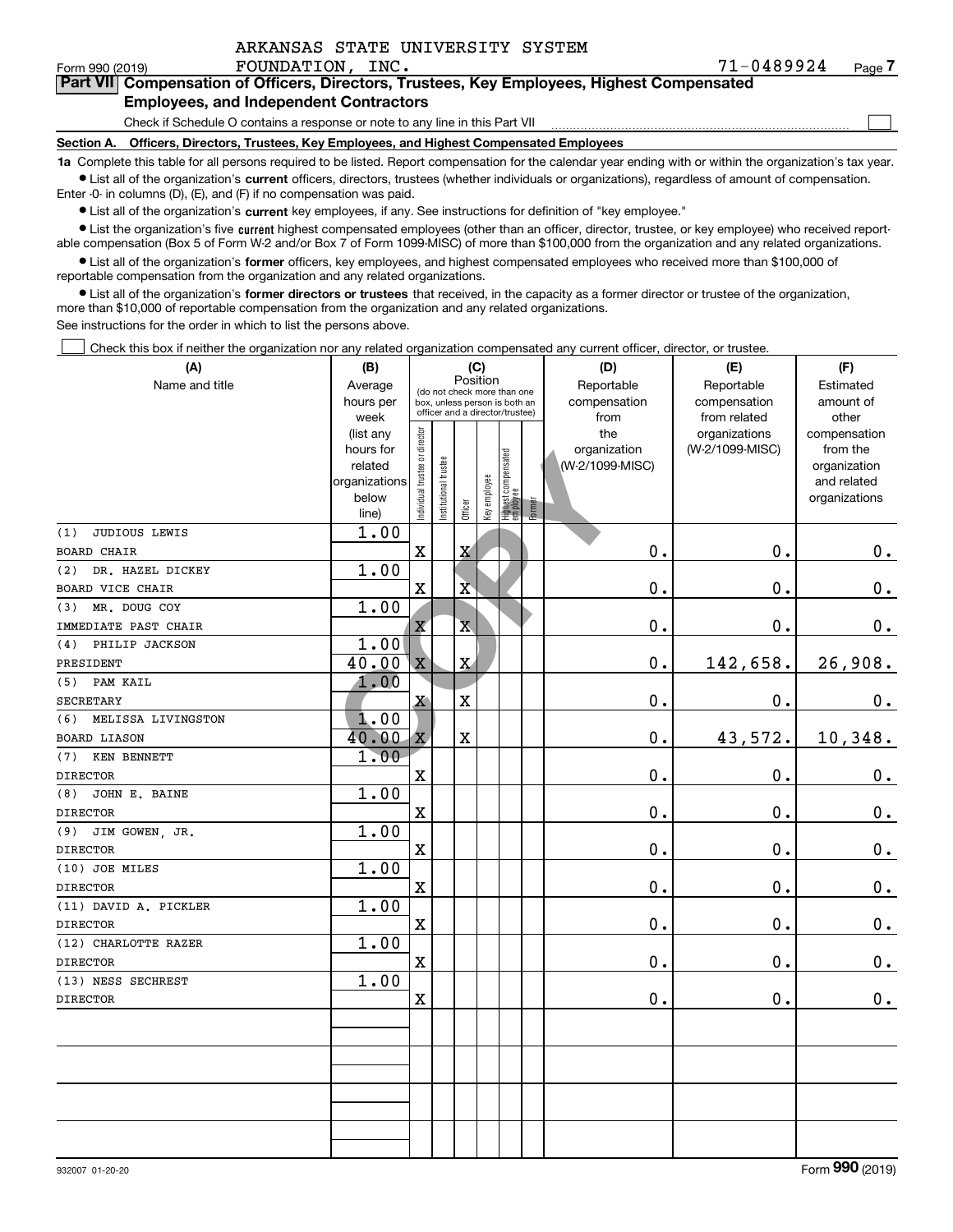|   | ARKANSAS STATE UNIVERSITY SYSTEM                                                                                                                                                                                                                                    |                                                                      |                                |                        |                 |              |                                                                                                 |        |                                                |                                                   |    |                     |                                                                          |                |
|---|---------------------------------------------------------------------------------------------------------------------------------------------------------------------------------------------------------------------------------------------------------------------|----------------------------------------------------------------------|--------------------------------|------------------------|-----------------|--------------|-------------------------------------------------------------------------------------------------|--------|------------------------------------------------|---------------------------------------------------|----|---------------------|--------------------------------------------------------------------------|----------------|
|   | FOUNDATION, INC.<br>Form 990 (2019)<br><b>Part VII</b>                                                                                                                                                                                                              |                                                                      |                                |                        |                 |              |                                                                                                 |        |                                                | 71-0489924                                        |    |                     |                                                                          | Page 8         |
|   | Section A. Officers, Directors, Trustees, Key Employees, and Highest Compensated Employees (continued)<br>(A)<br>Name and title                                                                                                                                     | (B)<br>Average<br>hours per<br>week                                  |                                |                        | (C)<br>Position |              | (do not check more than one<br>box, unless person is both an<br>officer and a director/trustee) |        | (D)<br>Reportable<br>compensation              | (E)<br>Reportable<br>compensation<br>from related |    |                     | (F)<br>Estimated<br>amount of<br>other                                   |                |
|   |                                                                                                                                                                                                                                                                     | (list any<br>hours for<br>related<br>organizations<br>below<br>line) | Individual trustee or director | In stitutional trustee | Officer         | Key employee | Highest compensated<br>  employee                                                               | Former | from<br>the<br>organization<br>(W-2/1099-MISC) | organizations<br>(W-2/1099-MISC)                  |    |                     | compensation<br>from the<br>organization<br>and related<br>organizations |                |
|   |                                                                                                                                                                                                                                                                     |                                                                      |                                |                        |                 |              |                                                                                                 |        |                                                |                                                   |    |                     |                                                                          |                |
|   |                                                                                                                                                                                                                                                                     |                                                                      |                                |                        |                 |              |                                                                                                 |        |                                                |                                                   |    |                     |                                                                          |                |
|   |                                                                                                                                                                                                                                                                     |                                                                      |                                |                        |                 |              |                                                                                                 |        |                                                |                                                   |    |                     |                                                                          |                |
|   |                                                                                                                                                                                                                                                                     |                                                                      |                                |                        |                 |              |                                                                                                 |        |                                                |                                                   |    |                     |                                                                          |                |
|   |                                                                                                                                                                                                                                                                     |                                                                      |                                |                        |                 |              |                                                                                                 |        |                                                |                                                   |    |                     |                                                                          |                |
|   |                                                                                                                                                                                                                                                                     |                                                                      |                                |                        |                 |              |                                                                                                 |        |                                                |                                                   |    |                     |                                                                          |                |
|   | 1b Subtotal                                                                                                                                                                                                                                                         |                                                                      |                                |                        |                 |              |                                                                                                 |        | 0.                                             | 186, 230.                                         |    |                     |                                                                          | 37,256.        |
|   | c Total from continuation sheets to Part VII, Section A<br>d $Total (add lines 1b and 1c)$ .                                                                                                                                                                        |                                                                      |                                |                        |                 |              |                                                                                                 |        | $\overline{0}$ .<br>$\overline{0}$ .           | 186, 230.                                         | 0. |                     |                                                                          | 0.<br>37, 256. |
| 2 | Total number of individuals (including but not limited to those listed above) who received more than \$100,000 of reportable<br>compensation from the organization                                                                                                  |                                                                      |                                |                        |                 |              |                                                                                                 |        |                                                |                                                   |    |                     | Yes                                                                      | 0<br>No        |
| з | Did the organization list any former officer, director, trustee, key employee, or highest compensated employee on<br>line 1a? If "Yes," complete Schedule J for such individual manufactured contains and the 1a? If "Yes," complete Schedule J for such individual |                                                                      |                                |                        |                 |              |                                                                                                 |        |                                                |                                                   |    | з                   |                                                                          | $\mathbf X$    |
| 4 | For any individual listed on line 1a, is the sum of reportable compensation and other compensation from the organization                                                                                                                                            |                                                                      |                                |                        |                 |              |                                                                                                 |        |                                                |                                                   |    | 4                   | х                                                                        |                |
| 5 | Did any person listed on line 1a receive or accrue compensation from any unrelated organization or individual for services                                                                                                                                          |                                                                      |                                |                        |                 |              |                                                                                                 |        |                                                |                                                   |    | 5                   |                                                                          | x              |
|   | <b>Section B. Independent Contractors</b>                                                                                                                                                                                                                           |                                                                      |                                |                        |                 |              |                                                                                                 |        |                                                |                                                   |    |                     |                                                                          |                |
| 1 | Complete this table for your five highest compensated independent contractors that received more than \$100,000 of compensation from<br>the organization. Report compensation for the calendar year ending with or within the organization's tax year.              |                                                                      |                                |                        |                 |              |                                                                                                 |        |                                                |                                                   |    |                     |                                                                          |                |
|   | (A)<br>Name and business address                                                                                                                                                                                                                                    |                                                                      |                                | <b>NONE</b>            |                 |              |                                                                                                 |        | (B)<br>Description of services                 |                                                   |    | (C)<br>Compensation |                                                                          |                |
|   |                                                                                                                                                                                                                                                                     |                                                                      |                                |                        |                 |              |                                                                                                 |        |                                                |                                                   |    |                     |                                                                          |                |
|   |                                                                                                                                                                                                                                                                     |                                                                      |                                |                        |                 |              |                                                                                                 |        |                                                |                                                   |    |                     |                                                                          |                |
|   |                                                                                                                                                                                                                                                                     |                                                                      |                                |                        |                 |              |                                                                                                 |        |                                                |                                                   |    |                     |                                                                          |                |
|   |                                                                                                                                                                                                                                                                     |                                                                      |                                |                        |                 |              |                                                                                                 |        |                                                |                                                   |    |                     |                                                                          |                |
| 2 | Total number of independent contractors (including but not limited to those listed above) who received more than<br>\$100,000 of compensation from the organization                                                                                                 |                                                                      |                                |                        |                 | 0            |                                                                                                 |        |                                                |                                                   |    |                     |                                                                          |                |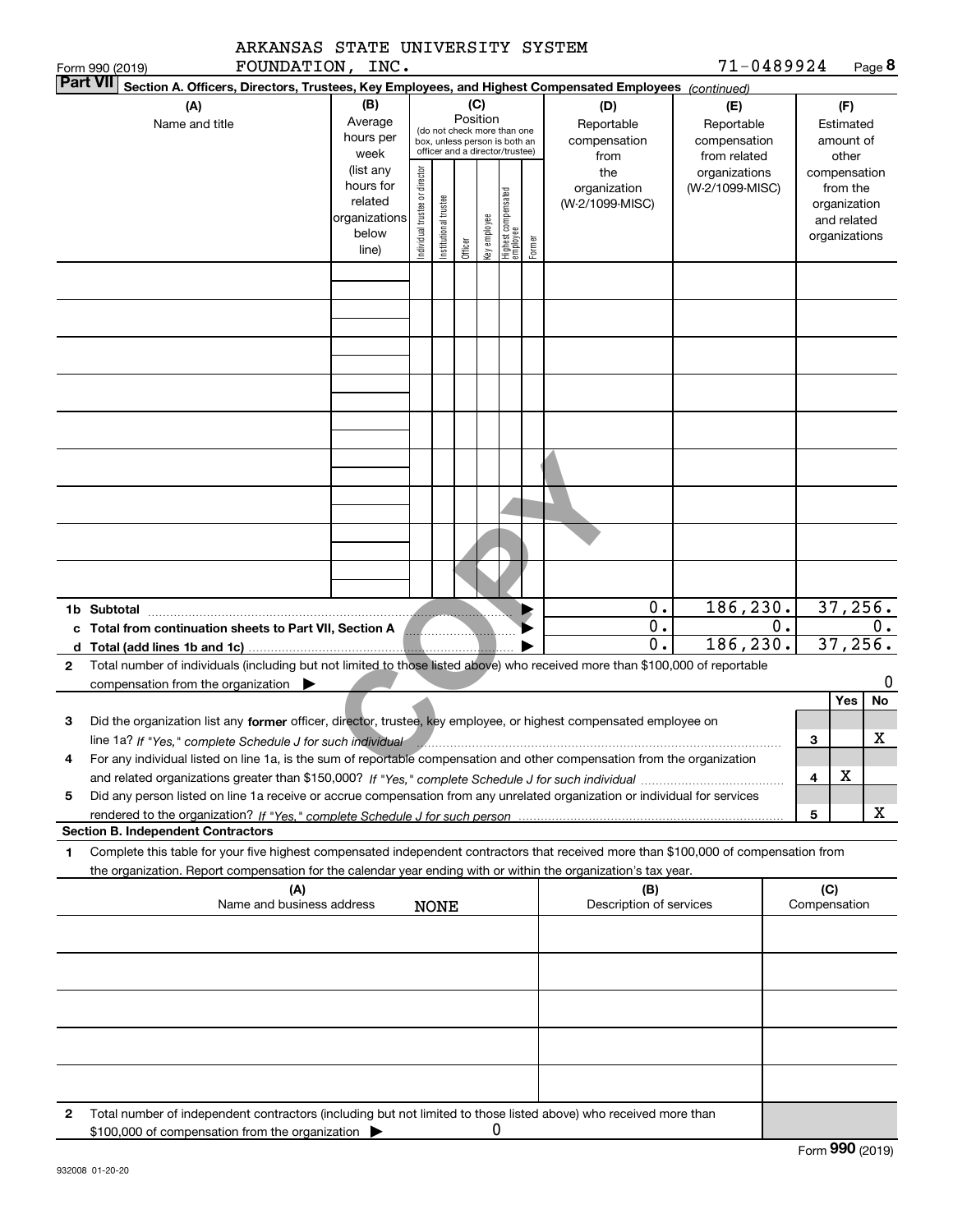|  | ARKANSAS STATE UNIVERSITY SYSTEM |  |
|--|----------------------------------|--|
|  |                                  |  |

| Form 990 (2019)                                           |    |    | FOUNDATION, INC.                                                              |            |                      |                                              | 71-0489924                                        | Page 9                                                          |
|-----------------------------------------------------------|----|----|-------------------------------------------------------------------------------|------------|----------------------|----------------------------------------------|---------------------------------------------------|-----------------------------------------------------------------|
| <b>Part VIII</b>                                          |    |    | <b>Statement of Revenue</b>                                                   |            |                      |                                              |                                                   |                                                                 |
|                                                           |    |    | Check if Schedule O contains a response or note to any line in this Part VIII |            |                      |                                              |                                                   |                                                                 |
|                                                           |    |    |                                                                               |            | (A)<br>Total revenue | (B)<br>Related or exempt<br>function revenue | $\overline{(C)}$<br>Unrelated<br>business revenue | (D)<br>Revenue excluded<br>from tax under<br>sections 512 - 514 |
|                                                           |    |    | 1a<br>1 a Federated campaigns                                                 |            |                      |                                              |                                                   |                                                                 |
| Contributions, Gifts, Grants<br>and Other Similar Amounts |    |    | 1 <sub>b</sub><br><b>b</b> Membership dues<br>$\overline{\phantom{a}}$        |            |                      |                                              |                                                   |                                                                 |
|                                                           |    |    | 1 <sub>c</sub><br>c Fundraising events                                        |            |                      |                                              |                                                   |                                                                 |
|                                                           |    |    | 1 <sub>d</sub><br>d Related organizations                                     | 233,844.   |                      |                                              |                                                   |                                                                 |
|                                                           |    |    | e Government grants (contributions)<br>1e                                     |            |                      |                                              |                                                   |                                                                 |
|                                                           |    |    | f All other contributions, gifts, grants, and                                 |            |                      |                                              |                                                   |                                                                 |
|                                                           |    |    | similar amounts not included above<br>1f                                      | 5,420,601. |                      |                                              |                                                   |                                                                 |
|                                                           |    |    | $1g$ $\frac{1}{3}$<br>g Noncash contributions included in lines 1a-1f         | 651,631.   |                      |                                              |                                                   |                                                                 |
|                                                           |    |    |                                                                               |            | 5,654,445.           |                                              |                                                   |                                                                 |
|                                                           |    |    | <b>Business Code</b>                                                          |            |                      |                                              |                                                   |                                                                 |
|                                                           | 2a |    | <u> 1980 - Johann Barbara, martxa alemaniar a</u>                             |            |                      |                                              |                                                   |                                                                 |
| Program Service<br>Revenue                                |    | b  |                                                                               |            |                      |                                              |                                                   |                                                                 |
|                                                           |    | c  |                                                                               |            |                      |                                              |                                                   |                                                                 |
|                                                           |    | d  | <u> 1989 - Johann Stein, mars an deus Amerikaansk kommunister (</u>           |            |                      |                                              |                                                   |                                                                 |
|                                                           |    | е  |                                                                               |            |                      |                                              |                                                   |                                                                 |
|                                                           |    |    |                                                                               |            |                      |                                              |                                                   |                                                                 |
|                                                           |    |    |                                                                               |            |                      |                                              |                                                   |                                                                 |
|                                                           | 3  |    | Investment income (including dividends, interest, and                         |            |                      |                                              |                                                   |                                                                 |
|                                                           |    |    |                                                                               |            | 2,703,930.           |                                              |                                                   | 2,703,930.                                                      |
|                                                           | 4  |    | Income from investment of tax-exempt bond proceeds                            |            |                      |                                              |                                                   |                                                                 |
|                                                           | 5  |    |                                                                               |            |                      |                                              |                                                   |                                                                 |
|                                                           |    |    | (i) Real<br>(ii) Personal                                                     |            |                      |                                              |                                                   |                                                                 |
|                                                           |    | 6а | Gross rents<br>l 6a                                                           |            |                      |                                              |                                                   |                                                                 |
|                                                           |    |    | 6 <sub>b</sub><br>Less: rental expenses                                       |            |                      |                                              |                                                   |                                                                 |
|                                                           |    |    | 6c<br>Rental income or (loss)                                                 |            |                      |                                              |                                                   |                                                                 |
|                                                           |    |    | d Net rental income or (loss)                                                 |            |                      |                                              |                                                   |                                                                 |
|                                                           |    |    | (i) Securities<br>(ii) Other<br>7 a Gross amount from sales of                |            |                      |                                              |                                                   |                                                                 |
|                                                           |    |    | 88,039,336.<br>7a<br>assets other than inventory                              |            |                      |                                              |                                                   |                                                                 |
|                                                           |    |    | <b>b</b> Less: cost or other basis                                            |            |                      |                                              |                                                   |                                                                 |
|                                                           |    |    | 7b   84, 868, 171.<br>and sales expenses                                      |            |                      |                                              |                                                   |                                                                 |
| evenue                                                    |    |    | $ 7c $ 3, 171, 165.<br>c Gain or (loss)                                       |            |                      |                                              |                                                   |                                                                 |
| č                                                         |    |    |                                                                               |            | 3, 171, 165.         |                                              |                                                   | 3, 171, 165.                                                    |
| Other                                                     |    |    | 8 a Gross income from fundraising events (not                                 |            |                      |                                              |                                                   |                                                                 |
|                                                           |    |    | including \$                                                                  |            |                      |                                              |                                                   |                                                                 |
|                                                           |    |    | contributions reported on line 1c). See                                       |            |                      |                                              |                                                   |                                                                 |
|                                                           |    |    | 8a                                                                            |            |                      |                                              |                                                   |                                                                 |
|                                                           |    |    | 8b<br><b>b</b> Less: direct expenses                                          |            |                      |                                              |                                                   |                                                                 |
|                                                           |    |    | c Net income or (loss) from fundraising events                                |            |                      |                                              |                                                   |                                                                 |
|                                                           |    |    | 9 a Gross income from gaming activities. See                                  |            |                      |                                              |                                                   |                                                                 |
|                                                           |    |    | 9a                                                                            |            |                      |                                              |                                                   |                                                                 |
|                                                           |    |    | 9b                                                                            |            |                      |                                              |                                                   |                                                                 |
|                                                           |    |    | c Net income or (loss) from gaming activities                                 |            |                      |                                              |                                                   |                                                                 |
|                                                           |    |    | 10 a Gross sales of inventory, less returns                                   |            |                      |                                              |                                                   |                                                                 |
|                                                           |    |    | 10a<br>10b                                                                    |            |                      |                                              |                                                   |                                                                 |
|                                                           |    |    | <b>b</b> Less: cost of goods sold                                             |            |                      |                                              |                                                   |                                                                 |
|                                                           |    |    | c Net income or (loss) from sales of inventory<br><b>Business Code</b>        |            |                      |                                              |                                                   |                                                                 |
|                                                           |    |    | 611710<br>11 a OTHER INCOME                                                   |            | 351,540.             |                                              |                                                   | 351,540.                                                        |
|                                                           |    | b  |                                                                               |            |                      |                                              |                                                   |                                                                 |
| Miscellaneous<br>Revenue                                  |    | с  |                                                                               |            |                      |                                              |                                                   |                                                                 |
|                                                           |    |    |                                                                               |            |                      |                                              |                                                   |                                                                 |
|                                                           |    |    |                                                                               | ▶          | 351,540.             |                                              |                                                   |                                                                 |
|                                                           | 12 |    | Total revenue. See instructions [100] [101] Total revenue. See instructions   |            | 11,881,080.          | 0.                                           | $\mathbf{0}$ .                                    | 6, 226, 635.                                                    |
| 932009 01-20-20                                           |    |    |                                                                               |            |                      |                                              |                                                   | Form 990 (2019)                                                 |
|                                                           |    |    |                                                                               |            |                      |                                              |                                                   |                                                                 |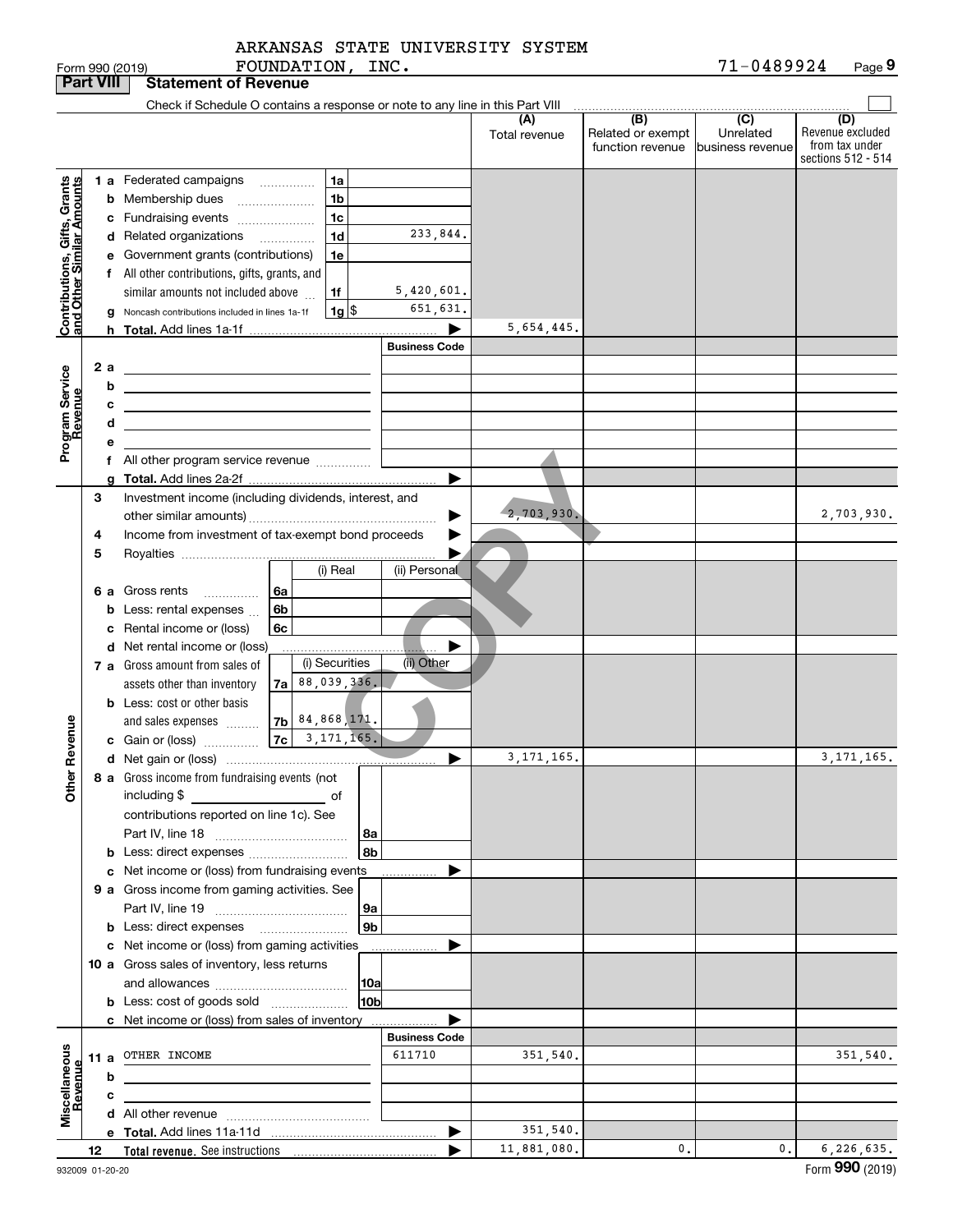#### Form 990 (2019) Page **Part IX Statement of Functional Expenses**  ${\tt FOUNDATION}$ ,  ${\tt INC.}$   ${\tt 71-0489924}$ ARKANSAS STATE UNIVERSITY SYSTEM

**10**

|              | Section 501(c)(3) and 501(c)(4) organizations must complete all columns. All other organizations must complete column (A).                                                                                 |                       |                                    |                                           |                                |  |  |  |  |  |  |  |  |
|--------------|------------------------------------------------------------------------------------------------------------------------------------------------------------------------------------------------------------|-----------------------|------------------------------------|-------------------------------------------|--------------------------------|--|--|--|--|--|--|--|--|
|              | Check if Schedule O contains a response or note to any line in this Part IX                                                                                                                                |                       |                                    |                                           |                                |  |  |  |  |  |  |  |  |
|              | Do not include amounts reported on lines 6b,<br>7b, 8b, 9b, and 10b of Part VIII.                                                                                                                          | (A)<br>Total expenses | (B)<br>Program service<br>expenses | (C)<br>Management and<br>general expenses | (D)<br>Fundraising<br>expenses |  |  |  |  |  |  |  |  |
| $\mathbf 1$  | Grants and other assistance to domestic organizations                                                                                                                                                      |                       |                                    |                                           |                                |  |  |  |  |  |  |  |  |
|              | and domestic governments. See Part IV, line 21                                                                                                                                                             | 2,698,188.            | 2,698,188.                         |                                           |                                |  |  |  |  |  |  |  |  |
| $\mathbf{2}$ | Grants and other assistance to domestic                                                                                                                                                                    |                       |                                    |                                           |                                |  |  |  |  |  |  |  |  |
|              | individuals. See Part IV, line 22                                                                                                                                                                          |                       |                                    |                                           |                                |  |  |  |  |  |  |  |  |
| 3            | Grants and other assistance to foreign                                                                                                                                                                     |                       |                                    |                                           |                                |  |  |  |  |  |  |  |  |
|              | organizations, foreign governments, and foreign                                                                                                                                                            |                       |                                    |                                           |                                |  |  |  |  |  |  |  |  |
|              | individuals. See Part IV, lines 15 and 16                                                                                                                                                                  |                       |                                    |                                           |                                |  |  |  |  |  |  |  |  |
| 4            | Benefits paid to or for members                                                                                                                                                                            |                       |                                    |                                           |                                |  |  |  |  |  |  |  |  |
| 5            | Compensation of current officers, directors,                                                                                                                                                               |                       |                                    |                                           |                                |  |  |  |  |  |  |  |  |
|              | trustees, and key employees                                                                                                                                                                                | 227,134.              | 181,707.                           | 45,427.                                   |                                |  |  |  |  |  |  |  |  |
| 6            | Compensation not included above to disqualified                                                                                                                                                            |                       |                                    |                                           |                                |  |  |  |  |  |  |  |  |
|              | persons (as defined under section 4958(f)(1)) and                                                                                                                                                          |                       |                                    |                                           |                                |  |  |  |  |  |  |  |  |
|              | persons described in section $4958(c)(3)(B)$                                                                                                                                                               |                       |                                    |                                           |                                |  |  |  |  |  |  |  |  |
| 7            | Other salaries and wages                                                                                                                                                                                   | 120,769.              | 96,615.                            | 24,154.                                   |                                |  |  |  |  |  |  |  |  |
| 8            | Pension plan accruals and contributions (include                                                                                                                                                           |                       |                                    |                                           |                                |  |  |  |  |  |  |  |  |
|              | section 401(k) and 403(b) employer contributions)                                                                                                                                                          |                       |                                    |                                           |                                |  |  |  |  |  |  |  |  |
| 9            |                                                                                                                                                                                                            | 105,940.              | 95,508.                            | $\frac{10,432.}{4,738.}$                  |                                |  |  |  |  |  |  |  |  |
| 10           |                                                                                                                                                                                                            | 23,692.               | 18,954.                            |                                           |                                |  |  |  |  |  |  |  |  |
| 11           | Fees for services (nonemployees):                                                                                                                                                                          |                       |                                    |                                           |                                |  |  |  |  |  |  |  |  |
| a            |                                                                                                                                                                                                            |                       |                                    |                                           |                                |  |  |  |  |  |  |  |  |
| b            |                                                                                                                                                                                                            |                       |                                    |                                           |                                |  |  |  |  |  |  |  |  |
| c            |                                                                                                                                                                                                            | 65,080.               | 52,404.                            | 12,676.                                   |                                |  |  |  |  |  |  |  |  |
| d            |                                                                                                                                                                                                            |                       |                                    |                                           |                                |  |  |  |  |  |  |  |  |
| e            | Professional fundraising services. See Part IV, line 17                                                                                                                                                    | 75,855.               | 75,855.                            |                                           |                                |  |  |  |  |  |  |  |  |
| f            | Investment management fees                                                                                                                                                                                 |                       |                                    |                                           |                                |  |  |  |  |  |  |  |  |
| g            | Other. (If line 11g amount exceeds 10% of line 25,                                                                                                                                                         |                       |                                    |                                           |                                |  |  |  |  |  |  |  |  |
|              | column (A) amount, list line 11g expenses on Sch O.)                                                                                                                                                       | 2,360.<br>25,314.     | $\frac{2,360}{25,314}$             |                                           |                                |  |  |  |  |  |  |  |  |
| 12           |                                                                                                                                                                                                            | <u>44,988.</u>        | 40,185.                            |                                           |                                |  |  |  |  |  |  |  |  |
| 13           |                                                                                                                                                                                                            | 54,756.               | 44,435.                            | $\frac{4,803.}{10,321.}$                  |                                |  |  |  |  |  |  |  |  |
| 14<br>15     |                                                                                                                                                                                                            |                       |                                    |                                           |                                |  |  |  |  |  |  |  |  |
| 16           |                                                                                                                                                                                                            | 73,623.               | 73,623.                            |                                           |                                |  |  |  |  |  |  |  |  |
| 17           |                                                                                                                                                                                                            | 60,508.               | 60,508.                            |                                           |                                |  |  |  |  |  |  |  |  |
| 18           | Payments of travel or entertainment expenses                                                                                                                                                               |                       |                                    |                                           |                                |  |  |  |  |  |  |  |  |
|              | for any federal, state, or local public officials                                                                                                                                                          |                       |                                    |                                           |                                |  |  |  |  |  |  |  |  |
| 19           | Conferences, conventions, and meetings                                                                                                                                                                     | 25,382.               | 25,382.                            |                                           |                                |  |  |  |  |  |  |  |  |
| 20           | Interest                                                                                                                                                                                                   |                       |                                    |                                           |                                |  |  |  |  |  |  |  |  |
| 21           |                                                                                                                                                                                                            |                       |                                    |                                           |                                |  |  |  |  |  |  |  |  |
| 22           | Depreciation, depletion, and amortization                                                                                                                                                                  | 53,018.               | 42,414.                            | 10,604.                                   |                                |  |  |  |  |  |  |  |  |
| 23           | Insurance                                                                                                                                                                                                  | 25,795.               | 25,795.                            |                                           |                                |  |  |  |  |  |  |  |  |
| 24           | Other expenses. Itemize expenses not covered<br>above (List miscellaneous expenses on line 24e. If<br>line 24e amount exceeds 10% of line 25, column (A)<br>amount, list line 24e expenses on Schedule O.) |                       |                                    |                                           |                                |  |  |  |  |  |  |  |  |
| a            | <b>SUPPLIES</b>                                                                                                                                                                                            | 385,426.              | 385,426.                           |                                           |                                |  |  |  |  |  |  |  |  |
| b            | HONARARIUM/CONTRACT SER                                                                                                                                                                                    | 144,639.              | 144,639.                           |                                           |                                |  |  |  |  |  |  |  |  |
| C            | BUSINESS MEALS & ENTERT                                                                                                                                                                                    | 100,646.              | 100,646.                           |                                           |                                |  |  |  |  |  |  |  |  |
| d            | EQUIPMENT RENTAL/<br><b>MAINT</b>                                                                                                                                                                          | 67,669.               | 67,669.                            |                                           |                                |  |  |  |  |  |  |  |  |
| е            | All other expenses                                                                                                                                                                                         | 244,266.              | 236,246.                           | 8,020.                                    |                                |  |  |  |  |  |  |  |  |
| 25           | Total functional expenses. Add lines 1 through 24e                                                                                                                                                         | 4,625,048.            | 4,493,873.                         | 131,175.                                  | 0.                             |  |  |  |  |  |  |  |  |
| 26           | Joint costs. Complete this line only if the organization                                                                                                                                                   |                       |                                    |                                           |                                |  |  |  |  |  |  |  |  |
|              | reported in column (B) joint costs from a combined                                                                                                                                                         |                       |                                    |                                           |                                |  |  |  |  |  |  |  |  |
|              | educational campaign and fundraising solicitation.                                                                                                                                                         |                       |                                    |                                           |                                |  |  |  |  |  |  |  |  |
|              | Check here $\blacktriangleright$<br>if following SOP 98-2 (ASC 958-720)                                                                                                                                    |                       |                                    |                                           |                                |  |  |  |  |  |  |  |  |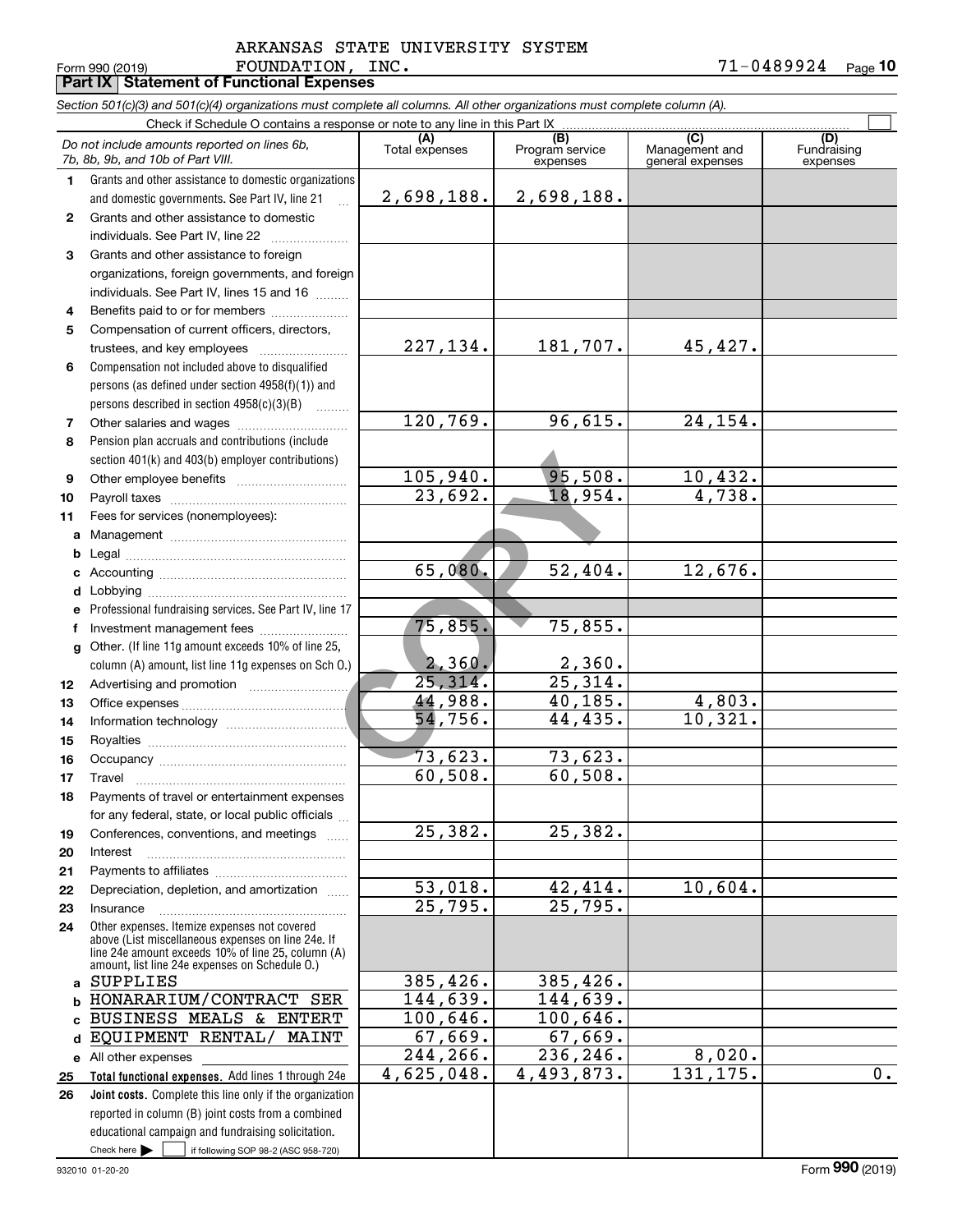|                             | UU UU U<br>Part X | <b>Balance Sheet</b>                                                                                                                                                                                                                 |                 |                               |                               |                          |                                  |
|-----------------------------|-------------------|--------------------------------------------------------------------------------------------------------------------------------------------------------------------------------------------------------------------------------------|-----------------|-------------------------------|-------------------------------|--------------------------|----------------------------------|
|                             |                   |                                                                                                                                                                                                                                      |                 |                               |                               |                          |                                  |
|                             |                   |                                                                                                                                                                                                                                      |                 |                               | (A)<br>Beginning of year      |                          | (B)<br>End of year               |
|                             | 1                 | Cash - non-interest-bearing                                                                                                                                                                                                          |                 |                               | 139,662.                      | $\mathbf{1}$             | 717,799.                         |
|                             | 2                 |                                                                                                                                                                                                                                      |                 |                               | 6,627,086.                    | $\mathbf 2$              | 11, 159, 061.                    |
|                             | 3                 |                                                                                                                                                                                                                                      |                 |                               | 11,081,231.                   | 3                        | 7, 290, 530.                     |
|                             | 4                 |                                                                                                                                                                                                                                      |                 |                               |                               | 4                        |                                  |
|                             | 5                 | Loans and other receivables from any current or former officer, director,                                                                                                                                                            |                 |                               |                               |                          |                                  |
|                             |                   | trustee, key employee, creator or founder, substantial contributor, or 35%                                                                                                                                                           |                 |                               |                               |                          |                                  |
|                             |                   | controlled entity or family member of any of these persons                                                                                                                                                                           |                 |                               |                               | 5                        |                                  |
|                             | 6                 | Loans and other receivables from other disqualified persons (as defined                                                                                                                                                              |                 |                               |                               |                          |                                  |
|                             |                   | under section $4958(f)(1)$ , and persons described in section $4958(c)(3)(B)$                                                                                                                                                        |                 |                               |                               | 6                        |                                  |
|                             | 7                 |                                                                                                                                                                                                                                      |                 |                               |                               | $\overline{\phantom{a}}$ |                                  |
| Assets                      | 8                 |                                                                                                                                                                                                                                      |                 |                               |                               | 8                        |                                  |
|                             | 9                 | Prepaid expenses and deferred charges                                                                                                                                                                                                |                 |                               | 57,681.                       | 9                        | 19,835.                          |
|                             |                   | <b>10a</b> Land, buildings, and equipment: cost or other                                                                                                                                                                             |                 |                               |                               |                          |                                  |
|                             |                   | basis. Complete Part VI of Schedule D  10a                                                                                                                                                                                           |                 | $\frac{2,349,185.}{614,189.}$ |                               |                          |                                  |
|                             |                   | <b>b</b> Less: accumulated depreciation                                                                                                                                                                                              | 10 <sub>b</sub> |                               | 1,749,005.                    | 10c                      | 1,734,996.                       |
|                             | 11                |                                                                                                                                                                                                                                      | 83, 233, 357.   | 11                            | 84,975,701.                   |                          |                                  |
|                             | 12                |                                                                                                                                                                                                                                      | 5,455,445.      | 12                            | 6,477,844.                    |                          |                                  |
|                             | 13                | Investments - program-related. See Part IV, line 11                                                                                                                                                                                  |                 |                               |                               | 13                       |                                  |
|                             | 14                |                                                                                                                                                                                                                                      |                 |                               |                               | 14                       |                                  |
|                             | 15                |                                                                                                                                                                                                                                      |                 |                               | 99,055.                       | 15                       | 99,442.                          |
|                             | 16                |                                                                                                                                                                                                                                      |                 |                               | 108,442,522.                  | 16                       | 112, 475, 208.                   |
|                             | 17                |                                                                                                                                                                                                                                      |                 |                               | 107,964.                      | 17                       | 121, 324.                        |
|                             | 18                |                                                                                                                                                                                                                                      |                 |                               |                               | 18                       |                                  |
|                             | 19                | Deferred revenue <b>contract and contract the contract of the contract of the contract of the contract of the contract of the contract of the contract of the contract of the contract of the contract of the contract of the co</b> |                 | 19                            |                               |                          |                                  |
|                             | 20                |                                                                                                                                                                                                                                      |                 | 20                            |                               |                          |                                  |
|                             | 21                | Escrow or custodial account liability. Complete Part IV of Schedule D                                                                                                                                                                |                 |                               |                               | 21                       |                                  |
|                             | 22                | Loans and other payables to any current or former officer, director,                                                                                                                                                                 |                 |                               |                               |                          |                                  |
| Liabilities                 |                   | trustee, key employee, creator or founder, substantial contributor, or 35%                                                                                                                                                           |                 |                               |                               |                          |                                  |
|                             |                   | controlled entity or family member of any of these persons                                                                                                                                                                           |                 |                               |                               | 22                       |                                  |
|                             | 23                | Secured mortgages and notes payable to unrelated third parties                                                                                                                                                                       |                 |                               | 13, 179.                      | 23                       | 0.                               |
|                             | 24                |                                                                                                                                                                                                                                      |                 |                               |                               | 24                       |                                  |
|                             | 25                | Other liabilities (including federal income tax, payables to related third                                                                                                                                                           |                 |                               |                               |                          |                                  |
|                             |                   | parties, and other liabilities not included on lines 17-24). Complete Part X                                                                                                                                                         |                 |                               | 19,862,228.                   | 25                       | 19,800,287.                      |
|                             | 26                | of Schedule D<br>Total liabilities. Add lines 17 through 25                                                                                                                                                                          |                 |                               | 19,983,371.                   | 26                       | 19,921,611.                      |
|                             |                   | Organizations that follow FASB ASC 958, check here $\blacktriangleright \boxed{X}$                                                                                                                                                   |                 |                               |                               |                          |                                  |
|                             |                   | and complete lines 27, 28, 32, and 33.                                                                                                                                                                                               |                 |                               |                               |                          |                                  |
|                             | 27                | Net assets without donor restrictions                                                                                                                                                                                                |                 |                               |                               | 27                       |                                  |
|                             | 28                |                                                                                                                                                                                                                                      |                 |                               | $6,844,599.$<br>$81,614,552.$ | 28                       | $\frac{6,792,524.}{85,761,073.}$ |
|                             |                   | Organizations that do not follow FASB ASC 958, check here $\blacktriangleright$                                                                                                                                                      |                 |                               |                               |                          |                                  |
|                             |                   | and complete lines 29 through 33.                                                                                                                                                                                                    |                 |                               |                               |                          |                                  |
|                             | 29                |                                                                                                                                                                                                                                      |                 |                               |                               | 29                       |                                  |
|                             | 30                | Paid-in or capital surplus, or land, building, or equipment fund                                                                                                                                                                     |                 |                               |                               | 30                       |                                  |
|                             | 31                | Retained earnings, endowment, accumulated income, or other funds                                                                                                                                                                     |                 | .                             |                               | 31                       |                                  |
| Net Assets or Fund Balances | 32                |                                                                                                                                                                                                                                      |                 |                               | 88, 459, 151.                 | 32                       | 92,553,597.                      |
|                             | 33                |                                                                                                                                                                                                                                      |                 |                               | 108,442,522.                  | 33                       | 112, 475, 208.                   |
|                             |                   |                                                                                                                                                                                                                                      |                 |                               |                               |                          | Form 990 (2019)                  |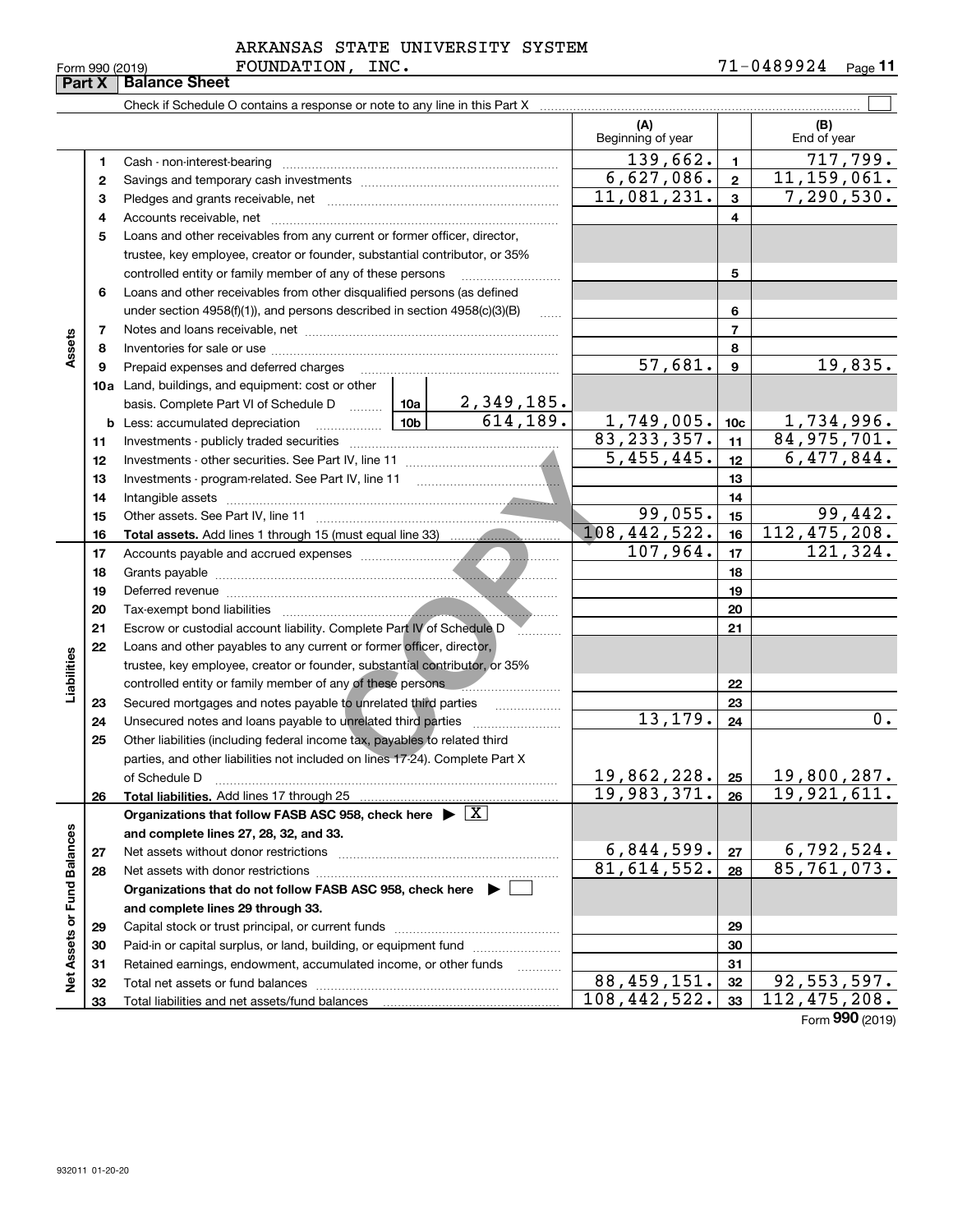|              | ARKANSAS STATE UNIVERSITY SYSTEM                                                                                                                                                                                                    |                |                           |            |                         |
|--------------|-------------------------------------------------------------------------------------------------------------------------------------------------------------------------------------------------------------------------------------|----------------|---------------------------|------------|-------------------------|
|              | FOUNDATION, INC.<br>Form 990 (2019)                                                                                                                                                                                                 |                | 71-0489924                |            | $Page$ 12               |
|              | <b>Part XI   Reconciliation of Net Assets</b>                                                                                                                                                                                       |                |                           |            |                         |
|              |                                                                                                                                                                                                                                     |                |                           |            | $\overline{\texttt{x}}$ |
| 1            |                                                                                                                                                                                                                                     | $\mathbf{1}$   | 11,881,080.               |            |                         |
| $\mathbf{2}$ |                                                                                                                                                                                                                                     | $\overline{2}$ | $\overline{4,625}$ , 048. |            |                         |
| 3            | Revenue less expenses. Subtract line 2 from line 1                                                                                                                                                                                  | 3              | 7,256,032.                |            |                         |
| 4            |                                                                                                                                                                                                                                     | 4              | 88, 459, 151.             |            |                         |
| 5            |                                                                                                                                                                                                                                     | 5              | $-3, 145, 586.$           |            |                         |
| 6            |                                                                                                                                                                                                                                     | 6              |                           |            |                         |
| 7            |                                                                                                                                                                                                                                     | $\overline{7}$ |                           |            |                         |
| 8            | Prior period adjustments                                                                                                                                                                                                            | 8              |                           |            |                         |
| 9            | Other changes in net assets or fund balances (explain on Schedule O)                                                                                                                                                                | 9              |                           |            | $-16,000.$              |
| 10           | Net assets or fund balances at end of year. Combine lines 3 through 9 (must equal Part X, line 32,                                                                                                                                  |                |                           |            |                         |
|              |                                                                                                                                                                                                                                     | 10             | 92,553,597.               |            |                         |
|              | Part XII Financial Statements and Reporting                                                                                                                                                                                         |                |                           |            |                         |
|              | Check if Schedule O contains a response or note to any line in this Part XII <i>manumano contained in section</i> contains and the section of the section of the section of the section of the section of the section of the sectio |                |                           |            |                         |
|              |                                                                                                                                                                                                                                     |                |                           | <b>Yes</b> | <b>No</b>               |
| 1            | Accounting method used to prepare the Form 990: $\Box$ Cash $\boxed{X}$ Accrual $\Box$ Other                                                                                                                                        |                |                           |            |                         |
|              | If the organization changed its method of accounting from a prior year or checked "Other," explain in Schedule O.                                                                                                                   |                |                           |            |                         |
|              |                                                                                                                                                                                                                                     |                | 2a                        |            | х                       |
|              | If "Yes," check a box below to indicate whether the financial statements for the year were compiled or reviewed on a                                                                                                                |                |                           |            |                         |
|              | separate basis, consolidated basis, or both:                                                                                                                                                                                        |                |                           |            |                         |
|              | Separate basis<br>Consolidated basis<br>Both consolidated and separate basis                                                                                                                                                        |                |                           |            |                         |
|              |                                                                                                                                                                                                                                     |                | 2 <sub>b</sub>            | x          |                         |
|              | If "Yes," check a box below to indicate whether the financial statements for the year were audited on a separate basis,                                                                                                             |                |                           |            |                         |
|              | consolidated basis, or both:                                                                                                                                                                                                        |                |                           |            |                         |
|              | $\boxed{\textbf{X}}$ Separate basis<br>Consolidated basis<br>Both consolidated and separate basis                                                                                                                                   |                |                           |            |                         |
|              | c If "Yes" to line 2a or 2b, does the organization have a committee that assumes responsibility for oversight of the audit,                                                                                                         |                |                           |            |                         |
|              |                                                                                                                                                                                                                                     |                | 2c                        |            | x.                      |
|              | If the organization changed either its oversight process or selection process during the tax year, explain on Schedule O.                                                                                                           |                |                           |            |                         |
|              | 3a As a result of a federal award, was the organization required to undergo an audit or audits as set forth in the Single Audit                                                                                                     |                |                           |            |                         |
|              |                                                                                                                                                                                                                                     |                | За                        |            | x.                      |
|              | b If "Yes," did the organization undergo the required audit or audits? If the organization did not undergo the required audit                                                                                                       |                |                           |            |                         |
|              |                                                                                                                                                                                                                                     |                | 3b                        |            |                         |
|              |                                                                                                                                                                                                                                     |                |                           |            | Form 990 (2019)         |
|              |                                                                                                                                                                                                                                     |                |                           |            |                         |
|              |                                                                                                                                                                                                                                     |                |                           |            |                         |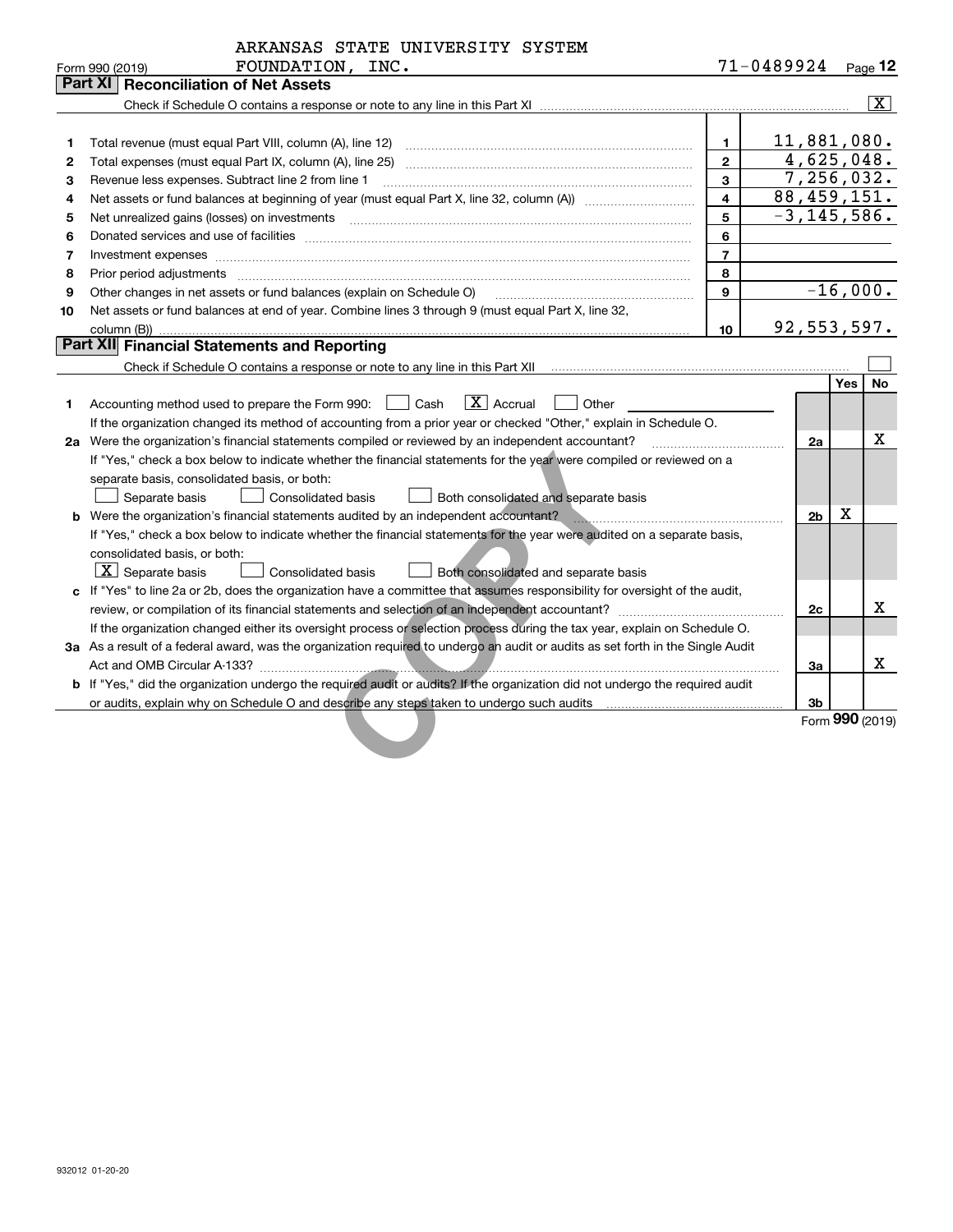| Internal Revenue Service | <b>SCHEDULE A</b><br>(Form 990 or 990-EZ)<br>Department of the Treasury                                                                   |  | <b>Public Charity Status and Public Support</b><br>Complete if the organization is a section 501(c)(3) organization or a section<br>4947(a)(1) nonexempt charitable trust.<br>Attach to Form 990 or Form 990-EZ. |                                                                                                                                                                                                                                                 | OMB No. 1545-0047<br>Open to Public<br>Inspection |                                 |                            |  |                                       |  |  |  |  |
|--------------------------|-------------------------------------------------------------------------------------------------------------------------------------------|--|------------------------------------------------------------------------------------------------------------------------------------------------------------------------------------------------------------------|-------------------------------------------------------------------------------------------------------------------------------------------------------------------------------------------------------------------------------------------------|---------------------------------------------------|---------------------------------|----------------------------|--|---------------------------------------|--|--|--|--|
|                          |                                                                                                                                           |  |                                                                                                                                                                                                                  | Go to www.irs.gov/Form990 for instructions and the latest information.                                                                                                                                                                          |                                                   |                                 |                            |  | <b>Employer identification number</b> |  |  |  |  |
|                          | Name of the organization                                                                                                                  |  | FOUNDATION, INC.                                                                                                                                                                                                 | ARKANSAS STATE UNIVERSITY SYSTEM                                                                                                                                                                                                                |                                                   |                                 |                            |  | 71-0489924                            |  |  |  |  |
| Part I                   |                                                                                                                                           |  |                                                                                                                                                                                                                  | Reason for Public Charity Status (All organizations must complete this part.) See instructions.                                                                                                                                                 |                                                   |                                 |                            |  |                                       |  |  |  |  |
|                          |                                                                                                                                           |  |                                                                                                                                                                                                                  | The organization is not a private foundation because it is: (For lines 1 through 12, check only one box.)                                                                                                                                       |                                                   |                                 |                            |  |                                       |  |  |  |  |
| 1                        |                                                                                                                                           |  |                                                                                                                                                                                                                  | A church, convention of churches, or association of churches described in section 170(b)(1)(A)(i).                                                                                                                                              |                                                   |                                 |                            |  |                                       |  |  |  |  |
| 2                        |                                                                                                                                           |  | A school described in section 170(b)(1)(A)(ii). (Attach Schedule E (Form 990 or 990-EZ).)                                                                                                                        |                                                                                                                                                                                                                                                 |                                                   |                                 |                            |  |                                       |  |  |  |  |
| з                        |                                                                                                                                           |  | A hospital or a cooperative hospital service organization described in section $170(b)(1)(A)(iii)$ .                                                                                                             |                                                                                                                                                                                                                                                 |                                                   |                                 |                            |  |                                       |  |  |  |  |
| 4                        |                                                                                                                                           |  |                                                                                                                                                                                                                  | A medical research organization operated in conjunction with a hospital described in section 170(b)(1)(A)(iii). Enter the hospital's name,                                                                                                      |                                                   |                                 |                            |  |                                       |  |  |  |  |
|                          | city, and state:                                                                                                                          |  |                                                                                                                                                                                                                  |                                                                                                                                                                                                                                                 |                                                   |                                 |                            |  |                                       |  |  |  |  |
| 5                        | $\mathbf{X}$<br>An organization operated for the benefit of a college or university owned or operated by a governmental unit described in |  |                                                                                                                                                                                                                  |                                                                                                                                                                                                                                                 |                                                   |                                 |                            |  |                                       |  |  |  |  |
|                          | section 170(b)(1)(A)(iv). (Complete Part II.)                                                                                             |  |                                                                                                                                                                                                                  |                                                                                                                                                                                                                                                 |                                                   |                                 |                            |  |                                       |  |  |  |  |
| 6                        | A federal, state, or local government or governmental unit described in section 170(b)(1)(A)(v).                                          |  |                                                                                                                                                                                                                  |                                                                                                                                                                                                                                                 |                                                   |                                 |                            |  |                                       |  |  |  |  |
| 7                        |                                                                                                                                           |  |                                                                                                                                                                                                                  | An organization that normally receives a substantial part of its support from a governmental unit or from the general public described in                                                                                                       |                                                   |                                 |                            |  |                                       |  |  |  |  |
|                          |                                                                                                                                           |  | section 170(b)(1)(A)(vi). (Complete Part II.)                                                                                                                                                                    |                                                                                                                                                                                                                                                 |                                                   |                                 |                            |  |                                       |  |  |  |  |
| 8                        |                                                                                                                                           |  |                                                                                                                                                                                                                  | A community trust described in section 170(b)(1)(A)(vi). (Complete Part II.)                                                                                                                                                                    |                                                   |                                 |                            |  |                                       |  |  |  |  |
| 9                        |                                                                                                                                           |  |                                                                                                                                                                                                                  | An agricultural research organization described in section 170(b)(1)(A)(ix) operated in conjunction with a land-grant college                                                                                                                   |                                                   |                                 |                            |  |                                       |  |  |  |  |
|                          |                                                                                                                                           |  |                                                                                                                                                                                                                  | or university or a non-land-grant college of agriculture (see instructions). Enter the name, city, and state of the college or                                                                                                                  |                                                   |                                 |                            |  |                                       |  |  |  |  |
|                          | university:                                                                                                                               |  |                                                                                                                                                                                                                  |                                                                                                                                                                                                                                                 |                                                   |                                 |                            |  |                                       |  |  |  |  |
| 10                       |                                                                                                                                           |  |                                                                                                                                                                                                                  | An organization that normally receives: (1) more than 33 1/3% of its support from contributions, membership fees, and gross receipts from                                                                                                       |                                                   |                                 |                            |  |                                       |  |  |  |  |
|                          |                                                                                                                                           |  | activities related to its exempt functions - subject to certain exceptions, and (2) no more than 33 1/3% of its support from gross investment                                                                    |                                                                                                                                                                                                                                                 |                                                   |                                 |                            |  |                                       |  |  |  |  |
|                          |                                                                                                                                           |  |                                                                                                                                                                                                                  | income and unrelated business taxable income (less section 511 tax) from businesses acquired by the organization after June 30, 1975.                                                                                                           |                                                   |                                 |                            |  |                                       |  |  |  |  |
|                          |                                                                                                                                           |  | See section 509(a)(2). (Complete Part III.)                                                                                                                                                                      |                                                                                                                                                                                                                                                 |                                                   |                                 |                            |  |                                       |  |  |  |  |
| 11                       |                                                                                                                                           |  |                                                                                                                                                                                                                  | An organization organized and operated exclusively to test for public safety. See section 509(a)(4).                                                                                                                                            |                                                   |                                 |                            |  |                                       |  |  |  |  |
| 12                       |                                                                                                                                           |  |                                                                                                                                                                                                                  | An organization organized and operated exclusively for the benefit of, to perform the functions of, or to carry out the purposes of one or                                                                                                      |                                                   |                                 |                            |  |                                       |  |  |  |  |
|                          |                                                                                                                                           |  |                                                                                                                                                                                                                  | more publicly supported organizations described in section 509(a)(1) or section 509(a)(2). See section 509(a)(3). Check the box in                                                                                                              |                                                   |                                 |                            |  |                                       |  |  |  |  |
|                          |                                                                                                                                           |  |                                                                                                                                                                                                                  | lines 12a through 12d that describes the type of supporting organization and complete lines 12e, 12f, and 12g.                                                                                                                                  |                                                   |                                 |                            |  |                                       |  |  |  |  |
| a                        |                                                                                                                                           |  |                                                                                                                                                                                                                  | Type I. A supporting organization operated, supervised, or controlled by its supported organization(s), typically by giving                                                                                                                     |                                                   |                                 |                            |  |                                       |  |  |  |  |
|                          |                                                                                                                                           |  |                                                                                                                                                                                                                  | the supported organization(s) the power to regularly appoint or elect a majority of the directors or trustees of the supporting                                                                                                                 |                                                   |                                 |                            |  |                                       |  |  |  |  |
|                          |                                                                                                                                           |  | organization. You must complete Part IV, Sections A and B.                                                                                                                                                       |                                                                                                                                                                                                                                                 |                                                   |                                 |                            |  |                                       |  |  |  |  |
| b                        |                                                                                                                                           |  |                                                                                                                                                                                                                  | Type II. A supporting organization supervised or controlled in connection with its supported organization(s), by having<br>control or management of the supporting organization vested in the same persons that control or manage the supported |                                                   |                                 |                            |  |                                       |  |  |  |  |
|                          |                                                                                                                                           |  | organization(s). You must complete Part IV, Sections A and C.                                                                                                                                                    |                                                                                                                                                                                                                                                 |                                                   |                                 |                            |  |                                       |  |  |  |  |
| c                        |                                                                                                                                           |  |                                                                                                                                                                                                                  | Type III functionally integrated. A supporting organization operated in connection with, and functionally integrated with,                                                                                                                      |                                                   |                                 |                            |  |                                       |  |  |  |  |
|                          |                                                                                                                                           |  |                                                                                                                                                                                                                  | its supported organization(s) (see instructions). You must complete Part IV, Sections A, D, and E.                                                                                                                                              |                                                   |                                 |                            |  |                                       |  |  |  |  |
| d                        |                                                                                                                                           |  |                                                                                                                                                                                                                  | Type III non-functionally integrated. A supporting organization operated in connection with its supported organization(s)                                                                                                                       |                                                   |                                 |                            |  |                                       |  |  |  |  |
|                          |                                                                                                                                           |  |                                                                                                                                                                                                                  | that is not functionally integrated. The organization generally must satisfy a distribution requirement and an attentiveness                                                                                                                    |                                                   |                                 |                            |  |                                       |  |  |  |  |
|                          |                                                                                                                                           |  |                                                                                                                                                                                                                  | requirement (see instructions). You must complete Part IV, Sections A and D, and Part V.                                                                                                                                                        |                                                   |                                 |                            |  |                                       |  |  |  |  |
| е                        |                                                                                                                                           |  |                                                                                                                                                                                                                  | Check this box if the organization received a written determination from the IRS that it is a Type I, Type II, Type III                                                                                                                         |                                                   |                                 |                            |  |                                       |  |  |  |  |
|                          |                                                                                                                                           |  |                                                                                                                                                                                                                  | functionally integrated, or Type III non-functionally integrated supporting organization.                                                                                                                                                       |                                                   |                                 |                            |  |                                       |  |  |  |  |
|                          | Enter the number of supported organizations                                                                                               |  |                                                                                                                                                                                                                  |                                                                                                                                                                                                                                                 |                                                   |                                 |                            |  |                                       |  |  |  |  |
|                          |                                                                                                                                           |  | Provide the following information about the supported organization(s).                                                                                                                                           |                                                                                                                                                                                                                                                 |                                                   |                                 |                            |  |                                       |  |  |  |  |
|                          | (i) Name of supported                                                                                                                     |  | (ii) EIN                                                                                                                                                                                                         | (iii) Type of organization<br>(described on lines 1-10                                                                                                                                                                                          | in your governing document?                       | (iv) Is the organization listed | (v) Amount of monetary     |  | (vi) Amount of other                  |  |  |  |  |
|                          | organization                                                                                                                              |  |                                                                                                                                                                                                                  | above (see instructions))                                                                                                                                                                                                                       | Yes                                               | No                              | support (see instructions) |  | support (see instructions)            |  |  |  |  |
|                          |                                                                                                                                           |  |                                                                                                                                                                                                                  |                                                                                                                                                                                                                                                 |                                                   |                                 |                            |  |                                       |  |  |  |  |
|                          |                                                                                                                                           |  |                                                                                                                                                                                                                  |                                                                                                                                                                                                                                                 |                                                   |                                 |                            |  |                                       |  |  |  |  |
|                          |                                                                                                                                           |  |                                                                                                                                                                                                                  |                                                                                                                                                                                                                                                 |                                                   |                                 |                            |  |                                       |  |  |  |  |
|                          |                                                                                                                                           |  |                                                                                                                                                                                                                  |                                                                                                                                                                                                                                                 |                                                   |                                 |                            |  |                                       |  |  |  |  |
|                          |                                                                                                                                           |  |                                                                                                                                                                                                                  |                                                                                                                                                                                                                                                 |                                                   |                                 |                            |  |                                       |  |  |  |  |
|                          |                                                                                                                                           |  |                                                                                                                                                                                                                  |                                                                                                                                                                                                                                                 |                                                   |                                 |                            |  |                                       |  |  |  |  |
|                          |                                                                                                                                           |  |                                                                                                                                                                                                                  |                                                                                                                                                                                                                                                 |                                                   |                                 |                            |  |                                       |  |  |  |  |
|                          |                                                                                                                                           |  |                                                                                                                                                                                                                  |                                                                                                                                                                                                                                                 |                                                   |                                 |                            |  |                                       |  |  |  |  |
|                          |                                                                                                                                           |  |                                                                                                                                                                                                                  |                                                                                                                                                                                                                                                 |                                                   |                                 |                            |  |                                       |  |  |  |  |
| Total                    |                                                                                                                                           |  |                                                                                                                                                                                                                  |                                                                                                                                                                                                                                                 |                                                   |                                 |                            |  |                                       |  |  |  |  |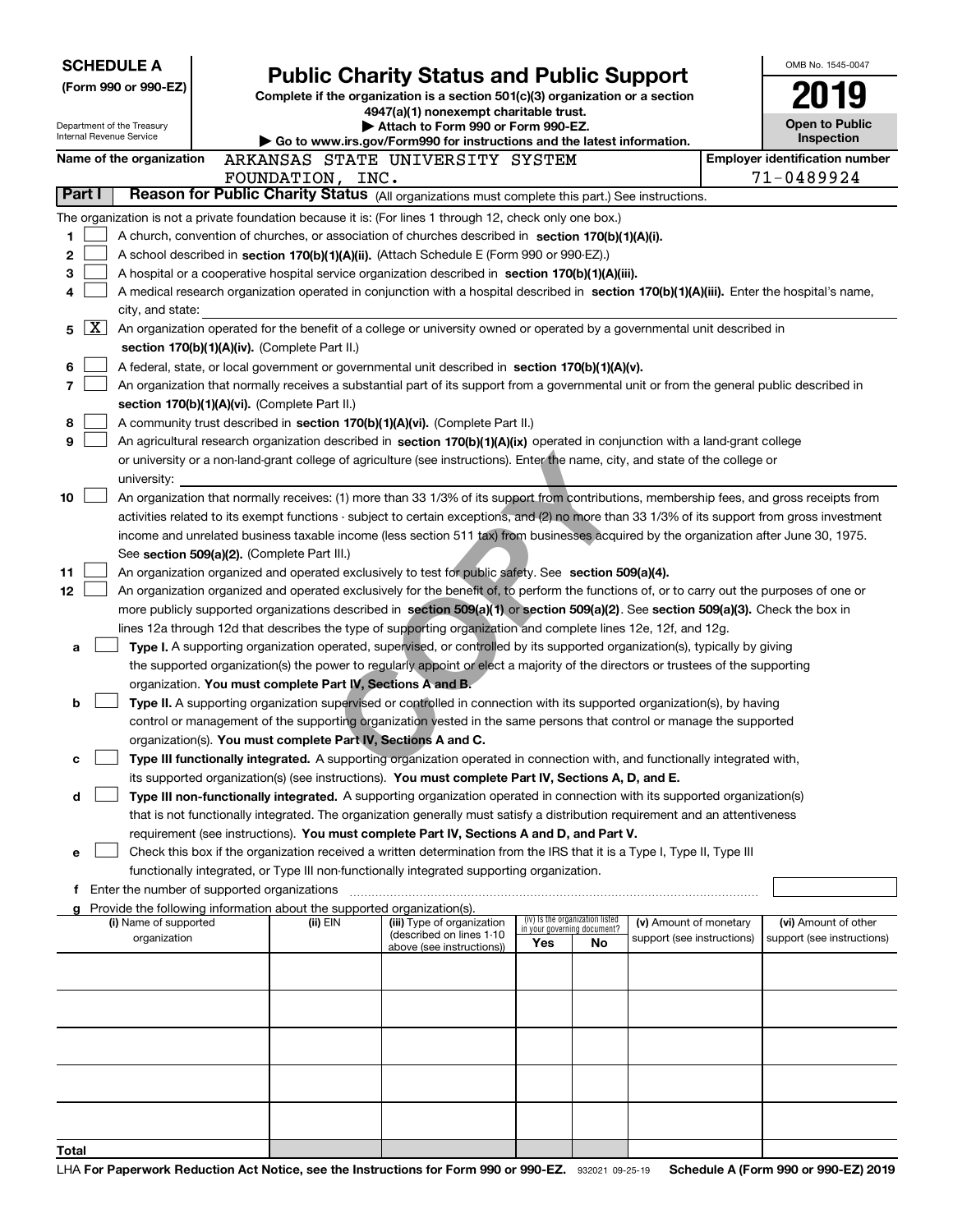#### Schedule A (Form 990 or 990-EZ) 2019 Page FOUNDATION, INC. 71-0489924

**Part II COPPORT Schedule for Organizations Described in Sections 170(b)(1)(A)(iv) and 170(b)(1)(A)(vi)** 

(Complete only if you checked the box on line 5, 7, or 8 of Part I or if the organization failed to qualify under Part III. If the organization fails to qualify under the tests listed below, please complete Part III.)

|    | <b>Section A. Public Support</b>                                                                                                               |           |              |                            |                                            |                                             |                                          |
|----|------------------------------------------------------------------------------------------------------------------------------------------------|-----------|--------------|----------------------------|--------------------------------------------|---------------------------------------------|------------------------------------------|
|    | Calendar year (or fiscal year beginning in)                                                                                                    | (a) 2015  | $(b)$ 2016   | $(c)$ 2017                 | $(d)$ 2018                                 | (e) 2019                                    | (f) Total                                |
|    | 1 Gifts, grants, contributions, and                                                                                                            |           |              |                            |                                            |                                             |                                          |
|    | membership fees received. (Do not                                                                                                              |           |              |                            |                                            |                                             |                                          |
|    | include any "unusual grants.")                                                                                                                 | 6123483.  |              | 7725405.14177692.12123669. |                                            |                                             | 5342040.45492289.                        |
|    | 2 Tax revenues levied for the organ-                                                                                                           |           |              |                            |                                            |                                             |                                          |
|    | ization's benefit and either paid to                                                                                                           |           |              |                            |                                            |                                             |                                          |
|    | or expended on its behalf                                                                                                                      |           |              |                            |                                            |                                             |                                          |
|    | 3 The value of services or facilities                                                                                                          |           |              |                            |                                            |                                             |                                          |
|    | furnished by a governmental unit to                                                                                                            |           |              |                            |                                            |                                             |                                          |
|    | the organization without charge                                                                                                                |           |              |                            | <u>199,861. 314,940. 317,602. 323,257.</u> |                                             | $312,405.$ 1468065.                      |
|    | 4 Total. Add lines 1 through 3                                                                                                                 | 6323344.  |              | 8040345.14495294.12446926. |                                            |                                             | 5654445.46960354.                        |
|    | 5 The portion of total contributions                                                                                                           |           |              |                            |                                            |                                             |                                          |
|    | by each person (other than a                                                                                                                   |           |              |                            |                                            |                                             |                                          |
|    | governmental unit or publicly                                                                                                                  |           |              |                            |                                            |                                             |                                          |
|    | supported organization) included                                                                                                               |           |              |                            |                                            |                                             |                                          |
|    | on line 1 that exceeds 2% of the                                                                                                               |           |              |                            |                                            |                                             |                                          |
|    | amount shown on line 11,                                                                                                                       |           |              |                            |                                            |                                             |                                          |
|    | column (f)                                                                                                                                     |           |              |                            |                                            |                                             | 11369897.                                |
|    | 6 Public support. Subtract line 5 from line 4.                                                                                                 |           |              |                            |                                            |                                             | 35590457.                                |
|    | <b>Section B. Total Support</b>                                                                                                                |           |              |                            |                                            |                                             |                                          |
|    | Calendar year (or fiscal year beginning in)                                                                                                    | (a) 2015  | (b) 2016     | (c) 2017                   | $(d)$ 2018                                 | (e) 2019                                    | (f) Total                                |
|    | <b>7</b> Amounts from line 4                                                                                                                   | 6323344.  |              | 8040345.14495294.12446926. |                                            |                                             | 5654445.46960354.                        |
|    | 8 Gross income from interest,                                                                                                                  |           |              |                            |                                            |                                             |                                          |
|    | dividends, payments received on                                                                                                                |           |              |                            |                                            |                                             |                                          |
|    | securities loans, rents, royalties,                                                                                                            |           |              |                            |                                            |                                             |                                          |
|    | and income from similar sources                                                                                                                | 1413732.  | 1783803.     | 2272712.                   | 3203639.                                   |                                             | 2703930.11377816.                        |
|    | <b>9</b> Net income from unrelated business                                                                                                    |           |              |                            |                                            |                                             |                                          |
|    | activities, whether or not the                                                                                                                 |           |              |                            |                                            |                                             |                                          |
|    | business is regularly carried on                                                                                                               |           |              |                            |                                            |                                             |                                          |
|    | 10 Other income. Do not include gain                                                                                                           |           |              |                            |                                            |                                             |                                          |
|    | or loss from the sale of capital                                                                                                               |           |              |                            |                                            |                                             |                                          |
|    | assets (Explain in Part VI.)                                                                                                                   | 708, 705. | $-378, 152.$ |                            | $380, 320.$ 328, 400.                      | 351,540.                                    | 2147117.                                 |
|    | <b>11 Total support.</b> Add lines 7 through 10                                                                                                |           |              |                            |                                            |                                             | 60485287.                                |
|    | 12 Gross receipts from related activities, etc. (see instructions)                                                                             |           |              |                            |                                            | 12                                          |                                          |
|    | 13 First five years. If the Form 990 is for the organization's first, second, third, fourth, or fifth tax year as a section 501(c)(3)          |           |              |                            |                                            |                                             |                                          |
|    | organization, check this box and stop here                                                                                                     |           |              |                            |                                            |                                             |                                          |
|    | <b>Section C. Computation of Public Support Percentage</b>                                                                                     |           |              |                            |                                            |                                             |                                          |
|    | 14 Public support percentage for 2019 (line 6, column (f) divided by line 11, column (f) <i>marrourcommum</i>                                  |           |              |                            |                                            | 14                                          | 58.84<br>%                               |
|    |                                                                                                                                                |           |              |                            |                                            | 15                                          | 66.57<br>%                               |
|    | 16a 33 1/3% support test - 2019. If the organization did not check the box on line 13, and line 14 is 33 1/3% or more, check this box and      |           |              |                            |                                            |                                             |                                          |
|    | stop here. The organization qualifies as a publicly supported organization                                                                     |           |              |                            |                                            |                                             | $\blacktriangleright$ $\boxed{\text{X}}$ |
|    | b 33 1/3% support test - 2018. If the organization did not check a box on line 13 or 16a, and line 15 is 33 1/3% or more, check this box       |           |              |                            |                                            |                                             |                                          |
|    | and <b>stop here.</b> The organization qualifies as a publicly supported organization                                                          |           |              |                            |                                            |                                             |                                          |
|    | 17a 10% -facts-and-circumstances test - 2019. If the organization did not check a box on line 13, 16a, or 16b, and line 14 is 10% or more,     |           |              |                            |                                            |                                             |                                          |
|    | and if the organization meets the "facts-and-circumstances" test, check this box and stop here. Explain in Part VI how the organization        |           |              |                            |                                            |                                             |                                          |
|    | meets the "facts-and-circumstances" test. The organization qualifies as a publicly supported organization                                      |           |              |                            |                                            |                                             |                                          |
|    | <b>b 10% -facts-and-circumstances test - 2018.</b> If the organization did not check a box on line 13, 16a, 16b, or 17a, and line 15 is 10% or |           |              |                            |                                            |                                             |                                          |
|    | more, and if the organization meets the "facts-and-circumstances" test, check this box and stop here. Explain in Part VI how the               |           |              |                            |                                            |                                             |                                          |
|    | organization meets the "facts-and-circumstances" test. The organization qualifies as a publicly supported organization                         |           |              |                            |                                            |                                             |                                          |
| 18 | Private foundation. If the organization did not check a box on line 13, 16a, 16b, 17a, or 17b, check this box and see instructions             |           |              |                            |                                            |                                             |                                          |
|    |                                                                                                                                                |           |              |                            |                                            | <b>Cohodulo A (Form 000 or 000 EZ) 2010</b> |                                          |

**Schedule A (Form 990 or 990-EZ) 2019**

**2**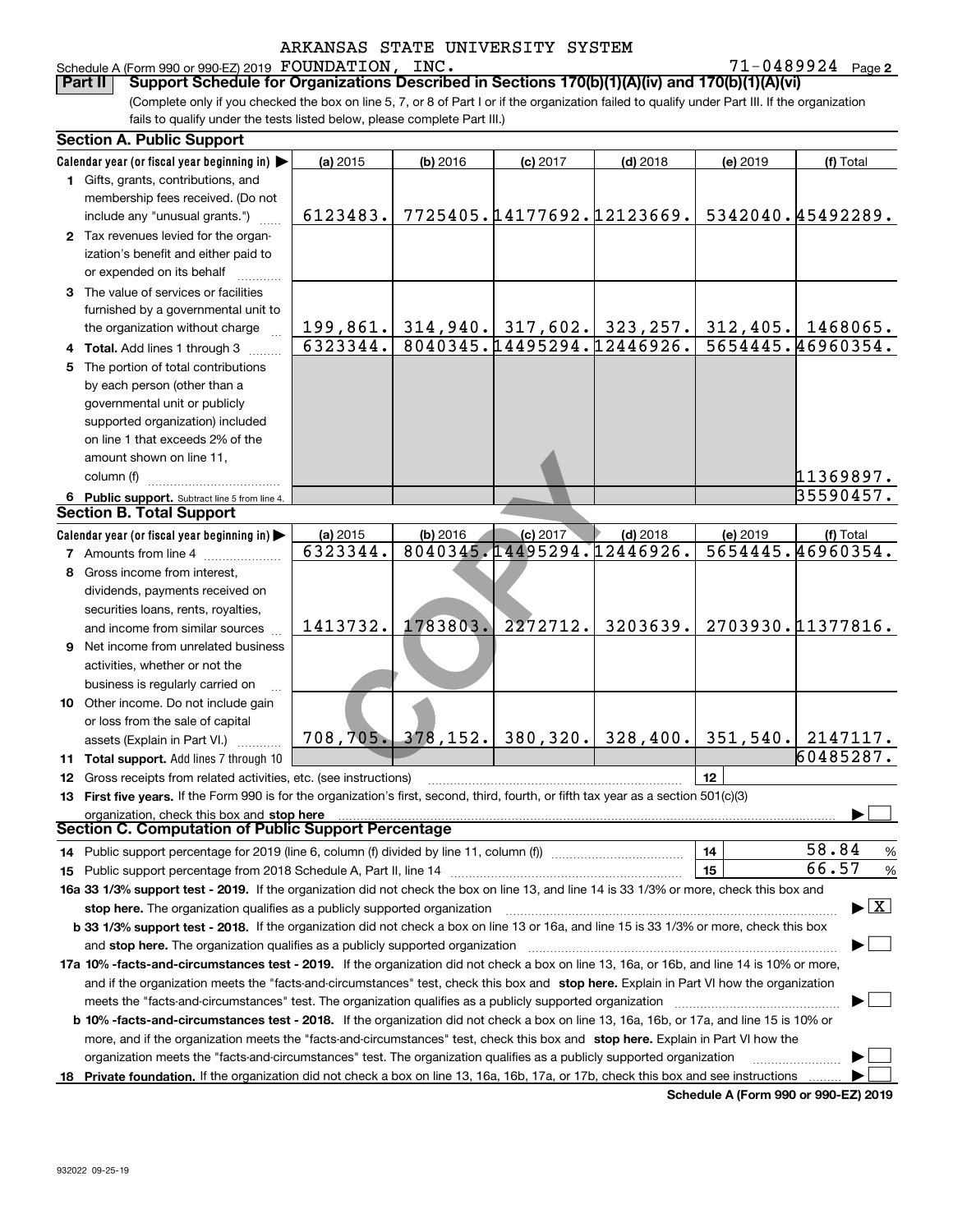Schedule A (Form 990 or 990-EZ) 2019 Page FOUNDATION, INC. 71-0489924

(Complete only if you checked the box on line 10 of Part I or if the organization failed to qualify under Part II. If the organization fails to qualify under the tests listed below, please complete Part II.)

|    | <b>Section A. Public Support</b>                                                                                                                                                                                                                          |          |          |            |            |          |          |                                      |        |
|----|-----------------------------------------------------------------------------------------------------------------------------------------------------------------------------------------------------------------------------------------------------------|----------|----------|------------|------------|----------|----------|--------------------------------------|--------|
|    | Calendar year (or fiscal year beginning in) $\blacktriangleright$                                                                                                                                                                                         | (a) 2015 | (b) 2016 | $(c)$ 2017 | $(d)$ 2018 |          | (e) 2019 | (f) Total                            |        |
|    | 1 Gifts, grants, contributions, and                                                                                                                                                                                                                       |          |          |            |            |          |          |                                      |        |
|    | membership fees received. (Do not                                                                                                                                                                                                                         |          |          |            |            |          |          |                                      |        |
|    | include any "unusual grants.")                                                                                                                                                                                                                            |          |          |            |            |          |          |                                      |        |
|    | <b>2</b> Gross receipts from admissions,<br>merchandise sold or services per-                                                                                                                                                                             |          |          |            |            |          |          |                                      |        |
|    | formed, or facilities furnished in                                                                                                                                                                                                                        |          |          |            |            |          |          |                                      |        |
|    | any activity that is related to the                                                                                                                                                                                                                       |          |          |            |            |          |          |                                      |        |
|    | organization's tax-exempt purpose                                                                                                                                                                                                                         |          |          |            |            |          |          |                                      |        |
|    | 3 Gross receipts from activities that                                                                                                                                                                                                                     |          |          |            |            |          |          |                                      |        |
|    | are not an unrelated trade or bus-                                                                                                                                                                                                                        |          |          |            |            |          |          |                                      |        |
|    | iness under section 513                                                                                                                                                                                                                                   |          |          |            |            |          |          |                                      |        |
|    | 4 Tax revenues levied for the organ-                                                                                                                                                                                                                      |          |          |            |            |          |          |                                      |        |
|    | ization's benefit and either paid to                                                                                                                                                                                                                      |          |          |            |            |          |          |                                      |        |
|    | or expended on its behalf<br>.                                                                                                                                                                                                                            |          |          |            |            |          |          |                                      |        |
|    | 5 The value of services or facilities                                                                                                                                                                                                                     |          |          |            |            |          |          |                                      |        |
|    | furnished by a governmental unit to                                                                                                                                                                                                                       |          |          |            |            |          |          |                                      |        |
|    | the organization without charge                                                                                                                                                                                                                           |          |          |            |            |          |          |                                      |        |
|    | <b>6 Total.</b> Add lines 1 through 5                                                                                                                                                                                                                     |          |          |            |            |          |          |                                      |        |
|    | 7a Amounts included on lines 1, 2, and                                                                                                                                                                                                                    |          |          |            |            |          |          |                                      |        |
|    | 3 received from disqualified persons                                                                                                                                                                                                                      |          |          |            |            |          |          |                                      |        |
|    | <b>b</b> Amounts included on lines 2 and 3 received                                                                                                                                                                                                       |          |          |            |            |          |          |                                      |        |
|    | from other than disqualified persons that                                                                                                                                                                                                                 |          |          |            |            |          |          |                                      |        |
|    | exceed the greater of \$5,000 or 1% of the<br>amount on line 13 for the year                                                                                                                                                                              |          |          |            |            |          |          |                                      |        |
|    | c Add lines 7a and 7b                                                                                                                                                                                                                                     |          |          |            |            |          |          |                                      |        |
|    | 8 Public support. (Subtract line 7c from line 6.)                                                                                                                                                                                                         |          |          |            |            |          |          |                                      |        |
|    | <b>Section B. Total Support</b>                                                                                                                                                                                                                           |          |          |            |            |          |          |                                      |        |
|    | Calendar year (or fiscal year beginning in)                                                                                                                                                                                                               | (a) 2015 | (b) 2016 | $(c)$ 2017 | $(d)$ 2018 |          | (e) 2019 | (f) Total                            |        |
|    | 9 Amounts from line 6                                                                                                                                                                                                                                     |          |          |            |            |          |          |                                      |        |
|    | <b>10a</b> Gross income from interest,<br>dividends, payments received on<br>securities loans, rents, royalties,<br>and income from similar sources                                                                                                       |          |          |            |            |          |          |                                      |        |
|    | <b>b</b> Unrelated business taxable income                                                                                                                                                                                                                |          |          |            |            |          |          |                                      |        |
|    | (less section 511 taxes) from businesses                                                                                                                                                                                                                  |          |          |            |            |          |          |                                      |        |
|    | acquired after June 30, 1975                                                                                                                                                                                                                              |          |          |            |            |          |          |                                      |        |
|    | c Add lines 10a and 10b                                                                                                                                                                                                                                   |          |          |            |            |          |          |                                      |        |
|    | 11 Net income from unrelated business                                                                                                                                                                                                                     |          |          |            |            |          |          |                                      |        |
|    | activities not included in line 10b,<br>whether or not the business is                                                                                                                                                                                    |          |          |            |            |          |          |                                      |        |
|    | regularly carried on<br><b>12</b> Other income. Do not include gain                                                                                                                                                                                       |          |          |            |            |          |          |                                      |        |
|    | or loss from the sale of capital                                                                                                                                                                                                                          |          |          |            |            |          |          |                                      |        |
|    | assets (Explain in Part VI.)                                                                                                                                                                                                                              |          |          |            |            |          |          |                                      |        |
|    | <b>13</b> Total support. (Add lines 9, 10c, 11, and 12.)                                                                                                                                                                                                  |          |          |            |            |          |          |                                      |        |
|    | 14 First five years. If the Form 990 is for the organization's first, second, third, fourth, or fifth tax year as a section 501(c)(3) organization,                                                                                                       |          |          |            |            |          |          |                                      |        |
|    | check this box and <b>stop here</b> with an accommutation of the contract of the state of the contract of the contract of<br><b>Section C. Computation of Public Support Percentage</b>                                                                   |          |          |            |            |          |          |                                      |        |
|    | 15 Public support percentage for 2019 (line 8, column (f), divided by line 13, column (f))                                                                                                                                                                |          |          |            |            |          |          |                                      |        |
|    |                                                                                                                                                                                                                                                           |          |          |            |            | 15<br>16 |          |                                      | %<br>% |
|    | 16 Public support percentage from 2018 Schedule A, Part III, line 15<br>Section D. Computation of Investment Income Percentage                                                                                                                            |          |          |            |            |          |          |                                      |        |
| 17 | Investment income percentage for 2019 (line 10c, column (f), divided by line 13, column (f))                                                                                                                                                              |          |          |            |            | 17       |          |                                      | %      |
|    | <b>18</b> Investment income percentage from <b>2018</b> Schedule A, Part III, line 17                                                                                                                                                                     |          |          |            |            | 18       |          |                                      | %      |
|    | 19a 33 1/3% support tests - 2019. If the organization did not check the box on line 14, and line 15 is more than 33 1/3%, and line 17 is not                                                                                                              |          |          |            |            |          |          |                                      |        |
|    |                                                                                                                                                                                                                                                           |          |          |            |            |          |          | ▶                                    | $\sim$ |
|    | more than 33 1/3%, check this box and stop here. The organization qualifies as a publicly supported organization<br>b 33 1/3% support tests - 2018. If the organization did not check a box on line 14 or line 19a, and line 16 is more than 33 1/3%, and |          |          |            |            |          |          |                                      |        |
|    |                                                                                                                                                                                                                                                           |          |          |            |            |          |          |                                      |        |
|    | line 18 is not more than 33 1/3%, check this box and stop here. The organization qualifies as a publicly supported organization                                                                                                                           |          |          |            |            |          |          |                                      |        |
| 20 | Private foundation. If the organization did not check a box on line 14, 19a, or 19b, check this box and see instructions<br>932023 09-25-19                                                                                                               |          |          |            |            |          |          | Schedule A (Form 990 or 990-EZ) 2019 |        |
|    |                                                                                                                                                                                                                                                           |          |          |            |            |          |          |                                      |        |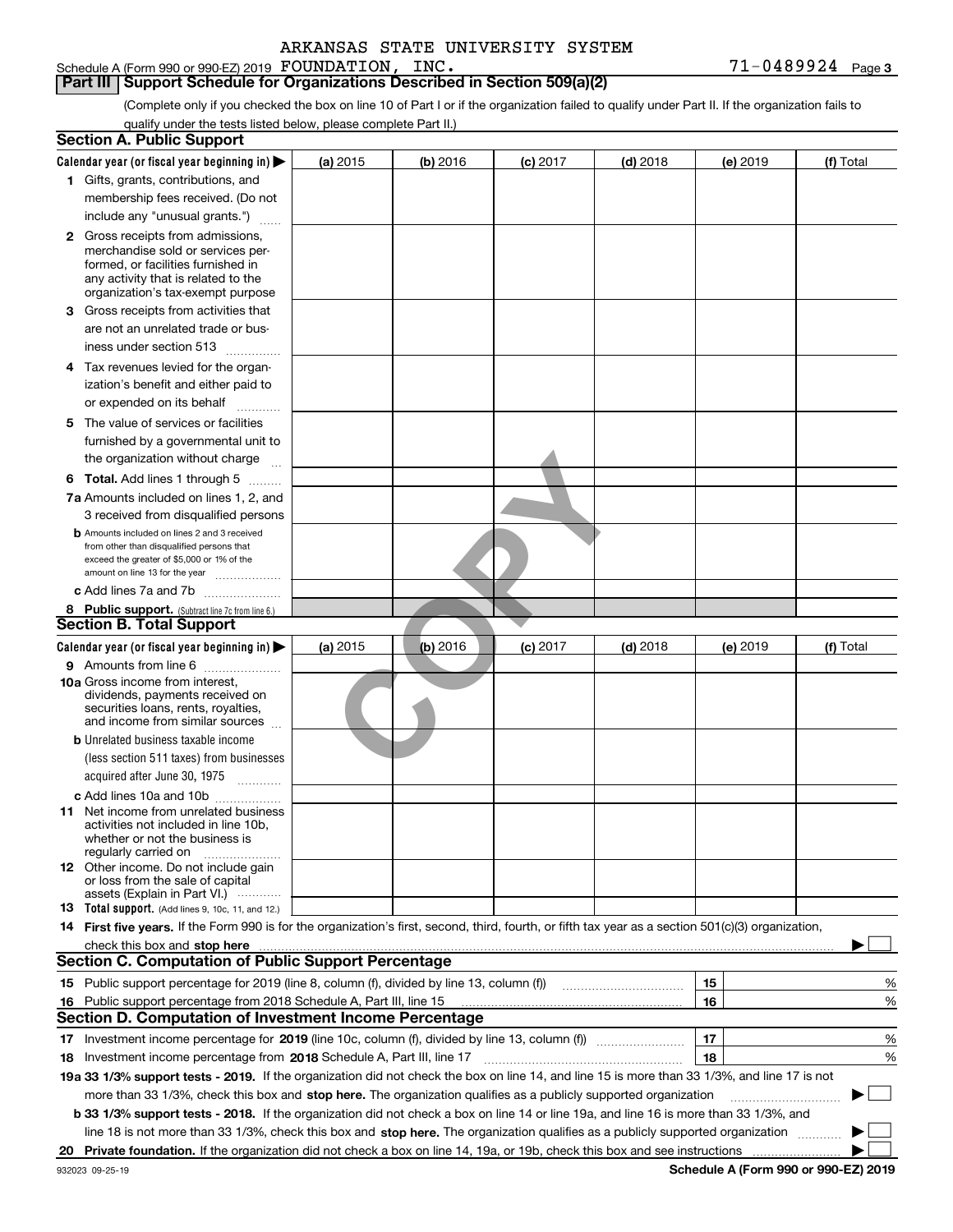# **Part IV Supporting Organizations**

(Complete only if you checked a box in line 12 on Part I. If you checked 12a of Part I, complete Sections A and B. If you checked 12b of Part I, complete Sections A and C. If you checked 12c of Part I, complete Sections A, D, and E. If you checked 12d of Part I, complete Sections A and D, and complete Part V.)

#### **Section A. All Supporting Organizations**

- **1** Are all of the organization's supported organizations listed by name in the organization's governing documents? If "No," describe in **Part VI** how the supported organizations are designated. If designated by *class or purpose, describe the designation. If historic and continuing relationship, explain.*
- **2** Did the organization have any supported organization that does not have an IRS determination of status under section 509(a)(1) or (2)? If "Yes," explain in Part VI how the organization determined that the supported *organization was described in section 509(a)(1) or (2).*
- **3a** Did the organization have a supported organization described in section 501(c)(4), (5), or (6)? If "Yes," answer *(b) and (c) below.*
- **b** Did the organization confirm that each supported organization qualified under section 501(c)(4), (5), or (6) and satisfied the public support tests under section 509(a)(2)? If "Yes," describe in **Part VI** when and how the *organization made the determination.*
- **c**Did the organization ensure that all support to such organizations was used exclusively for section 170(c)(2)(B) purposes? If "Yes," explain in **Part VI** what controls the organization put in place to ensure such use.
- **4a***If* Was any supported organization not organized in the United States ("foreign supported organization")? *"Yes," and if you checked 12a or 12b in Part I, answer (b) and (c) below.*
- **b** Did the organization have ultimate control and discretion in deciding whether to make grants to the foreign supported organization? If "Yes," describe in **Part VI** how the organization had such control and discretion *despite being controlled or supervised by or in connection with its supported organizations.*
- **c** Did the organization support any foreign supported organization that does not have an IRS determination under sections 501(c)(3) and 509(a)(1) or (2)? If "Yes," explain in **Part VI** what controls the organization used *to ensure that all support to the foreign supported organization was used exclusively for section 170(c)(2)(B) purposes.*
- **5a***If "Yes,"* Did the organization add, substitute, or remove any supported organizations during the tax year? answer (b) and (c) below (if applicable). Also, provide detail in **Part VI,** including (i) the names and EIN *numbers of the supported organizations added, substituted, or removed; (ii) the reasons for each such action; (iii) the authority under the organization's organizing document authorizing such action; and (iv) how the action was accomplished (such as by amendment to the organizing document). t I, answer (b) and (c) below.*<br>
In discretion in deciding whether to make grants to t<br>
in Part VI how the organization had such control and<br>
in connection with its supported organizations.<br>
pported organization that does
- **b** Type I or Type II only. Was any added or substituted supported organization part of a class already designated in the organization's organizing document?
- **cSubstitutions only.**  Was the substitution the result of an event beyond the organization's control?
- **6** Did the organization provide support (whether in the form of grants or the provision of services or facilities) to **Part VI.** *If "Yes," provide detail in* support or benefit one or more of the filing organization's supported organizations? anyone other than (i) its supported organizations, (ii) individuals that are part of the charitable class benefited by one or more of its supported organizations, or (iii) other supporting organizations that also
- **7**Did the organization provide a grant, loan, compensation, or other similar payment to a substantial contributor *If "Yes," complete Part I of Schedule L (Form 990 or 990-EZ).* regard to a substantial contributor? (as defined in section 4958(c)(3)(C)), a family member of a substantial contributor, or a 35% controlled entity with
- **8** Did the organization make a loan to a disqualified person (as defined in section 4958) not described in line 7? *If "Yes," complete Part I of Schedule L (Form 990 or 990-EZ).*
- **9a** Was the organization controlled directly or indirectly at any time during the tax year by one or more in section 509(a)(1) or (2))? If "Yes," *provide detail in* <code>Part VI.</code> disqualified persons as defined in section 4946 (other than foundation managers and organizations described
- **b** Did one or more disqualified persons (as defined in line 9a) hold a controlling interest in any entity in which the supporting organization had an interest? If "Yes," provide detail in P**art VI**.
- **c**Did a disqualified person (as defined in line 9a) have an ownership interest in, or derive any personal benefit from, assets in which the supporting organization also had an interest? If "Yes," provide detail in P**art VI.**
- **10a** Was the organization subject to the excess business holdings rules of section 4943 because of section supporting organizations)? If "Yes," answer 10b below. 4943(f) (regarding certain Type II supporting organizations, and all Type III non-functionally integrated
- **b** Did the organization have any excess business holdings in the tax year? (Use Schedule C, Form 4720, to *determine whether the organization had excess business holdings.)*

**23a3b3c4a4b4c5a5b5c6789a 9b9c10a**

**10b**

**1**

**Yes No**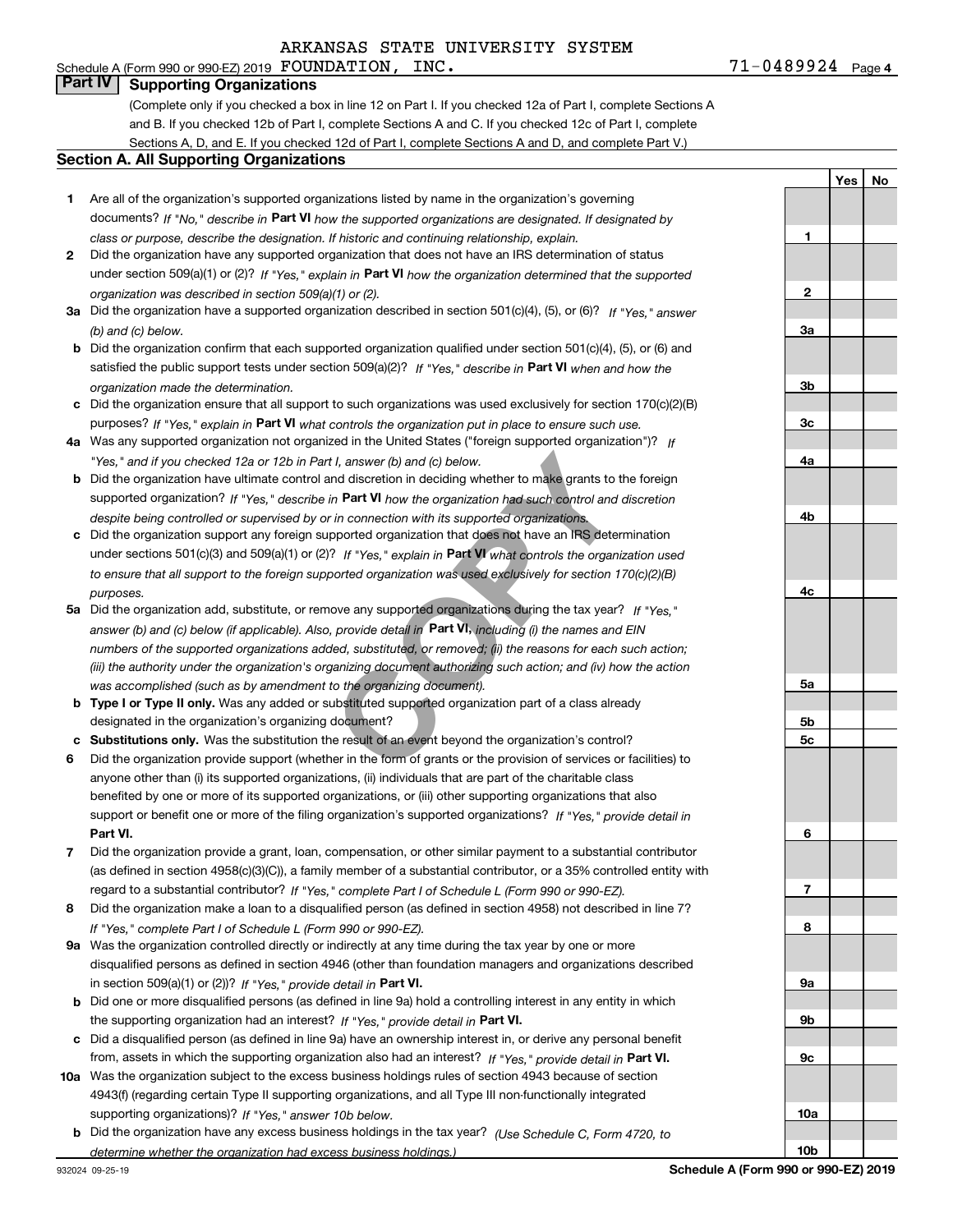**5** Schedule A (Form 990 or 990-EZ) 2019 Page FOUNDATION, INC. 71-0489924

|    | <b>Part IV</b><br><b>Supporting Organizations (continued)</b>                                                                                                                                       |              |            |    |
|----|-----------------------------------------------------------------------------------------------------------------------------------------------------------------------------------------------------|--------------|------------|----|
|    |                                                                                                                                                                                                     |              | Yes        | No |
| 11 | Has the organization accepted a gift or contribution from any of the following persons?                                                                                                             |              |            |    |
|    | a A person who directly or indirectly controls, either alone or together with persons described in (b) and (c)                                                                                      |              |            |    |
|    | below, the governing body of a supported organization?                                                                                                                                              | 11a          |            |    |
|    | <b>b</b> A family member of a person described in (a) above?                                                                                                                                        | 11b          |            |    |
|    | c A 35% controlled entity of a person described in (a) or (b) above? If "Yes" to a, b, or c, provide detail in Part VI.                                                                             | 11c          |            |    |
|    | <b>Section B. Type I Supporting Organizations</b>                                                                                                                                                   |              |            |    |
|    |                                                                                                                                                                                                     |              | Yes        | No |
| 1  | Did the directors, trustees, or membership of one or more supported organizations have the power to                                                                                                 |              |            |    |
|    | regularly appoint or elect at least a majority of the organization's directors or trustees at all times during the                                                                                  |              |            |    |
|    | tax year? If "No," describe in Part VI how the supported organization(s) effectively operated, supervised, or                                                                                       |              |            |    |
|    | controlled the organization's activities. If the organization had more than one supported organization,                                                                                             |              |            |    |
|    | describe how the powers to appoint and/or remove directors or trustees were allocated among the supported                                                                                           |              |            |    |
|    | organizations and what conditions or restrictions, if any, applied to such powers during the tax year.                                                                                              | 1            |            |    |
| 2  | Did the organization operate for the benefit of any supported organization other than the supported                                                                                                 |              |            |    |
|    | organization(s) that operated, supervised, or controlled the supporting organization? If "Yes," explain in                                                                                          |              |            |    |
|    | Part VI how providing such benefit carried out the purposes of the supported organization(s) that operated,                                                                                         |              |            |    |
|    | supervised, or controlled the supporting organization.                                                                                                                                              | $\mathbf{2}$ |            |    |
|    | <b>Section C. Type II Supporting Organizations</b>                                                                                                                                                  |              |            |    |
|    |                                                                                                                                                                                                     |              | Yes        | No |
| 1  | Were a majority of the organization's directors or trustees during the tax year also a majority of the directors                                                                                    |              |            |    |
|    | or trustees of each of the organization's supported organization(s)? If "No," describe in Part VI how control                                                                                       |              |            |    |
|    | or management of the supporting organization was vested in the same persons that controlled or managed                                                                                              |              |            |    |
|    | the supported organization(s).                                                                                                                                                                      | 1            |            |    |
|    | <b>Section D. All Type III Supporting Organizations</b>                                                                                                                                             |              |            |    |
|    |                                                                                                                                                                                                     |              | Yes        | No |
| 1  | Did the organization provide to each of its supported organizations, by the last day of the fifth month of the                                                                                      |              |            |    |
|    | organization's tax year, (i) a written notice describing the type and amount of support provided during the prior tax                                                                               |              |            |    |
|    | year, (ii) a copy of the Form 990 that was most recently filed as of the date of notification, and (iii) copies of the                                                                              |              |            |    |
|    | organization's governing documents in effect on the date of notification, to the extent not previously provided?                                                                                    | 1            |            |    |
| 2  | Were any of the organization's officers, directors, or trustees either (i) appointed or elected by the supported                                                                                    |              |            |    |
|    | organization(s) or (ii) serving on the governing body of a supported organization? If "No," explain in Part VI how                                                                                  |              |            |    |
|    | the organization maintained a close and continuous working relationship with the supported organization(s).                                                                                         | 2            |            |    |
| 3  | By reason of the relationship described in (2), did the organization's supported organizations have a                                                                                               |              |            |    |
|    | significant voice in the organization's investment policies and in directing the use of the organization's                                                                                          |              |            |    |
|    | income or assets at all times during the tax year? If "Yes," describe in Part VI the role the organization's                                                                                        |              |            |    |
|    | supported organizations played in this regard.                                                                                                                                                      | З            |            |    |
|    | Section E. Type III Functionally Integrated Supporting Organizations                                                                                                                                |              |            |    |
| 1  | Check the box next to the method that the organization used to satisfy the Integral Part Test during the year (see instructions).                                                                   |              |            |    |
| a  | The organization satisfied the Activities Test. Complete line 2 below.                                                                                                                              |              |            |    |
| b  | The organization is the parent of each of its supported organizations. Complete line 3 below.                                                                                                       |              |            |    |
| с  | The organization supported a governmental entity. Describe in Part VI how you supported a government entity (see instructions).                                                                     |              |            |    |
| 2  | Activities Test. Answer (a) and (b) below.                                                                                                                                                          |              | <b>Yes</b> | No |
| a  | Did substantially all of the organization's activities during the tax year directly further the exempt purposes of                                                                                  |              |            |    |
|    | the supported organization(s) to which the organization was responsive? If "Yes," then in Part VI identify                                                                                          |              |            |    |
|    | those supported organizations and explain how these activities directly furthered their exempt purposes,                                                                                            |              |            |    |
|    | how the organization was responsive to those supported organizations, and how the organization determined                                                                                           |              |            |    |
|    | that these activities constituted substantially all of its activities.                                                                                                                              | 2a           |            |    |
| b  | Did the activities described in (a) constitute activities that, but for the organization's involvement, one or more                                                                                 |              |            |    |
|    | of the organization's supported organization(s) would have been engaged in? If "Yes," explain in Part VI the                                                                                        |              |            |    |
|    | reasons for the organization's position that its supported organization(s) would have engaged in these                                                                                              |              |            |    |
|    | activities but for the organization's involvement.                                                                                                                                                  | 2b           |            |    |
| з  | Parent of Supported Organizations. Answer (a) and (b) below.                                                                                                                                        |              |            |    |
| a  | Did the organization have the power to regularly appoint or elect a majority of the officers, directors, or                                                                                         | За           |            |    |
|    | trustees of each of the supported organizations? Provide details in Part VI.<br>Did the organization exercise a substantial degree of direction over the policies, programs, and activities of each |              |            |    |
| b  |                                                                                                                                                                                                     | 3b           |            |    |
|    | of its supported organizations? If "Yes," describe in Part VI the role played by the organization in this regard.                                                                                   |              |            |    |

**Schedule A (Form 990 or 990-EZ) 2019**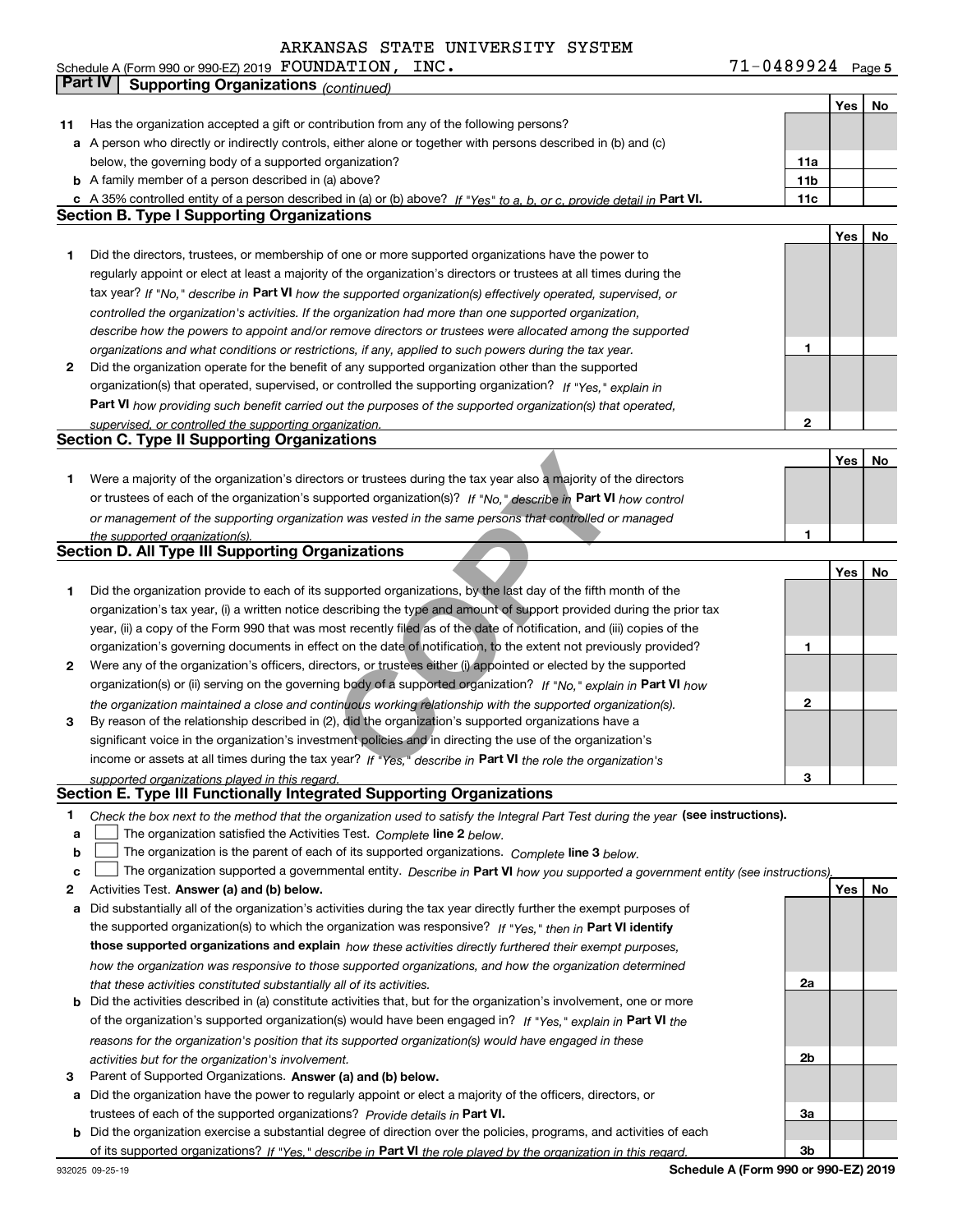#### **1SEP 10. See instructions.** All antegral Part Test as a qualifying trust on Nov. 20, 1970 (explain in Part VI). See instructions. All **Section A - Adjusted Net Income 123** Other gross income (see instructions) **4**Add lines 1 through 3. **56** Portion of operating expenses paid or incurred for production or **78** Adjusted Net Income (subtract lines 5, 6, and 7 from line 4) **8 8 1234567Section B - Minimum Asset Amount 1**Aggregate fair market value of all non-exempt-use assets (see **2**Acquisition indebtedness applicable to non-exempt-use assets **3** Subtract line 2 from line 1d. **4**Cash deemed held for exempt use. Enter 1-1/2% of line 3 (for greater amount, **5** Net value of non-exempt-use assets (subtract line 4 from line 3) **678a** Average monthly value of securities **b** Average monthly cash balances **c**Fair market value of other non-exempt-use assets **dTotal**  (add lines 1a, 1b, and 1c) **eDiscount** claimed for blockage or other **1a1b1c1d2345678**factors (explain in detail in **Part VI**): **Minimum Asset Amount**  (add line 7 to line 6) **Section C - Distributable Amount 123456123456Distributable Amount.** Subtract line 5 from line 4, unless subject to Schedule A (Form 990 or 990-EZ) 2019 Page FOUNDATION, INC. 71-0489924 other Type III non-functionally integrated supporting organizations must complete Sections A through E. (B) Current Year (optional)(A) Prior Year Net short-term capital gain Recoveries of prior-year distributions Depreciation and depletion collection of gross income or for management, conservation, or maintenance of property held for production of income (see instructions) Other expenses (see instructions) (B) Current Year (optional)(A) Prior Year instructions for short tax year or assets held for part of year): see instructions). Multiply line 5 by .035. Recoveries of prior-year distributions Current Year Adjusted net income for prior year (from Section A, line 8, Column A) Enter 85% of line 1. Minimum asset amount for prior year (from Section B, line 8, Column A) Enter greater of line 2 or line 3. Income tax imposed in prior year emergency temporary reduction (see instructions). **Part V** Type III Non-Functionally Integrated 509(a)(3) Supporting Organizations  $\mathcal{L}^{\text{max}}$ **CONSERVERS**<br> **COPY**<br> **COPYPE 1299**<br> **COPYPE 12999 12999 12999 12999 12999 12999 12999 12999 12999 12999 12999 12999 12999 12999 12999 12999 12999 12999 12999 12999 12999 12999 12999 12999 12999 12999 12999 12999 12999 129**

**7**Check here if the current year is the organization's first as a non-functionally integrated Type III supporting organization (see instructions). $\mathcal{L}^{\text{max}}$ 

**Schedule A (Form 990 or 990-EZ) 2019**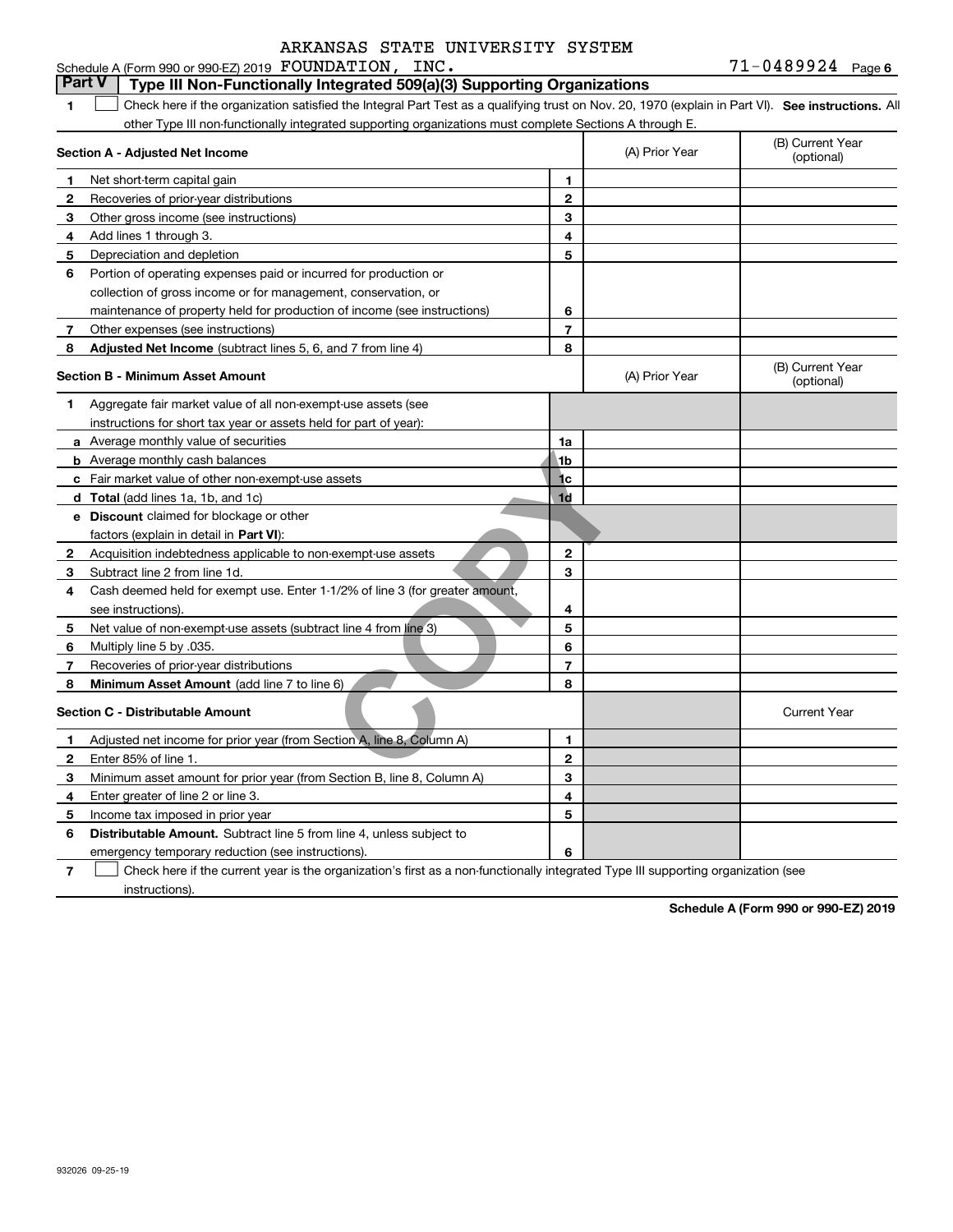|              | Schedule A (Form 990 or 990-EZ) 2019 FOUNDATION, INC.                                         |                                    |                                               | $71 - 0489924$ Page 7                            |  |
|--------------|-----------------------------------------------------------------------------------------------|------------------------------------|-----------------------------------------------|--------------------------------------------------|--|
|              | Part V<br>Type III Non-Functionally Integrated 509(a)(3) Supporting Organizations (continued) |                                    |                                               |                                                  |  |
|              | <b>Section D - Distributions</b>                                                              |                                    |                                               | <b>Current Year</b>                              |  |
| 1.           | Amounts paid to supported organizations to accomplish exempt purposes                         |                                    |                                               |                                                  |  |
| $\mathbf{2}$ | Amounts paid to perform activity that directly furthers exempt purposes of supported          |                                    |                                               |                                                  |  |
|              | organizations, in excess of income from activity                                              |                                    |                                               |                                                  |  |
| 3            | Administrative expenses paid to accomplish exempt purposes of supported organizations         |                                    |                                               |                                                  |  |
| 4            | Amounts paid to acquire exempt-use assets                                                     |                                    |                                               |                                                  |  |
| 5            | Qualified set-aside amounts (prior IRS approval required)                                     |                                    |                                               |                                                  |  |
| 6            | Other distributions (describe in Part VI). See instructions.                                  |                                    |                                               |                                                  |  |
| 7            | Total annual distributions. Add lines 1 through 6.                                            |                                    |                                               |                                                  |  |
| 8            | Distributions to attentive supported organizations to which the organization is responsive    |                                    |                                               |                                                  |  |
|              | (provide details in Part VI). See instructions.                                               |                                    |                                               |                                                  |  |
| 9            | Distributable amount for 2019 from Section C, line 6                                          |                                    |                                               |                                                  |  |
| 10           | Line 8 amount divided by line 9 amount                                                        |                                    |                                               |                                                  |  |
|              | <b>Section E - Distribution Allocations</b> (see instructions)                                | (i)<br><b>Excess Distributions</b> | (ii)<br><b>Underdistributions</b><br>Pre-2019 | (iii)<br><b>Distributable</b><br>Amount for 2019 |  |
| 1.           | Distributable amount for 2019 from Section C, line 6                                          |                                    |                                               |                                                  |  |
| $\mathbf{2}$ | Underdistributions, if any, for years prior to 2019 (reason-                                  |                                    |                                               |                                                  |  |
|              | able cause required-explain in Part VI). See instructions.                                    |                                    |                                               |                                                  |  |
| 3            | Excess distributions carryover, if any, to 2019                                               |                                    |                                               |                                                  |  |
|              | <b>a</b> From 2014                                                                            |                                    |                                               |                                                  |  |
|              | $b$ From 2015                                                                                 |                                    |                                               |                                                  |  |
|              | $c$ From 2016                                                                                 |                                    |                                               |                                                  |  |
|              | d From 2017                                                                                   |                                    |                                               |                                                  |  |
|              | e From 2018                                                                                   |                                    |                                               |                                                  |  |
|              | f Total of lines 3a through e                                                                 |                                    |                                               |                                                  |  |
|              | g Applied to underdistributions of prior years                                                |                                    |                                               |                                                  |  |
|              | <b>h</b> Applied to 2019 distributable amount                                                 |                                    |                                               |                                                  |  |
| j.           | Carryover from 2014 not applied (see instructions)                                            |                                    |                                               |                                                  |  |
|              | Remainder. Subtract lines 3g, 3h, and 3i from 3f.                                             |                                    |                                               |                                                  |  |
| 4            | Distributions for 2019 from Section D,                                                        |                                    |                                               |                                                  |  |
|              | line $7:$                                                                                     |                                    |                                               |                                                  |  |
|              | <b>a</b> Applied to underdistributions of prior years                                         |                                    |                                               |                                                  |  |
|              | <b>b</b> Applied to 2019 distributable amount                                                 |                                    |                                               |                                                  |  |
|              | c Remainder. Subtract lines 4a and 4b from 4.                                                 |                                    |                                               |                                                  |  |
|              | Remaining underdistributions for years prior to 2019, if                                      |                                    |                                               |                                                  |  |
|              | any. Subtract lines 3g and 4a from line 2. For result greater                                 |                                    |                                               |                                                  |  |
|              | than zero, explain in Part VI. See instructions.                                              |                                    |                                               |                                                  |  |
| 6            | Remaining underdistributions for 2019. Subtract lines 3h                                      |                                    |                                               |                                                  |  |
|              | and 4b from line 1. For result greater than zero, explain in                                  |                                    |                                               |                                                  |  |
|              | <b>Part VI.</b> See instructions.                                                             |                                    |                                               |                                                  |  |
| 7            | Excess distributions carryover to 2020. Add lines 3j                                          |                                    |                                               |                                                  |  |
|              | and 4c.                                                                                       |                                    |                                               |                                                  |  |
| 8            | Breakdown of line 7:                                                                          |                                    |                                               |                                                  |  |
|              | a Excess from 2015                                                                            |                                    |                                               |                                                  |  |
|              | <b>b</b> Excess from 2016                                                                     |                                    |                                               |                                                  |  |
|              | c Excess from 2017                                                                            |                                    |                                               |                                                  |  |
|              | d Excess from 2018                                                                            |                                    |                                               |                                                  |  |
|              | e Excess from 2019                                                                            |                                    |                                               |                                                  |  |

**Schedule A (Form 990 or 990-EZ) 2019**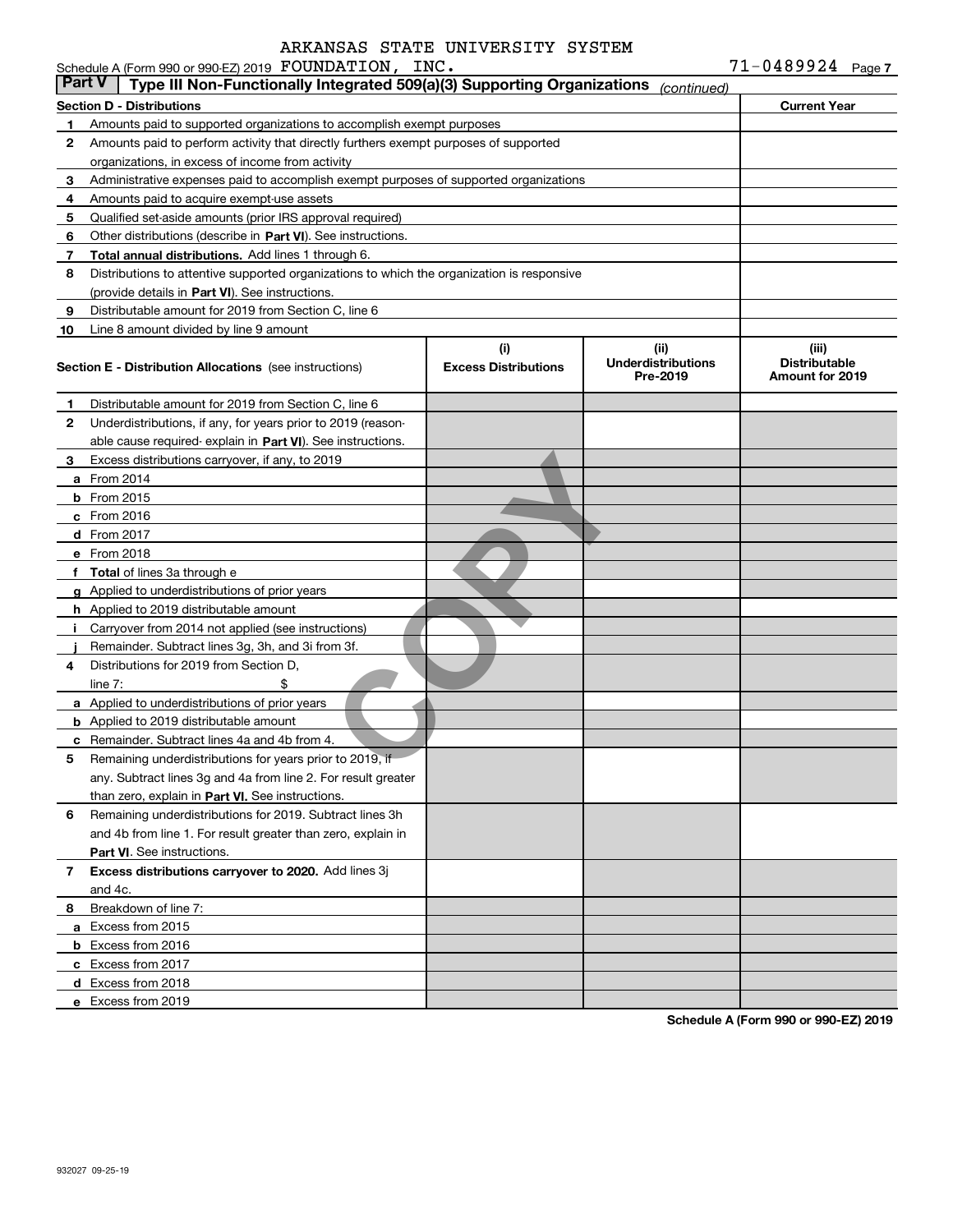|                |                                                                                                                                                        |  | ARKANSAS STATE UNIVERSITY SYSTEM |                                                                                                                                                                                                                                                                                                                                                                                                                                   |
|----------------|--------------------------------------------------------------------------------------------------------------------------------------------------------|--|----------------------------------|-----------------------------------------------------------------------------------------------------------------------------------------------------------------------------------------------------------------------------------------------------------------------------------------------------------------------------------------------------------------------------------------------------------------------------------|
|                | Schedule A (Form 990 or 990-EZ) 2019 FOUNDATION, INC.                                                                                                  |  |                                  | $71 - 0489924$ Page 8                                                                                                                                                                                                                                                                                                                                                                                                             |
| <b>Part VI</b> | Section D, lines 5, 6, and 8; and Part V, Section E, lines 2, 5, and 6. Also complete this part for any additional information.<br>(See instructions.) |  |                                  | Supplemental Information. Provide the explanations required by Part II, line 10; Part II, line 17a or 17b; Part III, line 12;<br>Part IV, Section A, lines 1, 2, 3b, 3c, 4b, 4c, 5a, 6, 9a, 9b, 9c, 11a, 11b, and 11c; Part IV, Section B, lines 1 and 2; Part IV, Section C,<br>line 1; Part IV, Section D, lines 2 and 3; Part IV, Section E, lines 1c, 2a, 2b, 3a, and 3b; Part V, line 1; Part V, Section B, line 1e; Part V, |
|                |                                                                                                                                                        |  |                                  |                                                                                                                                                                                                                                                                                                                                                                                                                                   |
|                |                                                                                                                                                        |  |                                  |                                                                                                                                                                                                                                                                                                                                                                                                                                   |
|                |                                                                                                                                                        |  |                                  |                                                                                                                                                                                                                                                                                                                                                                                                                                   |
|                |                                                                                                                                                        |  |                                  |                                                                                                                                                                                                                                                                                                                                                                                                                                   |
|                |                                                                                                                                                        |  |                                  |                                                                                                                                                                                                                                                                                                                                                                                                                                   |
|                |                                                                                                                                                        |  |                                  |                                                                                                                                                                                                                                                                                                                                                                                                                                   |
|                |                                                                                                                                                        |  |                                  |                                                                                                                                                                                                                                                                                                                                                                                                                                   |
|                |                                                                                                                                                        |  |                                  |                                                                                                                                                                                                                                                                                                                                                                                                                                   |
|                |                                                                                                                                                        |  |                                  |                                                                                                                                                                                                                                                                                                                                                                                                                                   |
|                |                                                                                                                                                        |  |                                  |                                                                                                                                                                                                                                                                                                                                                                                                                                   |
|                |                                                                                                                                                        |  |                                  |                                                                                                                                                                                                                                                                                                                                                                                                                                   |
|                |                                                                                                                                                        |  |                                  |                                                                                                                                                                                                                                                                                                                                                                                                                                   |
|                |                                                                                                                                                        |  |                                  |                                                                                                                                                                                                                                                                                                                                                                                                                                   |
|                |                                                                                                                                                        |  |                                  |                                                                                                                                                                                                                                                                                                                                                                                                                                   |
|                |                                                                                                                                                        |  |                                  |                                                                                                                                                                                                                                                                                                                                                                                                                                   |
|                |                                                                                                                                                        |  |                                  |                                                                                                                                                                                                                                                                                                                                                                                                                                   |
|                |                                                                                                                                                        |  |                                  |                                                                                                                                                                                                                                                                                                                                                                                                                                   |
|                |                                                                                                                                                        |  |                                  |                                                                                                                                                                                                                                                                                                                                                                                                                                   |
|                |                                                                                                                                                        |  |                                  |                                                                                                                                                                                                                                                                                                                                                                                                                                   |
|                |                                                                                                                                                        |  |                                  |                                                                                                                                                                                                                                                                                                                                                                                                                                   |
|                |                                                                                                                                                        |  |                                  |                                                                                                                                                                                                                                                                                                                                                                                                                                   |
|                |                                                                                                                                                        |  |                                  |                                                                                                                                                                                                                                                                                                                                                                                                                                   |
|                |                                                                                                                                                        |  |                                  |                                                                                                                                                                                                                                                                                                                                                                                                                                   |
|                |                                                                                                                                                        |  |                                  |                                                                                                                                                                                                                                                                                                                                                                                                                                   |
|                |                                                                                                                                                        |  |                                  |                                                                                                                                                                                                                                                                                                                                                                                                                                   |
|                |                                                                                                                                                        |  |                                  |                                                                                                                                                                                                                                                                                                                                                                                                                                   |
|                |                                                                                                                                                        |  |                                  |                                                                                                                                                                                                                                                                                                                                                                                                                                   |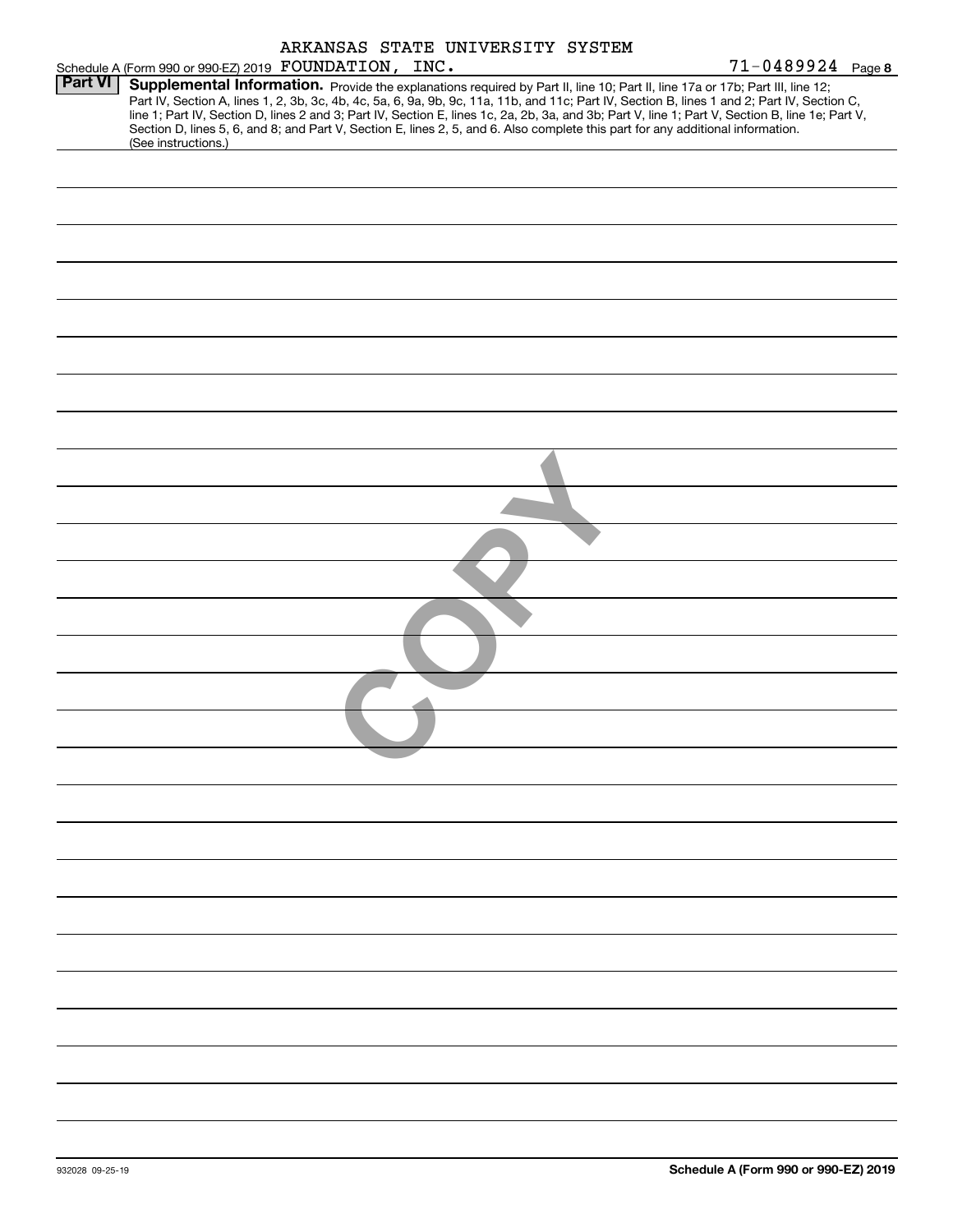|         | <b>SCHEDULE D</b>              |                                                                                                                                                                                            | <b>Supplemental Financial Statements</b>                 |                                                    |                         | OMB No. 1545-0047                     |
|---------|--------------------------------|--------------------------------------------------------------------------------------------------------------------------------------------------------------------------------------------|----------------------------------------------------------|----------------------------------------------------|-------------------------|---------------------------------------|
|         | (Form 990)                     |                                                                                                                                                                                            | Complete if the organization answered "Yes" on Form 990, |                                                    |                         |                                       |
|         | Department of the Treasury     | Part IV, line 6, 7, 8, 9, 10, 11a, 11b, 11c, 11d, 11e, 11f, 12a, or 12b.                                                                                                                   | Attach to Form 990.                                      |                                                    |                         | <b>Open to Public</b>                 |
|         | Internal Revenue Service       | Go to www.irs.gov/Form990 for instructions and the latest information.                                                                                                                     |                                                          |                                                    |                         | Inspection                            |
|         | Name of the organization       | ARKANSAS STATE UNIVERSITY SYSTEM                                                                                                                                                           |                                                          |                                                    |                         | <b>Employer identification number</b> |
| Part I  |                                | FOUNDATION, INC.<br>Organizations Maintaining Donor Advised Funds or Other Similar Funds or Accounts. Complete if the                                                                      |                                                          |                                                    |                         | 71-0489924                            |
|         |                                | organization answered "Yes" on Form 990, Part IV, line 6.                                                                                                                                  |                                                          |                                                    |                         |                                       |
|         |                                |                                                                                                                                                                                            | (a) Donor advised funds                                  |                                                    |                         | (b) Funds and other accounts          |
| 1       |                                |                                                                                                                                                                                            |                                                          |                                                    |                         |                                       |
| 2       |                                | Aggregate value of contributions to (during year)                                                                                                                                          |                                                          |                                                    |                         |                                       |
| 3       |                                |                                                                                                                                                                                            |                                                          |                                                    |                         |                                       |
| 4       |                                |                                                                                                                                                                                            |                                                          |                                                    |                         |                                       |
| 5       |                                | Did the organization inform all donors and donor advisors in writing that the assets held in donor advised funds                                                                           |                                                          |                                                    |                         |                                       |
|         |                                |                                                                                                                                                                                            |                                                          |                                                    |                         | Yes<br>No                             |
| 6       |                                | Did the organization inform all grantees, donors, and donor advisors in writing that grant funds can be used only                                                                          |                                                          |                                                    |                         |                                       |
|         |                                | for charitable purposes and not for the benefit of the donor or donor advisor, or for any other purpose conferring                                                                         |                                                          |                                                    |                         |                                       |
|         | impermissible private benefit? |                                                                                                                                                                                            |                                                          |                                                    |                         | Yes<br>No                             |
| Part II |                                | Conservation Easements. Complete if the organization answered "Yes" on Form 990, Part IV, line 7.                                                                                          |                                                          |                                                    |                         |                                       |
| 1       |                                | Purpose(s) of conservation easements held by the organization (check all that apply).                                                                                                      |                                                          |                                                    |                         |                                       |
|         |                                | Preservation of land for public use (for example, recreation or education)                                                                                                                 |                                                          | Preservation of a historically important land area |                         |                                       |
|         |                                | Protection of natural habitat                                                                                                                                                              |                                                          | Preservation of a certified historic structure     |                         |                                       |
|         |                                | Preservation of open space                                                                                                                                                                 |                                                          |                                                    |                         |                                       |
| 2       |                                | Complete lines 2a through 2d if the organization held a qualified conservation contribution in the form of a conservation easement on the last                                             |                                                          |                                                    |                         |                                       |
| a       | day of the tax year.           |                                                                                                                                                                                            |                                                          |                                                    | 2a                      | Held at the End of the Tax Year       |
| b       |                                | Total acreage restricted by conservation easements                                                                                                                                         |                                                          |                                                    | 2 <sub>b</sub>          |                                       |
| c       |                                |                                                                                                                                                                                            |                                                          |                                                    | 2c                      |                                       |
|         |                                | d Number of conservation easements included in (c) acquired after 7/25/06, and not on a historic structure                                                                                 |                                                          |                                                    |                         |                                       |
|         |                                |                                                                                                                                                                                            |                                                          |                                                    | 2d                      |                                       |
| 3       |                                | Number of conservation easements modified, transferred, released, extinguished, or terminated by the organization during the tax                                                           |                                                          |                                                    |                         |                                       |
|         | year                           |                                                                                                                                                                                            |                                                          |                                                    |                         |                                       |
| 4       |                                | Number of states where property subject to conservation easement is located                                                                                                                |                                                          |                                                    |                         |                                       |
| 5       |                                | Does the organization have a written policy regarding the periodic monitoring, inspection, handling of                                                                                     |                                                          |                                                    |                         |                                       |
|         |                                | violations, and enforcement of the conservation easements it holds?                                                                                                                        |                                                          |                                                    |                         | No<br>Yes                             |
| 6       |                                | Staff and volunteer hours devoted to monitoring, inspecting, handling of violations, and enforcing conservation easements during the year                                                  |                                                          |                                                    |                         |                                       |
|         |                                |                                                                                                                                                                                            |                                                          |                                                    |                         |                                       |
| 7       |                                | Amount of expenses incurred in monitoring, inspecting, handling of violations, and enforcing conservation easements during the year                                                        |                                                          |                                                    |                         |                                       |
|         | $\blacktriangleright$ \$       |                                                                                                                                                                                            |                                                          |                                                    |                         |                                       |
| 8       |                                | Does each conservation easement reported on line 2(d) above satisfy the requirements of section 170(h)(4)(B)(i)                                                                            |                                                          |                                                    |                         |                                       |
|         |                                |                                                                                                                                                                                            |                                                          |                                                    |                         | Yes<br>No                             |
| 9       |                                | In Part XIII, describe how the organization reports conservation easements in its revenue and expense statement and                                                                        |                                                          |                                                    |                         |                                       |
|         |                                | balance sheet, and include, if applicable, the text of the footnote to the organization's financial statements that describes the<br>organization's accounting for conservation easements. |                                                          |                                                    |                         |                                       |
|         | Part III                       | Organizations Maintaining Collections of Art, Historical Treasures, or Other Similar Assets.                                                                                               |                                                          |                                                    |                         |                                       |
|         |                                | Complete if the organization answered "Yes" on Form 990, Part IV, line 8.                                                                                                                  |                                                          |                                                    |                         |                                       |
|         |                                | 1a If the organization elected, as permitted under FASB ASC 958, not to report in its revenue statement and balance sheet works                                                            |                                                          |                                                    |                         |                                       |
|         |                                | of art, historical treasures, or other similar assets held for public exhibition, education, or research in furtherance of public                                                          |                                                          |                                                    |                         |                                       |
|         |                                | service, provide in Part XIII the text of the footnote to its financial statements that describes these items.                                                                             |                                                          |                                                    |                         |                                       |
|         |                                | <b>b</b> If the organization elected, as permitted under FASB ASC 958, to report in its revenue statement and balance sheet works of                                                       |                                                          |                                                    |                         |                                       |
|         |                                | art, historical treasures, or other similar assets held for public exhibition, education, or research in furtherance of public service,                                                    |                                                          |                                                    |                         |                                       |
|         |                                | provide the following amounts relating to these items:                                                                                                                                     |                                                          |                                                    |                         |                                       |
|         |                                |                                                                                                                                                                                            |                                                          |                                                    |                         |                                       |
|         |                                |                                                                                                                                                                                            |                                                          |                                                    |                         | $\triangleright$ \$                   |
| 2       |                                | If the organization received or held works of art, historical treasures, or other similar assets for financial gain, provide                                                               |                                                          |                                                    |                         |                                       |
|         |                                | the following amounts required to be reported under FASB ASC 958 relating to these items:                                                                                                  |                                                          |                                                    |                         |                                       |
| а       |                                |                                                                                                                                                                                            |                                                          |                                                    | ▶                       | - \$                                  |
|         |                                |                                                                                                                                                                                            |                                                          |                                                    | $\blacktriangleright$ s |                                       |
|         |                                | LHA For Paperwork Reduction Act Notice, see the Instructions for Form 990.                                                                                                                 |                                                          |                                                    |                         | Schedule D (Form 990) 2019            |

932051 10-02-19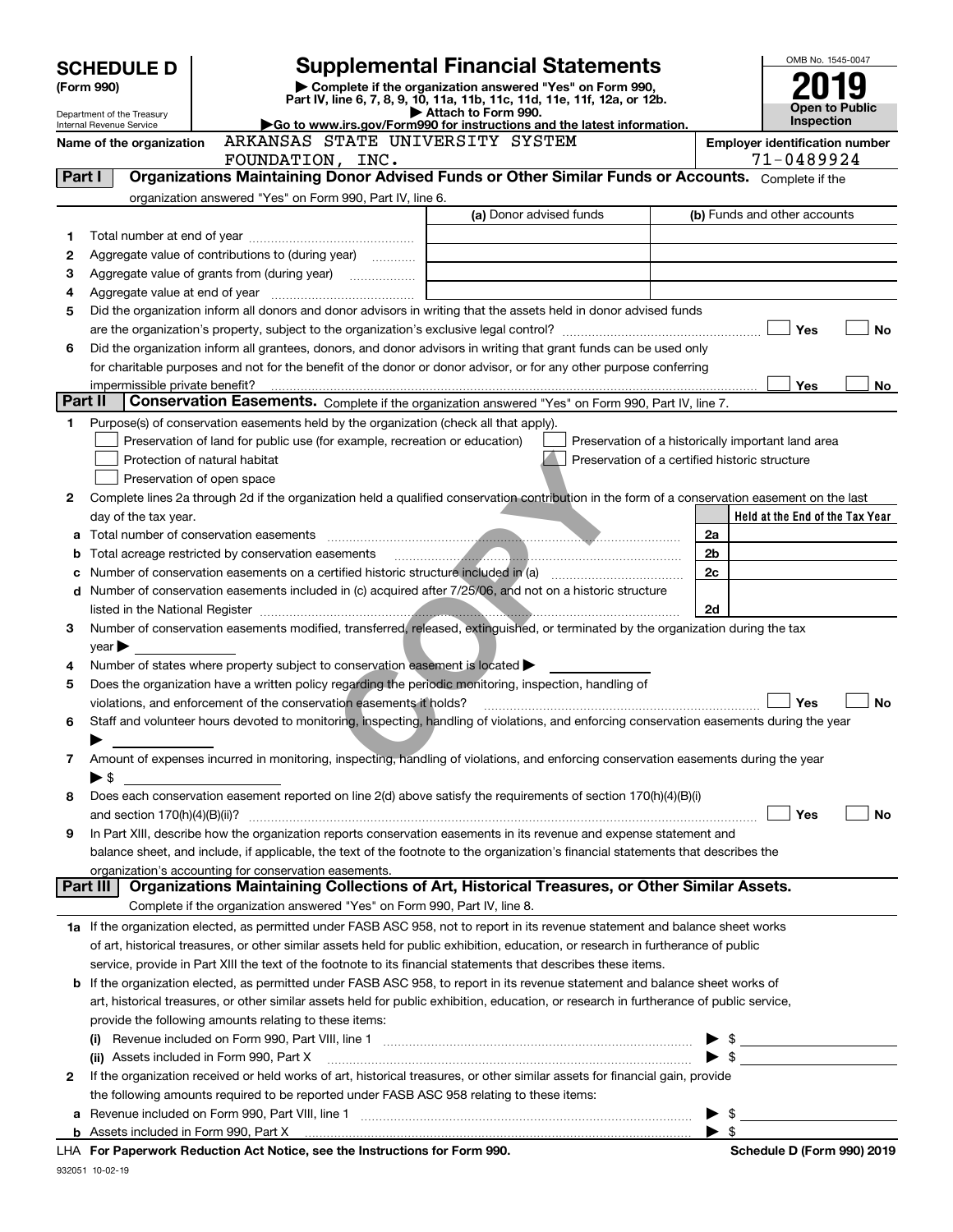|               |                                                                                                                                                                                                                                | ARKANSAS STATE UNIVERSITY SYSTEM |                |                                                                                                                                                                                                                                |             |                      |            |                |                       |
|---------------|--------------------------------------------------------------------------------------------------------------------------------------------------------------------------------------------------------------------------------|----------------------------------|----------------|--------------------------------------------------------------------------------------------------------------------------------------------------------------------------------------------------------------------------------|-------------|----------------------|------------|----------------|-----------------------|
|               | Schedule D (Form 990) 2019                                                                                                                                                                                                     | FOUNDATION, INC.                 |                |                                                                                                                                                                                                                                |             |                      |            |                | $71 - 0489924$ Page 2 |
|               | Part III<br>Organizations Maintaining Collections of Art, Historical Treasures, or Other Similar Assets (continued)                                                                                                            |                                  |                |                                                                                                                                                                                                                                |             |                      |            |                |                       |
| 3             | Using the organization's acquisition, accession, and other records, check any of the following that make significant use of its                                                                                                |                                  |                |                                                                                                                                                                                                                                |             |                      |            |                |                       |
|               | collection items (check all that apply):                                                                                                                                                                                       |                                  |                |                                                                                                                                                                                                                                |             |                      |            |                |                       |
| a             | Public exhibition                                                                                                                                                                                                              |                                  |                | Loan or exchange program                                                                                                                                                                                                       |             |                      |            |                |                       |
| b             | Scholarly research                                                                                                                                                                                                             |                                  |                | Other the contract of the contract of the contract of the contract of the contract of the contract of the contract of the contract of the contract of the contract of the contract of the contract of the contract of the cont |             |                      |            |                |                       |
| c             | Preservation for future generations                                                                                                                                                                                            |                                  |                |                                                                                                                                                                                                                                |             |                      |            |                |                       |
|               | Provide a description of the organization's collections and explain how they further the organization's exempt purpose in Part XIII.                                                                                           |                                  |                |                                                                                                                                                                                                                                |             |                      |            |                |                       |
| 5             | During the year, did the organization solicit or receive donations of art, historical treasures, or other similar assets                                                                                                       |                                  |                |                                                                                                                                                                                                                                |             |                      |            |                |                       |
|               |                                                                                                                                                                                                                                |                                  |                |                                                                                                                                                                                                                                |             |                      |            | Yes            | No                    |
|               | <b>Part IV</b><br>Escrow and Custodial Arrangements. Complete if the organization answered "Yes" on Form 990, Part IV, line 9, or                                                                                              |                                  |                |                                                                                                                                                                                                                                |             |                      |            |                |                       |
|               | reported an amount on Form 990, Part X, line 21.                                                                                                                                                                               |                                  |                |                                                                                                                                                                                                                                |             |                      |            |                |                       |
|               | 1a Is the organization an agent, trustee, custodian or other intermediary for contributions or other assets not included                                                                                                       |                                  |                |                                                                                                                                                                                                                                |             |                      |            |                |                       |
|               |                                                                                                                                                                                                                                |                                  |                |                                                                                                                                                                                                                                |             |                      |            | Yes            | <b>No</b>             |
|               | b If "Yes," explain the arrangement in Part XIII and complete the following table:                                                                                                                                             |                                  |                |                                                                                                                                                                                                                                |             |                      |            |                |                       |
|               |                                                                                                                                                                                                                                |                                  |                |                                                                                                                                                                                                                                |             |                      |            | Amount         |                       |
|               | c Beginning balance measurements and the contract of the contract of the contract of the contract of the contract of the contract of the contract of the contract of the contract of the contract of the contract of the contr |                                  |                |                                                                                                                                                                                                                                |             | 1c                   |            |                |                       |
|               |                                                                                                                                                                                                                                |                                  |                |                                                                                                                                                                                                                                |             | 1d                   |            |                |                       |
|               | e Distributions during the year manufactured and continuum and control of the control of the control of the control of the control of the control of the control of the control of the control of the control of the control o |                                  |                |                                                                                                                                                                                                                                |             | 1e                   |            |                |                       |
| f             | Ending balance manufactured and contract and contract the contract of the contract of the contract of the contract of the contract of the contract of the contract of the contract of the contract of the contract of the cont |                                  |                |                                                                                                                                                                                                                                |             | 1f                   |            |                |                       |
|               | 2a Did the organization include an amount on Form 990, Part X, line 21, for escrow or custodial account liability?                                                                                                             |                                  |                |                                                                                                                                                                                                                                |             |                      |            | Yes            | No                    |
| <b>Part V</b> | b If "Yes," explain the arrangement in Part XIII. Check here if the explanation has been provided on Part XIII                                                                                                                 |                                  |                |                                                                                                                                                                                                                                |             |                      |            |                |                       |
|               | Endowment Funds. Complete if the organization answered "Yes" on Form 990, Part IV, line 10.                                                                                                                                    |                                  |                |                                                                                                                                                                                                                                |             |                      |            |                |                       |
|               |                                                                                                                                                                                                                                | (a) Current year                 | (b) Prior year | (c) Two years back                                                                                                                                                                                                             |             | (d) Three years back |            |                | (e) Four years back   |
|               | 1a Beginning of year balance                                                                                                                                                                                                   | 78, 229, 659.                    | 71, 578, 898.  | 56,271,262.                                                                                                                                                                                                                    |             | 45,673,665.          |            |                | 44,764,661.           |
|               |                                                                                                                                                                                                                                | 1,778,523.                       | 4, 314, 569.   | 11,922,773.                                                                                                                                                                                                                    |             |                      | 5,007,426. |                | 3,020,180.            |
|               | Net investment earnings, gains, and losses                                                                                                                                                                                     | 1,810,164.                       | 3,551,814.     |                                                                                                                                                                                                                                | 4,836,681.  |                      | 6,635,600. |                | 1,338,614.            |
|               |                                                                                                                                                                                                                                |                                  |                |                                                                                                                                                                                                                                |             |                      |            |                |                       |
|               | e Other expenditures for facilities                                                                                                                                                                                            |                                  |                |                                                                                                                                                                                                                                |             |                      |            |                |                       |
|               | and programs                                                                                                                                                                                                                   | 1,310,766.                       | 1, 215, 622.   |                                                                                                                                                                                                                                | 1,451,818.  |                      | 1,045,429. |                | 3,449,790.            |
|               | f Administrative expenses                                                                                                                                                                                                      | 80,507,580.                      |                |                                                                                                                                                                                                                                |             |                      |            |                |                       |
|               | <b>g</b> End of year balance $\ldots$                                                                                                                                                                                          |                                  | 78, 229, 659.  |                                                                                                                                                                                                                                | 71,578,898. | 56, 271, 262.        |            |                | 45,673,665.           |
| 2             | Provide the estimated percentage of the current year end balance (line 1g, column (a)) held as:                                                                                                                                |                                  |                |                                                                                                                                                                                                                                |             |                      |            |                |                       |
|               | a Board designated or quasi-endowment >                                                                                                                                                                                        | 6.00                             | $\frac{0}{6}$  |                                                                                                                                                                                                                                |             |                      |            |                |                       |
|               | Permanent endowment $\blacktriangleright$ 94.00                                                                                                                                                                                | %                                |                |                                                                                                                                                                                                                                |             |                      |            |                |                       |
|               | $\mathbf c$ Term endowment $\blacktriangleright$                                                                                                                                                                               | %                                |                |                                                                                                                                                                                                                                |             |                      |            |                |                       |
|               | The percentages on lines 2a, 2b, and 2c should equal 100%.                                                                                                                                                                     |                                  |                |                                                                                                                                                                                                                                |             |                      |            |                |                       |
|               | 3a Are there endowment funds not in the possession of the organization that are held and administered for the organization                                                                                                     |                                  |                |                                                                                                                                                                                                                                |             |                      |            |                |                       |
|               | by:                                                                                                                                                                                                                            |                                  |                |                                                                                                                                                                                                                                |             |                      |            |                | Yes<br>No<br>х        |
|               | (i)                                                                                                                                                                                                                            |                                  |                |                                                                                                                                                                                                                                |             |                      |            | 3a(i)          | X                     |
|               |                                                                                                                                                                                                                                |                                  |                |                                                                                                                                                                                                                                |             |                      |            | 3a(ii)         |                       |
|               |                                                                                                                                                                                                                                |                                  |                |                                                                                                                                                                                                                                |             |                      |            | 3b             |                       |
| 4             | Describe in Part XIII the intended uses of the organization's endowment funds.<br>Land, Buildings, and Equipment.<br><b>Part VI</b>                                                                                            |                                  |                |                                                                                                                                                                                                                                |             |                      |            |                |                       |
|               | Complete if the organization answered "Yes" on Form 990, Part IV, line 11a. See Form 990, Part X, line 10.                                                                                                                     |                                  |                |                                                                                                                                                                                                                                |             |                      |            |                |                       |
|               | Description of property                                                                                                                                                                                                        | (a) Cost or other                |                | (b) Cost or other                                                                                                                                                                                                              |             | (c) Accumulated      |            | (d) Book value |                       |
|               |                                                                                                                                                                                                                                | basis (investment)               |                | basis (other)                                                                                                                                                                                                                  |             | depreciation         |            |                |                       |
|               |                                                                                                                                                                                                                                |                                  |                | 110,092.                                                                                                                                                                                                                       |             |                      |            |                | 110,092.              |
|               |                                                                                                                                                                                                                                |                                  |                | 1,088,150.                                                                                                                                                                                                                     |             | 456,116.             |            |                | 632,034.              |
|               |                                                                                                                                                                                                                                |                                  |                |                                                                                                                                                                                                                                |             |                      |            |                |                       |
|               |                                                                                                                                                                                                                                |                                  |                | 1,150,943.                                                                                                                                                                                                                     |             | 158,073.             |            |                | 992,870.              |
|               |                                                                                                                                                                                                                                |                                  |                |                                                                                                                                                                                                                                |             |                      |            |                |                       |
|               |                                                                                                                                                                                                                                |                                  |                |                                                                                                                                                                                                                                |             |                      |            |                | 1,734,996.            |
|               |                                                                                                                                                                                                                                |                                  |                |                                                                                                                                                                                                                                |             |                      |            |                |                       |

**Schedule D (Form 990) 2019**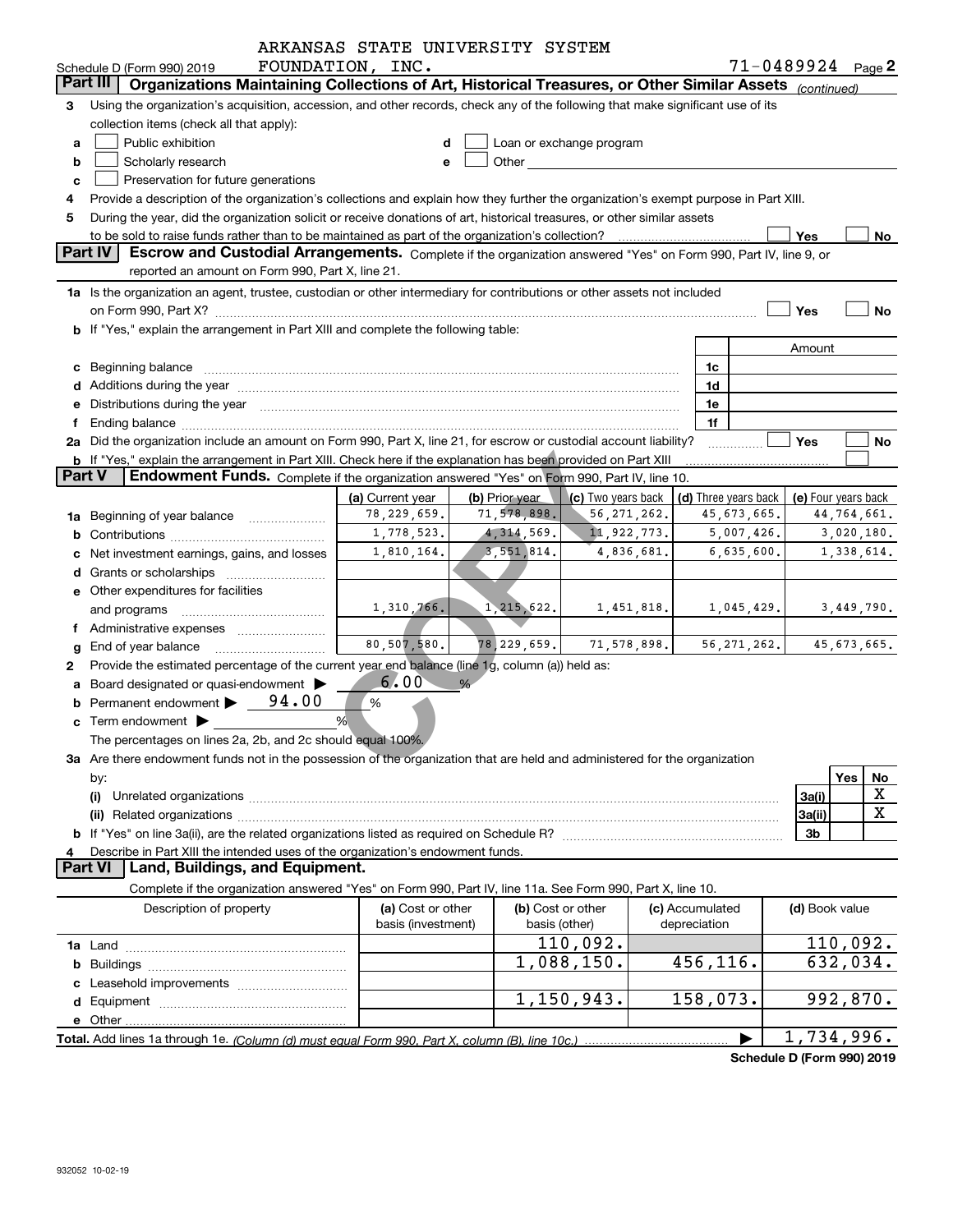| ANNANDAD      |  |  |        | U |
|---------------|--|--|--------|---|
| 7077777777727 |  |  | $-1-1$ |   |

| FOUNDATION,<br>Schedule D (Form 990) 2019                                                                         | INC.            |                                                           | $71 - 0489924$ Page 3                                         |
|-------------------------------------------------------------------------------------------------------------------|-----------------|-----------------------------------------------------------|---------------------------------------------------------------|
| <b>Investments - Other Securities.</b><br><b>Part VII</b>                                                         |                 |                                                           |                                                               |
| Complete if the organization answered "Yes" on Form 990, Part IV, line 11b. See Form 990, Part X, line 12.        |                 |                                                           |                                                               |
| (a) Description of security or category (including name of security)                                              | (b) Book value  | (c) Method of valuation: Cost or end-of-year market value |                                                               |
| (1) Financial derivatives                                                                                         |                 |                                                           |                                                               |
| (2) Closely held equity interests                                                                                 |                 |                                                           |                                                               |
| (3) Other                                                                                                         |                 |                                                           |                                                               |
| <b>GUARANTEED</b><br>INVESTMENT<br>(A)                                                                            |                 |                                                           |                                                               |
| <b>CONTRACT</b><br>(B)                                                                                            | 84,105.         | <b>COST</b>                                               |                                                               |
| PARTNERSHIP<br><b>INTEREST</b><br>(C)                                                                             | 6, 393, 739.    | <b>COST</b>                                               |                                                               |
| (D)                                                                                                               |                 |                                                           |                                                               |
| (E)                                                                                                               |                 |                                                           |                                                               |
| (F)                                                                                                               |                 |                                                           |                                                               |
| (G)                                                                                                               |                 |                                                           |                                                               |
| (H)                                                                                                               |                 |                                                           |                                                               |
| Total. (Col. (b) must equal Form 990, Part X, col. (B) line 12.) $\blacktriangleright$                            | 6,477,844.      |                                                           |                                                               |
| Part VIII Investments - Program Related.                                                                          |                 |                                                           |                                                               |
| Complete if the organization answered "Yes" on Form 990, Part IV, line 11c. See Form 990, Part X, line 13.        |                 |                                                           |                                                               |
| (a) Description of investment                                                                                     | (b) Book value  | (c) Method of valuation: Cost or end-of-year market value |                                                               |
| (1)                                                                                                               |                 |                                                           |                                                               |
| (2)                                                                                                               |                 |                                                           |                                                               |
| (3)                                                                                                               |                 |                                                           |                                                               |
| (4)                                                                                                               |                 |                                                           |                                                               |
| (5)                                                                                                               |                 |                                                           |                                                               |
| (6)                                                                                                               |                 |                                                           |                                                               |
| (7)                                                                                                               |                 |                                                           |                                                               |
| (8)                                                                                                               |                 |                                                           |                                                               |
| (9)                                                                                                               |                 |                                                           |                                                               |
| Total. (Col. (b) must equal Form 990, Part X, col. (B) line 13.)                                                  |                 |                                                           |                                                               |
| Part IX<br><b>Other Assets.</b>                                                                                   |                 |                                                           |                                                               |
| Complete if the organization answered "Yes" on Form 990, Part IV, line 11d. See Form 990, Part X, line 15.        |                 |                                                           |                                                               |
|                                                                                                                   | (a) Description |                                                           | (b) Book value                                                |
| (1)                                                                                                               |                 |                                                           |                                                               |
| (2)                                                                                                               |                 |                                                           |                                                               |
| (3)                                                                                                               |                 |                                                           |                                                               |
| (4)                                                                                                               |                 |                                                           |                                                               |
| (5)                                                                                                               |                 |                                                           |                                                               |
| (6)                                                                                                               |                 |                                                           |                                                               |
|                                                                                                                   |                 |                                                           |                                                               |
|                                                                                                                   |                 |                                                           |                                                               |
| (7)                                                                                                               |                 |                                                           |                                                               |
| (8)                                                                                                               |                 |                                                           |                                                               |
| (9)                                                                                                               |                 |                                                           |                                                               |
|                                                                                                                   |                 |                                                           |                                                               |
| <b>Other Liabilities.</b><br>Part X                                                                               |                 |                                                           |                                                               |
| Complete if the organization answered "Yes" on Form 990, Part IV, line 11e or 11f. See Form 990, Part X, line 25. |                 |                                                           |                                                               |
| (a) Description of liability                                                                                      |                 |                                                           | (b) Book value                                                |
| Federal income taxes<br>(1)                                                                                       |                 |                                                           |                                                               |
| ANNUITY OBLIGATIONS<br>(2)                                                                                        |                 |                                                           |                                                               |
| AMOUNTS HELD ON BEHALF OF ARKANSAS<br>(3)                                                                         |                 |                                                           |                                                               |
| DUE TO ASU CAMPUS<br>(4)                                                                                          |                 |                                                           |                                                               |
| DUE TO ALUMNI ASSOCIATION<br>(5)                                                                                  |                 |                                                           |                                                               |
| (6)                                                                                                               |                 |                                                           |                                                               |
| (7)                                                                                                               |                 |                                                           |                                                               |
| (8)                                                                                                               |                 |                                                           |                                                               |
| 1.<br>(9)                                                                                                         |                 |                                                           | 16,000.<br>18,491,554.<br>761,754.<br>530,979.<br>19,800,287. |

organization's liability for uncertain tax positions under FASB ASC 740. Check here if the text of the footnote has been provided in Part XIII  $\boxed{\text{X}}$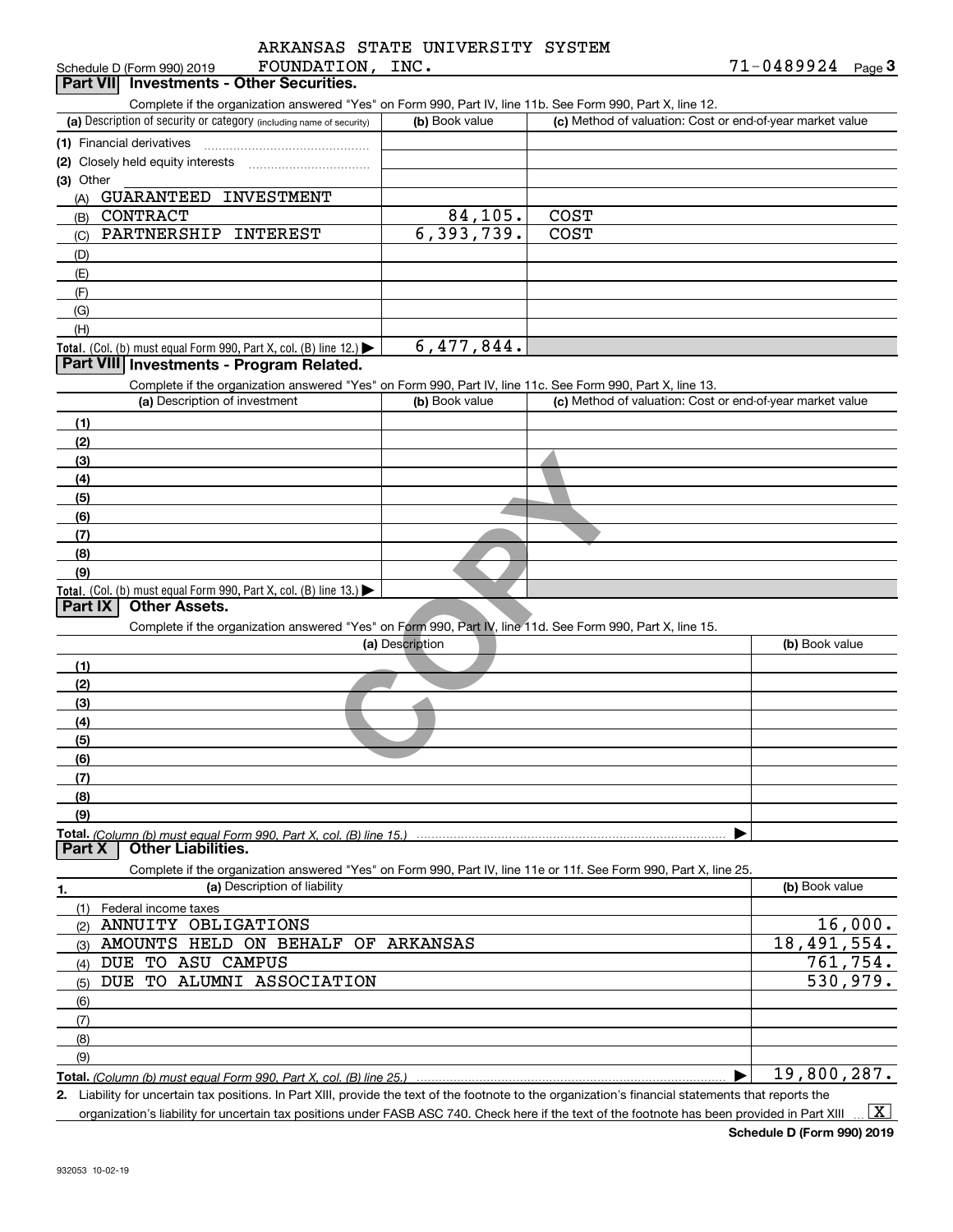| $71 - 0489924$ Page 4<br>FOUNDATION, INC.<br>Schedule D (Form 990) 2019<br>Reconciliation of Revenue per Audited Financial Statements With Revenue per Return.<br><b>Part XI</b><br>Complete if the organization answered "Yes" on Form 990, Part IV, line 12a.<br>8,659,639.<br>$\blacksquare$<br>Total revenue, gains, and other support per audited financial statements<br>1<br>Amounts included on line 1 but not on Form 990, Part VIII, line 12:<br>2<br>$-3, 145, 586$ .<br>2a<br>2 <sub>b</sub><br>b<br>2c<br>c<br>2d<br>Other (Describe in Part XIII.)<br>d<br>$-3, 145, 586.$<br>Add lines 2a through 2d<br>2e<br>е<br>11,805,225.<br>3<br>Subtract line 2e from line 1<br>3<br>Amounts included on Form 990, Part VIII, line 12, but not on line 1:<br>4<br>75,855.<br><b>a</b> Investment expenses not included on Form 990, Part VIII, line 7b<br>4а<br>4 <sub>b</sub><br>Other (Describe in Part XIII.)<br>b<br>75,855.<br>c Add lines 4a and 4b<br>4c<br>11,881,080.<br>5<br>Total revenue. Add lines 3 and 4c. (This must equal Form 990, Part I. line 12.)<br>5<br>Part XII   Reconciliation of Expenses per Audited Financial Statements With Expenses per Return.<br>Complete if the organization answered "Yes" on Form 990, Part IV, line 12a.<br>4,565,193.<br>$\blacksquare$<br>1<br>Amounts included on line 1 but not on Form 990, Part IX, line 25:<br>2<br>2a<br>a<br>2 <sub>b</sub><br>b<br>2c<br>Other losses<br>c<br>16,000.<br>2d<br>Other (Describe in Part XIII.) (2000) (2000) (2000) (2000) (2000) (2000) (2000) (2000) (2000) (2000) (2000) (2000) (2000) (2000) (2000) (2000) (2000) (2000) (2000) (2000) (2000) (2000) (2000) (2000) (2000) (2000) (2000) (2<br>d<br>16,000.<br>Add lines 2a through 2d <b>contract and the contract of the contract of the contract of the contract of the contract of the contract of the contract of the contract of the contract of the contract of the contract of the cont</b><br><b>2e</b><br>е<br>4,549,193.<br>3<br>3<br>Amounts included on Form 990, Part IX, line 25, but not on line 1:<br>4<br>75,855.<br>Investment expenses not included on Form 990, Part VIII, line 7b<br>4a<br>a<br>4b<br>Other (Describe in Part XIII.)<br>b<br>75,855.<br>Add lines 4a and 4b<br>4с<br>c.<br>4,625,048.<br>5<br>5<br>Part XIII Supplemental Information.<br>Provide the descriptions required for Part II, lines 3, 5, and 9; Part III, lines 1a and 4; Part IV, lines 1b and 2b; Part V, line 4; Part X, line 2; Part XI,<br>lines 2d and 4b; and Part XII, lines 2d and 4b. Also complete this part to provide any additional information.<br>PART X, LINE 2:<br>GBAMTAM E01/A1121 A<br>mum moto | ARKANSAS STATE UNIVERSITY SYSTEM |  |  |
|--------------------------------------------------------------------------------------------------------------------------------------------------------------------------------------------------------------------------------------------------------------------------------------------------------------------------------------------------------------------------------------------------------------------------------------------------------------------------------------------------------------------------------------------------------------------------------------------------------------------------------------------------------------------------------------------------------------------------------------------------------------------------------------------------------------------------------------------------------------------------------------------------------------------------------------------------------------------------------------------------------------------------------------------------------------------------------------------------------------------------------------------------------------------------------------------------------------------------------------------------------------------------------------------------------------------------------------------------------------------------------------------------------------------------------------------------------------------------------------------------------------------------------------------------------------------------------------------------------------------------------------------------------------------------------------------------------------------------------------------------------------------------------------------------------------------------------------------------------------------------------------------------------------------------------------------------------------------------------------------------------------------------------------------------------------------------------------------------------------------------------------------------------------------------------------------------------------------------------------------------------------------------------------------------------------------------------------------------------------------------------------------------------------------------------------------------------------------------------------------------------------------------------------------------------------------------------------------------------------------------------------------------------------------------------|----------------------------------|--|--|
|                                                                                                                                                                                                                                                                                                                                                                                                                                                                                                                                                                                                                                                                                                                                                                                                                                                                                                                                                                                                                                                                                                                                                                                                                                                                                                                                                                                                                                                                                                                                                                                                                                                                                                                                                                                                                                                                                                                                                                                                                                                                                                                                                                                                                                                                                                                                                                                                                                                                                                                                                                                                                                                                                |                                  |  |  |
|                                                                                                                                                                                                                                                                                                                                                                                                                                                                                                                                                                                                                                                                                                                                                                                                                                                                                                                                                                                                                                                                                                                                                                                                                                                                                                                                                                                                                                                                                                                                                                                                                                                                                                                                                                                                                                                                                                                                                                                                                                                                                                                                                                                                                                                                                                                                                                                                                                                                                                                                                                                                                                                                                |                                  |  |  |
|                                                                                                                                                                                                                                                                                                                                                                                                                                                                                                                                                                                                                                                                                                                                                                                                                                                                                                                                                                                                                                                                                                                                                                                                                                                                                                                                                                                                                                                                                                                                                                                                                                                                                                                                                                                                                                                                                                                                                                                                                                                                                                                                                                                                                                                                                                                                                                                                                                                                                                                                                                                                                                                                                |                                  |  |  |
|                                                                                                                                                                                                                                                                                                                                                                                                                                                                                                                                                                                                                                                                                                                                                                                                                                                                                                                                                                                                                                                                                                                                                                                                                                                                                                                                                                                                                                                                                                                                                                                                                                                                                                                                                                                                                                                                                                                                                                                                                                                                                                                                                                                                                                                                                                                                                                                                                                                                                                                                                                                                                                                                                |                                  |  |  |
|                                                                                                                                                                                                                                                                                                                                                                                                                                                                                                                                                                                                                                                                                                                                                                                                                                                                                                                                                                                                                                                                                                                                                                                                                                                                                                                                                                                                                                                                                                                                                                                                                                                                                                                                                                                                                                                                                                                                                                                                                                                                                                                                                                                                                                                                                                                                                                                                                                                                                                                                                                                                                                                                                |                                  |  |  |
|                                                                                                                                                                                                                                                                                                                                                                                                                                                                                                                                                                                                                                                                                                                                                                                                                                                                                                                                                                                                                                                                                                                                                                                                                                                                                                                                                                                                                                                                                                                                                                                                                                                                                                                                                                                                                                                                                                                                                                                                                                                                                                                                                                                                                                                                                                                                                                                                                                                                                                                                                                                                                                                                                |                                  |  |  |
|                                                                                                                                                                                                                                                                                                                                                                                                                                                                                                                                                                                                                                                                                                                                                                                                                                                                                                                                                                                                                                                                                                                                                                                                                                                                                                                                                                                                                                                                                                                                                                                                                                                                                                                                                                                                                                                                                                                                                                                                                                                                                                                                                                                                                                                                                                                                                                                                                                                                                                                                                                                                                                                                                |                                  |  |  |
|                                                                                                                                                                                                                                                                                                                                                                                                                                                                                                                                                                                                                                                                                                                                                                                                                                                                                                                                                                                                                                                                                                                                                                                                                                                                                                                                                                                                                                                                                                                                                                                                                                                                                                                                                                                                                                                                                                                                                                                                                                                                                                                                                                                                                                                                                                                                                                                                                                                                                                                                                                                                                                                                                |                                  |  |  |
|                                                                                                                                                                                                                                                                                                                                                                                                                                                                                                                                                                                                                                                                                                                                                                                                                                                                                                                                                                                                                                                                                                                                                                                                                                                                                                                                                                                                                                                                                                                                                                                                                                                                                                                                                                                                                                                                                                                                                                                                                                                                                                                                                                                                                                                                                                                                                                                                                                                                                                                                                                                                                                                                                |                                  |  |  |
|                                                                                                                                                                                                                                                                                                                                                                                                                                                                                                                                                                                                                                                                                                                                                                                                                                                                                                                                                                                                                                                                                                                                                                                                                                                                                                                                                                                                                                                                                                                                                                                                                                                                                                                                                                                                                                                                                                                                                                                                                                                                                                                                                                                                                                                                                                                                                                                                                                                                                                                                                                                                                                                                                |                                  |  |  |
|                                                                                                                                                                                                                                                                                                                                                                                                                                                                                                                                                                                                                                                                                                                                                                                                                                                                                                                                                                                                                                                                                                                                                                                                                                                                                                                                                                                                                                                                                                                                                                                                                                                                                                                                                                                                                                                                                                                                                                                                                                                                                                                                                                                                                                                                                                                                                                                                                                                                                                                                                                                                                                                                                |                                  |  |  |
|                                                                                                                                                                                                                                                                                                                                                                                                                                                                                                                                                                                                                                                                                                                                                                                                                                                                                                                                                                                                                                                                                                                                                                                                                                                                                                                                                                                                                                                                                                                                                                                                                                                                                                                                                                                                                                                                                                                                                                                                                                                                                                                                                                                                                                                                                                                                                                                                                                                                                                                                                                                                                                                                                |                                  |  |  |
|                                                                                                                                                                                                                                                                                                                                                                                                                                                                                                                                                                                                                                                                                                                                                                                                                                                                                                                                                                                                                                                                                                                                                                                                                                                                                                                                                                                                                                                                                                                                                                                                                                                                                                                                                                                                                                                                                                                                                                                                                                                                                                                                                                                                                                                                                                                                                                                                                                                                                                                                                                                                                                                                                |                                  |  |  |
|                                                                                                                                                                                                                                                                                                                                                                                                                                                                                                                                                                                                                                                                                                                                                                                                                                                                                                                                                                                                                                                                                                                                                                                                                                                                                                                                                                                                                                                                                                                                                                                                                                                                                                                                                                                                                                                                                                                                                                                                                                                                                                                                                                                                                                                                                                                                                                                                                                                                                                                                                                                                                                                                                |                                  |  |  |
|                                                                                                                                                                                                                                                                                                                                                                                                                                                                                                                                                                                                                                                                                                                                                                                                                                                                                                                                                                                                                                                                                                                                                                                                                                                                                                                                                                                                                                                                                                                                                                                                                                                                                                                                                                                                                                                                                                                                                                                                                                                                                                                                                                                                                                                                                                                                                                                                                                                                                                                                                                                                                                                                                |                                  |  |  |
|                                                                                                                                                                                                                                                                                                                                                                                                                                                                                                                                                                                                                                                                                                                                                                                                                                                                                                                                                                                                                                                                                                                                                                                                                                                                                                                                                                                                                                                                                                                                                                                                                                                                                                                                                                                                                                                                                                                                                                                                                                                                                                                                                                                                                                                                                                                                                                                                                                                                                                                                                                                                                                                                                |                                  |  |  |
|                                                                                                                                                                                                                                                                                                                                                                                                                                                                                                                                                                                                                                                                                                                                                                                                                                                                                                                                                                                                                                                                                                                                                                                                                                                                                                                                                                                                                                                                                                                                                                                                                                                                                                                                                                                                                                                                                                                                                                                                                                                                                                                                                                                                                                                                                                                                                                                                                                                                                                                                                                                                                                                                                |                                  |  |  |
|                                                                                                                                                                                                                                                                                                                                                                                                                                                                                                                                                                                                                                                                                                                                                                                                                                                                                                                                                                                                                                                                                                                                                                                                                                                                                                                                                                                                                                                                                                                                                                                                                                                                                                                                                                                                                                                                                                                                                                                                                                                                                                                                                                                                                                                                                                                                                                                                                                                                                                                                                                                                                                                                                |                                  |  |  |
|                                                                                                                                                                                                                                                                                                                                                                                                                                                                                                                                                                                                                                                                                                                                                                                                                                                                                                                                                                                                                                                                                                                                                                                                                                                                                                                                                                                                                                                                                                                                                                                                                                                                                                                                                                                                                                                                                                                                                                                                                                                                                                                                                                                                                                                                                                                                                                                                                                                                                                                                                                                                                                                                                |                                  |  |  |
|                                                                                                                                                                                                                                                                                                                                                                                                                                                                                                                                                                                                                                                                                                                                                                                                                                                                                                                                                                                                                                                                                                                                                                                                                                                                                                                                                                                                                                                                                                                                                                                                                                                                                                                                                                                                                                                                                                                                                                                                                                                                                                                                                                                                                                                                                                                                                                                                                                                                                                                                                                                                                                                                                |                                  |  |  |
|                                                                                                                                                                                                                                                                                                                                                                                                                                                                                                                                                                                                                                                                                                                                                                                                                                                                                                                                                                                                                                                                                                                                                                                                                                                                                                                                                                                                                                                                                                                                                                                                                                                                                                                                                                                                                                                                                                                                                                                                                                                                                                                                                                                                                                                                                                                                                                                                                                                                                                                                                                                                                                                                                |                                  |  |  |
|                                                                                                                                                                                                                                                                                                                                                                                                                                                                                                                                                                                                                                                                                                                                                                                                                                                                                                                                                                                                                                                                                                                                                                                                                                                                                                                                                                                                                                                                                                                                                                                                                                                                                                                                                                                                                                                                                                                                                                                                                                                                                                                                                                                                                                                                                                                                                                                                                                                                                                                                                                                                                                                                                |                                  |  |  |
|                                                                                                                                                                                                                                                                                                                                                                                                                                                                                                                                                                                                                                                                                                                                                                                                                                                                                                                                                                                                                                                                                                                                                                                                                                                                                                                                                                                                                                                                                                                                                                                                                                                                                                                                                                                                                                                                                                                                                                                                                                                                                                                                                                                                                                                                                                                                                                                                                                                                                                                                                                                                                                                                                |                                  |  |  |
|                                                                                                                                                                                                                                                                                                                                                                                                                                                                                                                                                                                                                                                                                                                                                                                                                                                                                                                                                                                                                                                                                                                                                                                                                                                                                                                                                                                                                                                                                                                                                                                                                                                                                                                                                                                                                                                                                                                                                                                                                                                                                                                                                                                                                                                                                                                                                                                                                                                                                                                                                                                                                                                                                |                                  |  |  |
|                                                                                                                                                                                                                                                                                                                                                                                                                                                                                                                                                                                                                                                                                                                                                                                                                                                                                                                                                                                                                                                                                                                                                                                                                                                                                                                                                                                                                                                                                                                                                                                                                                                                                                                                                                                                                                                                                                                                                                                                                                                                                                                                                                                                                                                                                                                                                                                                                                                                                                                                                                                                                                                                                |                                  |  |  |
|                                                                                                                                                                                                                                                                                                                                                                                                                                                                                                                                                                                                                                                                                                                                                                                                                                                                                                                                                                                                                                                                                                                                                                                                                                                                                                                                                                                                                                                                                                                                                                                                                                                                                                                                                                                                                                                                                                                                                                                                                                                                                                                                                                                                                                                                                                                                                                                                                                                                                                                                                                                                                                                                                |                                  |  |  |
|                                                                                                                                                                                                                                                                                                                                                                                                                                                                                                                                                                                                                                                                                                                                                                                                                                                                                                                                                                                                                                                                                                                                                                                                                                                                                                                                                                                                                                                                                                                                                                                                                                                                                                                                                                                                                                                                                                                                                                                                                                                                                                                                                                                                                                                                                                                                                                                                                                                                                                                                                                                                                                                                                |                                  |  |  |
|                                                                                                                                                                                                                                                                                                                                                                                                                                                                                                                                                                                                                                                                                                                                                                                                                                                                                                                                                                                                                                                                                                                                                                                                                                                                                                                                                                                                                                                                                                                                                                                                                                                                                                                                                                                                                                                                                                                                                                                                                                                                                                                                                                                                                                                                                                                                                                                                                                                                                                                                                                                                                                                                                |                                  |  |  |
|                                                                                                                                                                                                                                                                                                                                                                                                                                                                                                                                                                                                                                                                                                                                                                                                                                                                                                                                                                                                                                                                                                                                                                                                                                                                                                                                                                                                                                                                                                                                                                                                                                                                                                                                                                                                                                                                                                                                                                                                                                                                                                                                                                                                                                                                                                                                                                                                                                                                                                                                                                                                                                                                                |                                  |  |  |
|                                                                                                                                                                                                                                                                                                                                                                                                                                                                                                                                                                                                                                                                                                                                                                                                                                                                                                                                                                                                                                                                                                                                                                                                                                                                                                                                                                                                                                                                                                                                                                                                                                                                                                                                                                                                                                                                                                                                                                                                                                                                                                                                                                                                                                                                                                                                                                                                                                                                                                                                                                                                                                                                                |                                  |  |  |
|                                                                                                                                                                                                                                                                                                                                                                                                                                                                                                                                                                                                                                                                                                                                                                                                                                                                                                                                                                                                                                                                                                                                                                                                                                                                                                                                                                                                                                                                                                                                                                                                                                                                                                                                                                                                                                                                                                                                                                                                                                                                                                                                                                                                                                                                                                                                                                                                                                                                                                                                                                                                                                                                                |                                  |  |  |
|                                                                                                                                                                                                                                                                                                                                                                                                                                                                                                                                                                                                                                                                                                                                                                                                                                                                                                                                                                                                                                                                                                                                                                                                                                                                                                                                                                                                                                                                                                                                                                                                                                                                                                                                                                                                                                                                                                                                                                                                                                                                                                                                                                                                                                                                                                                                                                                                                                                                                                                                                                                                                                                                                |                                  |  |  |
|                                                                                                                                                                                                                                                                                                                                                                                                                                                                                                                                                                                                                                                                                                                                                                                                                                                                                                                                                                                                                                                                                                                                                                                                                                                                                                                                                                                                                                                                                                                                                                                                                                                                                                                                                                                                                                                                                                                                                                                                                                                                                                                                                                                                                                                                                                                                                                                                                                                                                                                                                                                                                                                                                |                                  |  |  |
|                                                                                                                                                                                                                                                                                                                                                                                                                                                                                                                                                                                                                                                                                                                                                                                                                                                                                                                                                                                                                                                                                                                                                                                                                                                                                                                                                                                                                                                                                                                                                                                                                                                                                                                                                                                                                                                                                                                                                                                                                                                                                                                                                                                                                                                                                                                                                                                                                                                                                                                                                                                                                                                                                |                                  |  |  |
|                                                                                                                                                                                                                                                                                                                                                                                                                                                                                                                                                                                                                                                                                                                                                                                                                                                                                                                                                                                                                                                                                                                                                                                                                                                                                                                                                                                                                                                                                                                                                                                                                                                                                                                                                                                                                                                                                                                                                                                                                                                                                                                                                                                                                                                                                                                                                                                                                                                                                                                                                                                                                                                                                |                                  |  |  |
|                                                                                                                                                                                                                                                                                                                                                                                                                                                                                                                                                                                                                                                                                                                                                                                                                                                                                                                                                                                                                                                                                                                                                                                                                                                                                                                                                                                                                                                                                                                                                                                                                                                                                                                                                                                                                                                                                                                                                                                                                                                                                                                                                                                                                                                                                                                                                                                                                                                                                                                                                                                                                                                                                |                                  |  |  |
|                                                                                                                                                                                                                                                                                                                                                                                                                                                                                                                                                                                                                                                                                                                                                                                                                                                                                                                                                                                                                                                                                                                                                                                                                                                                                                                                                                                                                                                                                                                                                                                                                                                                                                                                                                                                                                                                                                                                                                                                                                                                                                                                                                                                                                                                                                                                                                                                                                                                                                                                                                                                                                                                                |                                  |  |  |
|                                                                                                                                                                                                                                                                                                                                                                                                                                                                                                                                                                                                                                                                                                                                                                                                                                                                                                                                                                                                                                                                                                                                                                                                                                                                                                                                                                                                                                                                                                                                                                                                                                                                                                                                                                                                                                                                                                                                                                                                                                                                                                                                                                                                                                                                                                                                                                                                                                                                                                                                                                                                                                                                                |                                  |  |  |

THE FOUNDATION IS A TAX-EXEMPT ORGANIZATION UNDER SECTION 501(C)(3) OF THE

INTERNAL REVENUE CODE AND IS NOT A PRIVATE FOUNDATION WITHIN THE MEANING

OF SECTION 509(A) OF THE CODE.

ACCOUNTING STANDARDS REQUIRE THE FOUNDATION TO EVALUATE TAX POSITIONS AND

RECOGNIZE A TAX LIABILITY (OR ASSET) IF THE FOUNDATION HAS TAKEN AN

UNCERTAIN POSITION THAT MORE LIKELY THAN NOT WOULD NOT BE SUSTAINED UPON

EXAMINATION BY THE INTERNAL REVENUE SERVICE. THE FOUNDATION HAS ANALYZED

THE TAX POSITIONS TAKEN AND HAS CONCLUDED THAT AS OF JUNE 30, 2020, THERE

ARE NO UNCERTAIN POSITIONS TAKEN OR EXPECTED TO BE TAKEN THAT WOULD

REQUIRE THE RECOGNITION OF A LIABILITY (OR ASSET) OR DISCLOSURE IN THE

#### FINANCIAL STATEMENTS. THE FOUNDATION MAY BE SUBJECT TO AUDIT BY THE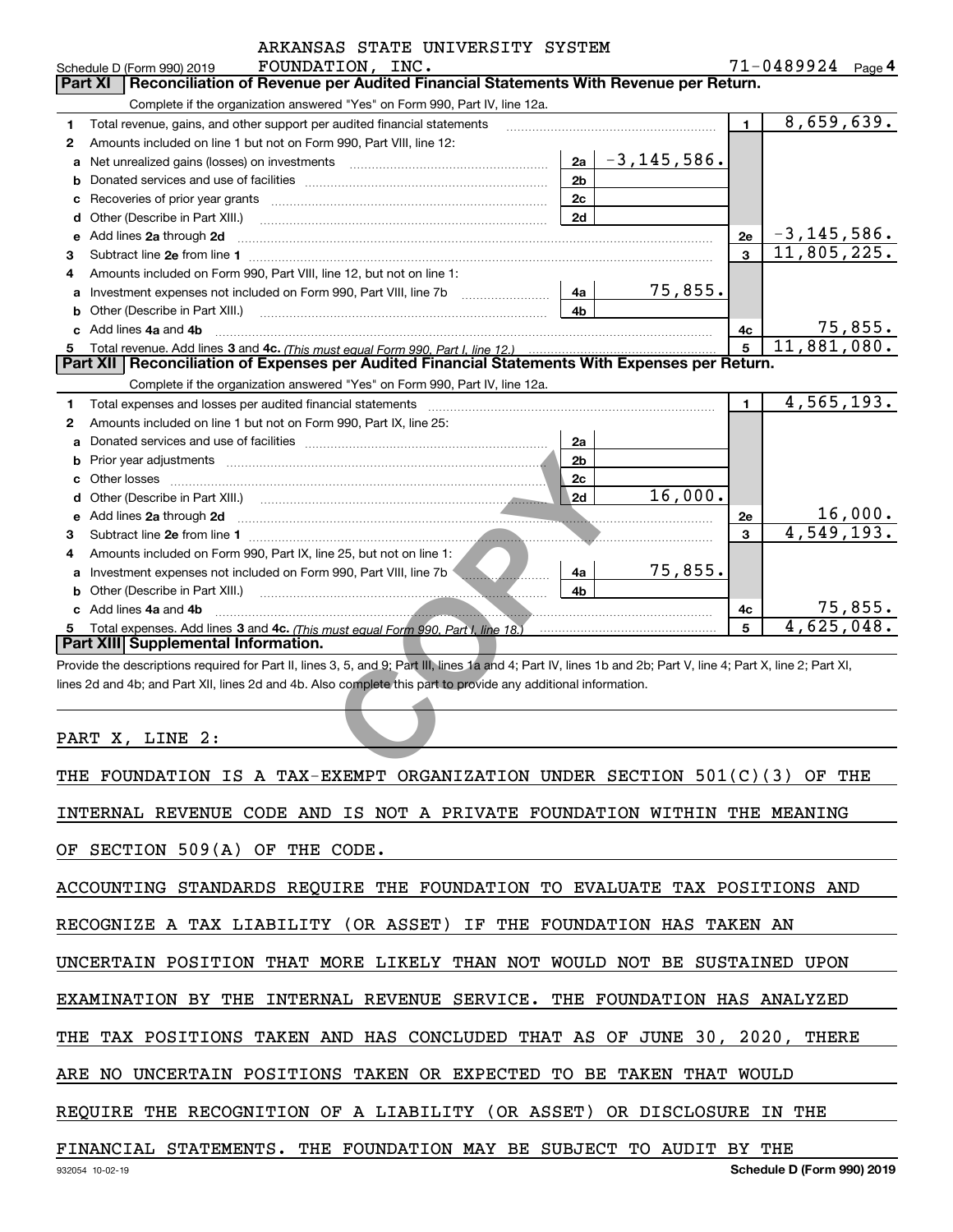**Schedule D (Form 990) 2019**

*(continued)* **Part XIII Supplemental Information** 

INTERNAL REVENUE SERVICE; HOWEVER THERE ARE CURRENTLY NO AUDITS FOR ANY

TAX PERIODS IN PROGRESS.

PART XII, LINE 2D - OTHER ADJUSTMENTS:

CHANGE IN SPLIT-INTEREST AGREEMENTS 16,000.

SCH D, PART V, LINE 4

INVESTMENT RETURN OBJECTIVES, RISK PARAMETERS AND STRATEGIES:

THE FOUNDATION HAS ADOPTED INVESTMENT AND SPENDING POLICIES, APPROVED BY THE BOARD OF TRUSTEES, FOR ENDOWMENT ASSETS THAT ATTEMPT TO PROVIDE A PREDICTABLE STREAM OF FUNDING TO PROGRAMS SUPPORTED BY ITS ENDOWMENT FUNDS WHILE ALSO MAINTAINING THE PURCHASING POWER OF THOSE ENDOWMENT ASSETS OF THE LONG-TERM. ACCORDINGLY, THE INVESTMENT PROCESS SEEKS TO ACHIEVE AN AFTER-COST TOTAL REAL RATE OF RETURN, INCLUDING INVESTMENT INCOME AS WELL AS CAPITAL APPRECIATION, WHICH EXCEEDS THE ANNUAL DISTRIBUTION WITH ACCEPTABLE LEVELS OF RISK. ENDOWMENT ASSETS ARE INVESTED IN A WELL-DIVERSIFIED ASSET MIX, WHICH INCLUDES EQUITY AND DEBT SECURITIES, THAT IS INTENDED TO RESULT IN A CONSISTENT INFLATION-PROTECTED RATE OF THIS AMOUNT. INVESTMENT RISK IS MEASURED IN TERMS OF THE TOTAL ENDOWMENT FUND; INVESTMENT ASSETS AND ALLOCATION BETWEEN ASSET CLASSES AND STRATEGIES ARE MANAGED TO NOT EXPOSE THE FUND TO UNACCEPTABLE LEVELS OF RISK. R ENDOWMENT ASSETS THAT ATT<br>
IDING TO PROGRAMS SUPPORTED<br>
IE PURCHASING POWER OF THOSE<br>
THE INVESTMENT PROCESS<br>
COPY RETURN, INCLUDING INVENTION<br>
COPY THE ANNUAL DI<br>
COPY ANDOWMENT ASSETS ARE INVENTION<br>
COPY ANDOWNENT ASSE

SPENDING POLICY:

THE FOUNDATION HAS A POLICY OF APPROPRIATING FOR DISTRIBUTION EACH YEAR 4% OF ITS ENDOWMENT FUND'S AVERAGE FAIR VALUE OF THE PRIOR FIVE CALENDAR YEAR-ENDS FOR MOST OF ITS ENDOWMENTS. IN ESTABLISHING THIS POLICY, THE ORGANIZATION CONSIDERED THE LONG-TERM EXPECTED RETURN ON ITS INVESTMENT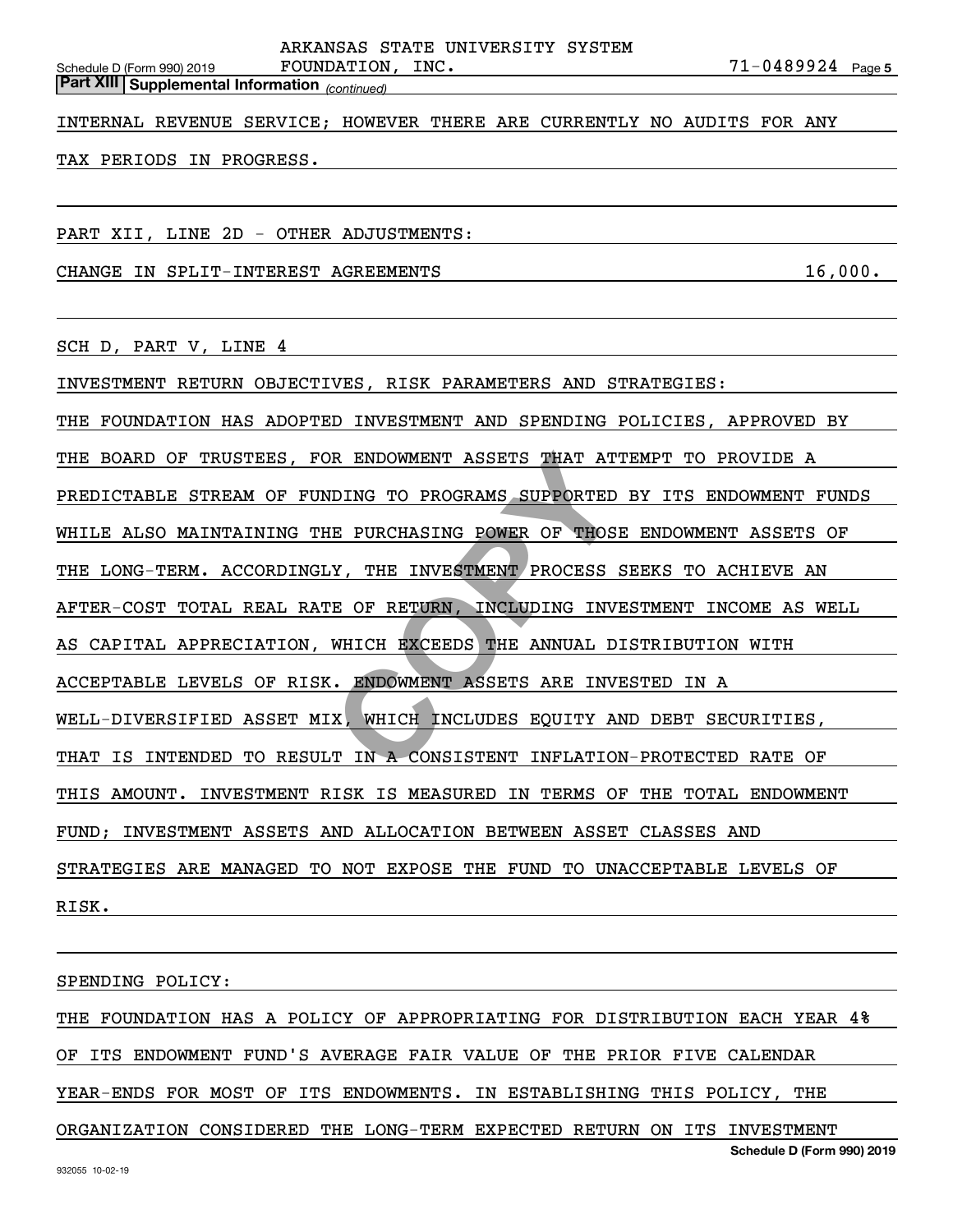| ARKANSAS STATE UNIVERSITY SYSTEM                                                                                                 |
|----------------------------------------------------------------------------------------------------------------------------------|
| $71 - 0489924$ Page 5<br>FOUNDATION, INC.<br>Schedule D (Form 990) 2019<br><b>Part XIII Supplemental Information</b> (continued) |
|                                                                                                                                  |
| ASSETS, THE NATURE AND DURATION OF THE INDIVIDUAL ENDOWMENT FUNDS, MANY OF                                                       |
| WHICH MUST BE MAINTAINED IN PERPETUITY BECAUSE OF DONOR-RESTRICTIONS, AND                                                        |
| THE POSSIBLE EFFECTS OF INFLATION. THE ORGANIZATION EXPECTS THE CURRENT                                                          |
| SPENDING POLICY TO ALLOW ITS ENDOWMENT FUNDS TO GROW AT A NOMINAL AVERAGE                                                        |
| RATE OF 3% ANNUALLY, WHICH IS CONSISTENT WITH THE ORGANIZATION'S OBJECTIVE                                                       |
| TO MAINTAIN THE PURCHASING POWER OF THE ENDOWMENT ASSETS AS WELL AS TO                                                           |
| PROVIDE ADDITIONAL REAL GROWTH THROUGH INVESTMENT RETURN. INTENDED USE:                                                          |
| ENOWMENT FUNDS ARE INTENDED TO BE KEPT IN PERPETUITY TO PROVIDE INCOME FOR                                                       |
| SUPPORT OF VARIOUS ACADEMIC FUNCTIONS WITH MEMBER CAMPUSES OF THE ASU                                                            |
| SYSTEM.                                                                                                                          |
|                                                                                                                                  |
|                                                                                                                                  |
|                                                                                                                                  |
|                                                                                                                                  |
|                                                                                                                                  |
|                                                                                                                                  |
|                                                                                                                                  |
|                                                                                                                                  |
|                                                                                                                                  |
|                                                                                                                                  |
|                                                                                                                                  |
|                                                                                                                                  |
|                                                                                                                                  |
|                                                                                                                                  |
|                                                                                                                                  |
|                                                                                                                                  |
|                                                                                                                                  |
|                                                                                                                                  |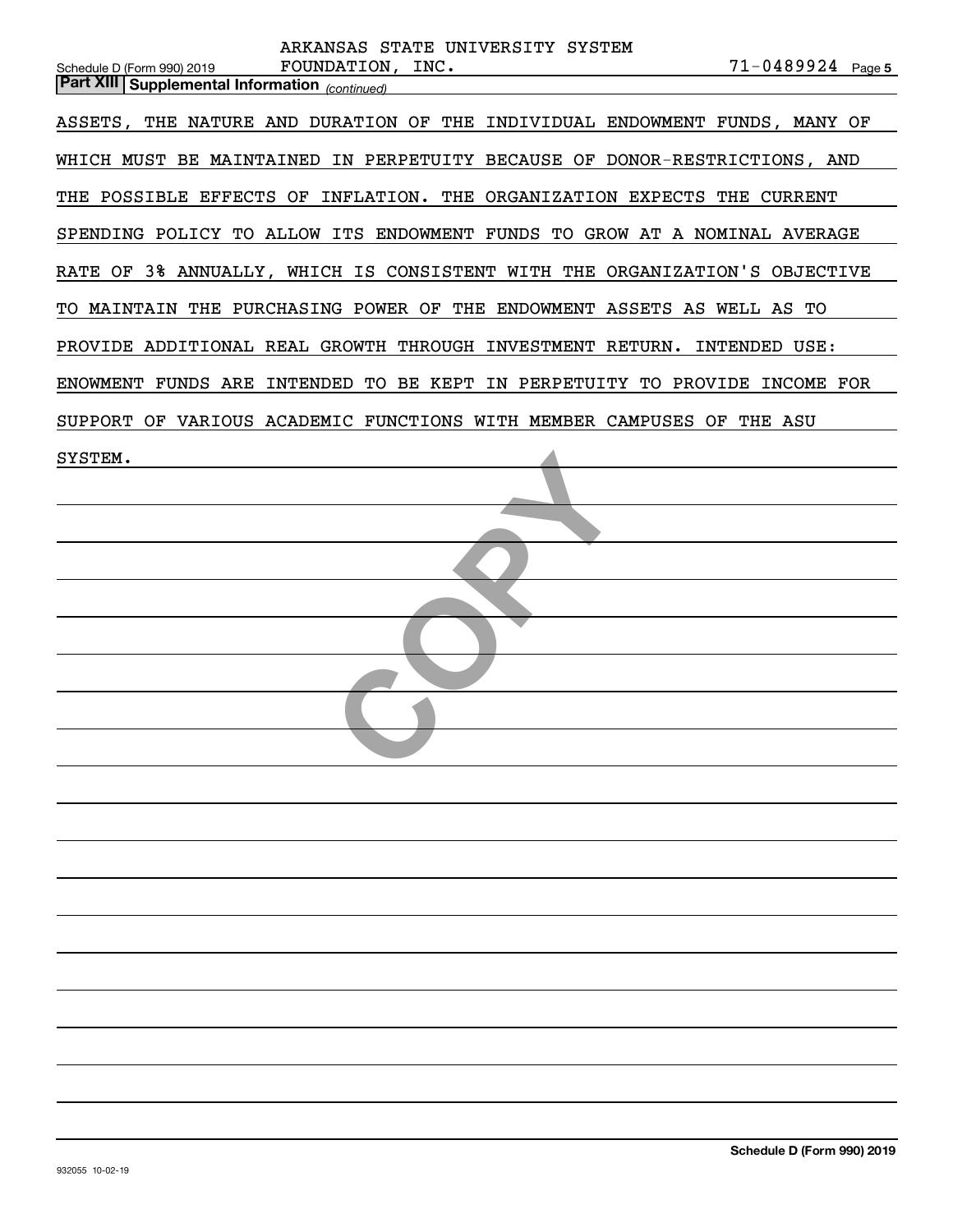| <b>SCHEDULE I</b>                                                                                                                                                                       |                            | <b>Grants and Other Assistance to Organizations,</b>                                                                                  |                                                       |                                         |                                               |                                          | OMB No. 1545-0047                                   |
|-----------------------------------------------------------------------------------------------------------------------------------------------------------------------------------------|----------------------------|---------------------------------------------------------------------------------------------------------------------------------------|-------------------------------------------------------|-----------------------------------------|-----------------------------------------------|------------------------------------------|-----------------------------------------------------|
| (Form 990)                                                                                                                                                                              |                            | Governments, and Individuals in the United States<br>Complete if the organization answered "Yes" on Form 990, Part IV, line 21 or 22. |                                                       |                                         |                                               |                                          | 2019                                                |
| Department of the Treasury<br>Internal Revenue Service                                                                                                                                  |                            |                                                                                                                                       | Attach to Form 990.                                   |                                         |                                               |                                          | <b>Open to Public</b><br>Inspection                 |
|                                                                                                                                                                                         |                            | ARKANSAS STATE UNIVERSITY SYSTEM                                                                                                      | Go to www.irs.gov/Form990 for the latest information. |                                         |                                               |                                          |                                                     |
| Name of the organization<br>FOUNDATION, INC.                                                                                                                                            |                            |                                                                                                                                       |                                                       |                                         |                                               |                                          | <b>Employer identification number</b><br>71-0489924 |
| Part I<br><b>General Information on Grants and Assistance</b>                                                                                                                           |                            |                                                                                                                                       |                                                       |                                         |                                               |                                          |                                                     |
| Does the organization maintain records to substantiate the amount of the grants or assistance, the grantees' eligibility for the grants or assistance, and the selection<br>$\mathbf 1$ |                            |                                                                                                                                       |                                                       |                                         |                                               |                                          |                                                     |
|                                                                                                                                                                                         |                            |                                                                                                                                       |                                                       |                                         |                                               |                                          | $\boxed{\text{X}}$ Yes<br>  No                      |
| Describe in Part IV the organization's procedures for monitoring the use of grant funds in the United States.<br>$\mathbf{2}$                                                           |                            |                                                                                                                                       |                                                       |                                         |                                               |                                          |                                                     |
| Part II<br>Grants and Other Assistance to Domestic Organizations and Domestic Governments. Complete if the organization answered "Yes" on Form 990, Part IV, line 21, for any           |                            |                                                                                                                                       |                                                       |                                         |                                               |                                          |                                                     |
| recipient that received more than \$5,000. Part II can be duplicated if additional space is needed.                                                                                     |                            |                                                                                                                                       |                                                       |                                         | (f) Method of                                 |                                          |                                                     |
| <b>1 (a)</b> Name and address of organization<br>or government                                                                                                                          | (b) EIN                    | (c) IRC section<br>(if applicable)                                                                                                    | (d) Amount of<br>cash grant                           | (e) Amount of<br>non-cash<br>assistance | valuation (book,<br>FMV, appraisal,<br>other) | (g) Description of<br>noncash assistance | (h) Purpose of grant<br>or assistance               |
|                                                                                                                                                                                         |                            |                                                                                                                                       |                                                       |                                         |                                               |                                          |                                                     |
| ARKANSAS STATE UNIVERSITY -                                                                                                                                                             |                            |                                                                                                                                       |                                                       |                                         |                                               |                                          | TO PROVIDE SUPPORT TO                               |
| JONESBORO - 2105 EAST AGGIE -                                                                                                                                                           |                            |                                                                                                                                       |                                                       |                                         |                                               |                                          | ARKANSAS STATE UNIVERSITY                           |
| JONESBORO, AR 72401                                                                                                                                                                     | $71 - 6000556$ 115(A)      |                                                                                                                                       | 2,070,294.                                            |                                         | $0$ . CASH                                    |                                          | <b>JONESBORO</b>                                    |
| ARKANSAS STATE UNIVERSITY - BEEBE                                                                                                                                                       |                            |                                                                                                                                       |                                                       |                                         |                                               |                                          | TO PROVIDE SUPPORT TO                               |
| 1000 IOWA ST                                                                                                                                                                            |                            |                                                                                                                                       |                                                       |                                         |                                               |                                          | ARKANSAS STATE UNIVERSITY                           |
| <b>BEEBE, AR 72012</b>                                                                                                                                                                  | $71 - 0421333$ $115(A)$    |                                                                                                                                       | 48,072                                                |                                         | 0. CASH                                       |                                          | <b>BEEBE</b>                                        |
|                                                                                                                                                                                         |                            |                                                                                                                                       |                                                       |                                         |                                               |                                          |                                                     |
| ARKANSAS STATE UNIVERSITY -                                                                                                                                                             |                            |                                                                                                                                       |                                                       |                                         |                                               |                                          | TO PROVIDE SUPPORT TO                               |
| MOUNTAIN HOME - 1600 SOUTH COLLEGE                                                                                                                                                      |                            |                                                                                                                                       |                                                       |                                         |                                               |                                          | ARKANSAS STATE UNIVERSITY                           |
| MOUNTAIN HOME, AR 72653                                                                                                                                                                 | 62-1687591 $115(A)$        |                                                                                                                                       | 292,153,                                              |                                         | 0. CASH                                       |                                          | MOUNTAIN HOME                                       |
|                                                                                                                                                                                         |                            |                                                                                                                                       |                                                       |                                         |                                               |                                          |                                                     |
| ARKANSAS STATE UNIVERSITY -                                                                                                                                                             |                            |                                                                                                                                       |                                                       |                                         |                                               |                                          | TO PROVIDE SUPPORT TO                               |
| NEWPORT - 7648 VICTORY BLVD -                                                                                                                                                           |                            |                                                                                                                                       |                                                       |                                         |                                               |                                          | ARKANSAS STATE UNIVERSITY                           |
| NEWPORT, AR 72112                                                                                                                                                                       | $71 - 0855933$ $115(A)$    |                                                                                                                                       | 153,433,                                              |                                         | 0. CASH                                       |                                          | NEWPORT                                             |
|                                                                                                                                                                                         |                            |                                                                                                                                       |                                                       |                                         |                                               |                                          |                                                     |
| ARKANSAS STATE UNIVERSITY ALUMNI                                                                                                                                                        |                            |                                                                                                                                       |                                                       |                                         |                                               |                                          | TO PROVIDE SUPPORT TO                               |
| ASSOCIATION, INC. - 2600 ALUMNI                                                                                                                                                         |                            |                                                                                                                                       |                                                       |                                         |                                               |                                          | ARKANSAS STATE UNIVERSITY                           |
| BLVD - JONESBORO, AR 72401                                                                                                                                                              | $58-1723646$ $501(C)(7)$   |                                                                                                                                       | 38,000.                                               |                                         | 0. CASH                                       |                                          | ALUMNI ASSOCIATION, INC.                            |
| ARKANSAS STATE UNIVERSITY RED                                                                                                                                                           |                            |                                                                                                                                       |                                                       |                                         |                                               |                                          | TO PROVIDE SUPPORT TO                               |
| WOLVES FOUNDATION, INC. - 1000                                                                                                                                                          |                            |                                                                                                                                       |                                                       |                                         |                                               |                                          | ARKANSAS STATE UNIVERSITY                           |
| OLYMPIC DRIVE - JONESBORO, AR                                                                                                                                                           |                            |                                                                                                                                       |                                                       |                                         |                                               |                                          | RED WOLVES FOUNDATION.                              |
| 72401                                                                                                                                                                                   | $71 - 0526367$ $501(C)(3)$ |                                                                                                                                       | 58,235.                                               |                                         | 0. CASH                                       |                                          | INC.                                                |
| 2 Enter total number of section 501(c)(3) and government organizations listed in the line 1 table                                                                                       |                            |                                                                                                                                       |                                                       |                                         |                                               |                                          | б.                                                  |
| 3 Enter total number of other organizations listed in the line 1 table                                                                                                                  |                            |                                                                                                                                       |                                                       |                                         |                                               |                                          | $\overline{0}$ .                                    |

**For Paperwork Reduction Act Notice, see the Instructions for Form 990. Schedule I (Form 990) (2019)** LHA

Schedule I (Form 990) (2019)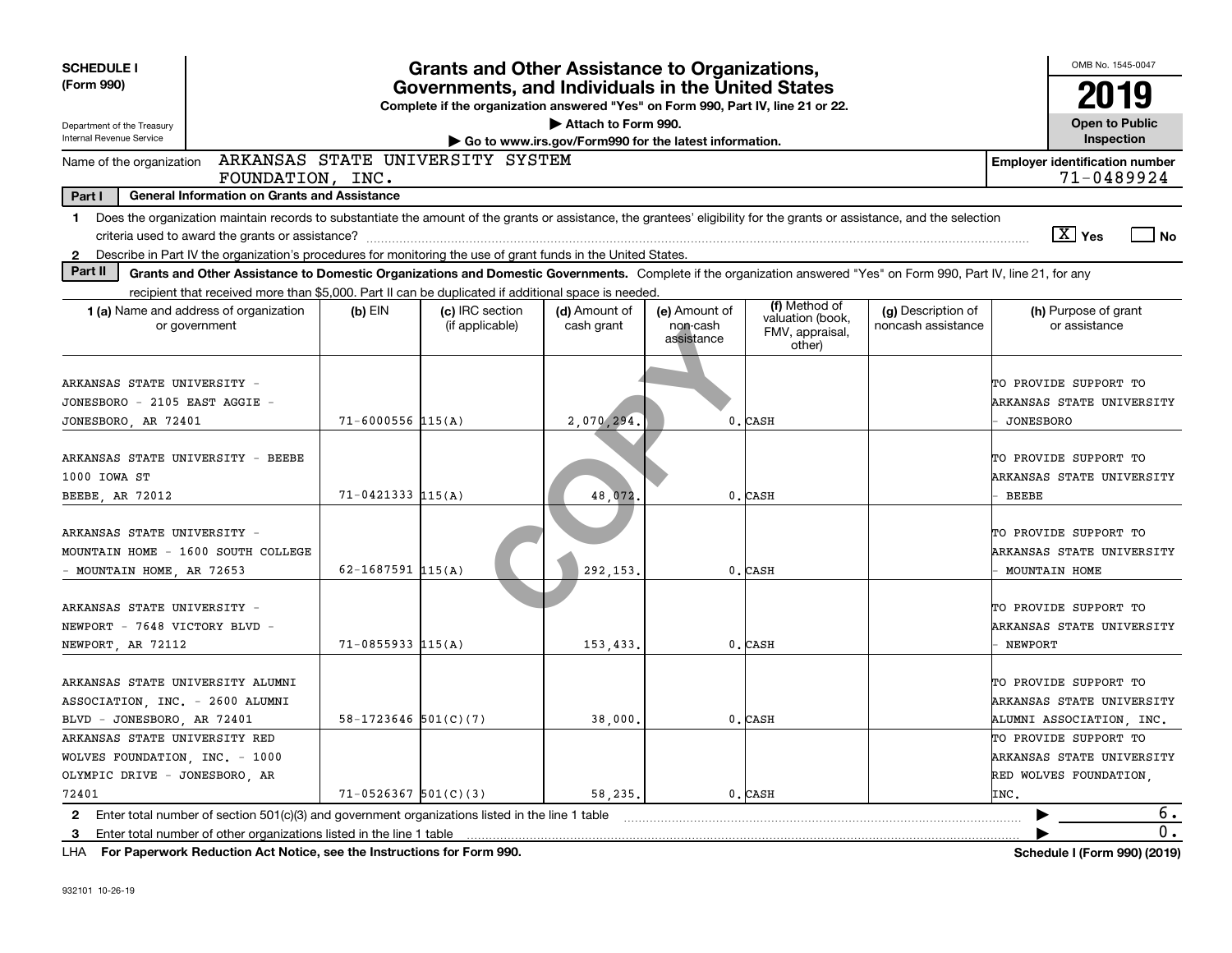Schedule I (Form 990) Page 1 FOUNDATION, INC.

71-0489924

| Part II   Continuation of Grants and Other Assistance to Governments and Organizations in the United States (Schedule I (Form 990), Part II.) |                          |                                  |                             |                                         |                                                                |                                           |                                                                               |
|-----------------------------------------------------------------------------------------------------------------------------------------------|--------------------------|----------------------------------|-----------------------------|-----------------------------------------|----------------------------------------------------------------|-------------------------------------------|-------------------------------------------------------------------------------|
| (a) Name and address of<br>organization or government                                                                                         | $(b)$ EIN                | (c) IRC section<br>if applicable | (d) Amount of<br>cash grant | (e) Amount of<br>non-cash<br>assistance | (f) Method of<br>valuation<br>(book, FMV,<br>appraisal, other) | (g) Description of<br>non-cash assistance | (h) Purpose of grant<br>or assistance                                         |
| ARKANSAS STATE UNIVERSITY REAL<br>ESTATE FOUNDATION, INC. - P.O. BOX                                                                          |                          |                                  |                             |                                         |                                                                |                                           | TO PROVIDE SUPPORT TO<br>ARKANSAS STATE UNIVERSITY<br>REAL ESTATE FOUNDATION, |
| 1990 - STATE UNIVERSITY, AR 72467                                                                                                             | $45 - 4896479$ 501(C)(3) |                                  | 38,000.                     |                                         | 0.CASH                                                         |                                           | INC.                                                                          |
|                                                                                                                                               |                          |                                  |                             |                                         |                                                                |                                           |                                                                               |
|                                                                                                                                               |                          |                                  |                             |                                         |                                                                |                                           |                                                                               |
|                                                                                                                                               |                          |                                  |                             |                                         |                                                                |                                           |                                                                               |
|                                                                                                                                               |                          |                                  |                             |                                         |                                                                |                                           |                                                                               |
|                                                                                                                                               |                          |                                  |                             |                                         |                                                                |                                           |                                                                               |
|                                                                                                                                               |                          |                                  |                             |                                         |                                                                |                                           |                                                                               |
|                                                                                                                                               |                          |                                  |                             |                                         |                                                                |                                           |                                                                               |
|                                                                                                                                               |                          |                                  |                             |                                         |                                                                |                                           |                                                                               |

**Schedule I (Form 990)**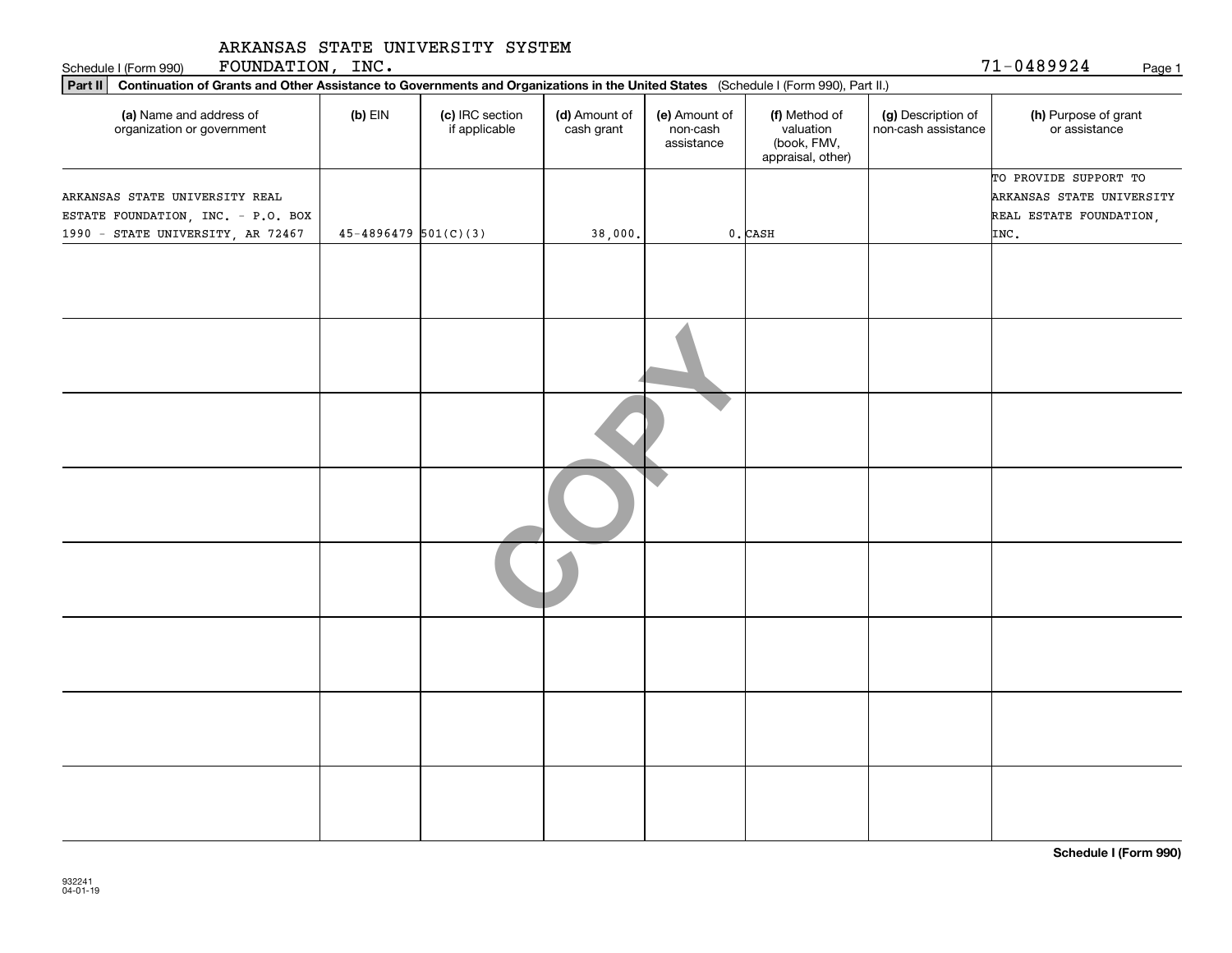| FOUNDATION, INC.<br>Schedule I (Form 990) (2019)                                                                                                                                                         |                             |                             |                                       |                                                          | 71-0489924                            | Page 2 |
|----------------------------------------------------------------------------------------------------------------------------------------------------------------------------------------------------------|-----------------------------|-----------------------------|---------------------------------------|----------------------------------------------------------|---------------------------------------|--------|
| Part III<br>Grants and Other Assistance to Domestic Individuals. Complete if the organization answered "Yes" on Form 990, Part IV, line 22.<br>Part III can be duplicated if additional space is needed. |                             |                             |                                       |                                                          |                                       |        |
| (a) Type of grant or assistance                                                                                                                                                                          | (b) Number of<br>recipients | (c) Amount of<br>cash grant | (d) Amount of non-<br>cash assistance | (e) Method of valuation<br>(book, FMV, appraisal, other) | (f) Description of noncash assistance |        |
|                                                                                                                                                                                                          |                             |                             |                                       |                                                          |                                       |        |
|                                                                                                                                                                                                          |                             |                             |                                       |                                                          |                                       |        |
|                                                                                                                                                                                                          |                             |                             |                                       |                                                          |                                       |        |
|                                                                                                                                                                                                          |                             |                             |                                       |                                                          |                                       |        |
|                                                                                                                                                                                                          |                             |                             |                                       |                                                          |                                       |        |
|                                                                                                                                                                                                          |                             |                             |                                       |                                                          |                                       |        |
|                                                                                                                                                                                                          |                             |                             |                                       |                                                          |                                       |        |
|                                                                                                                                                                                                          |                             |                             |                                       |                                                          |                                       |        |
| Supplemental Information. Provide the information required in Part I, line 2; Part III, column (b); and any other additional information.<br>Part IV                                                     |                             |                             |                                       |                                                          |                                       |        |
| PART I, LINE 2:                                                                                                                                                                                          |                             |                             |                                       |                                                          |                                       |        |
| THE PURPOSE OF ARKANSAS STATE UNIVERSITY SYSTEM FOUNDATION (ASU FOUNDATION)                                                                                                                              |                             |                             |                                       |                                                          |                                       |        |

IS TO ENGAGE IN THE SOLICITATION, RECEIPT, MANAGEMENT, AND DISTRIBUTION OF

CONTRIBUTIONS OF MONEY AND PROPERTY TO ARKANSAS STATE UNIVERSITY AND

RELATED ENTITIES (ASU). AS SUCH, ASU FOUNDATION DOES NOT PERFORM MONITORING

ACTIVITIES. DONOR RESTRICTIONS OF CONTRIBUTED FUNDS ARE MONITORED AND

FOLLOWED BY ASU.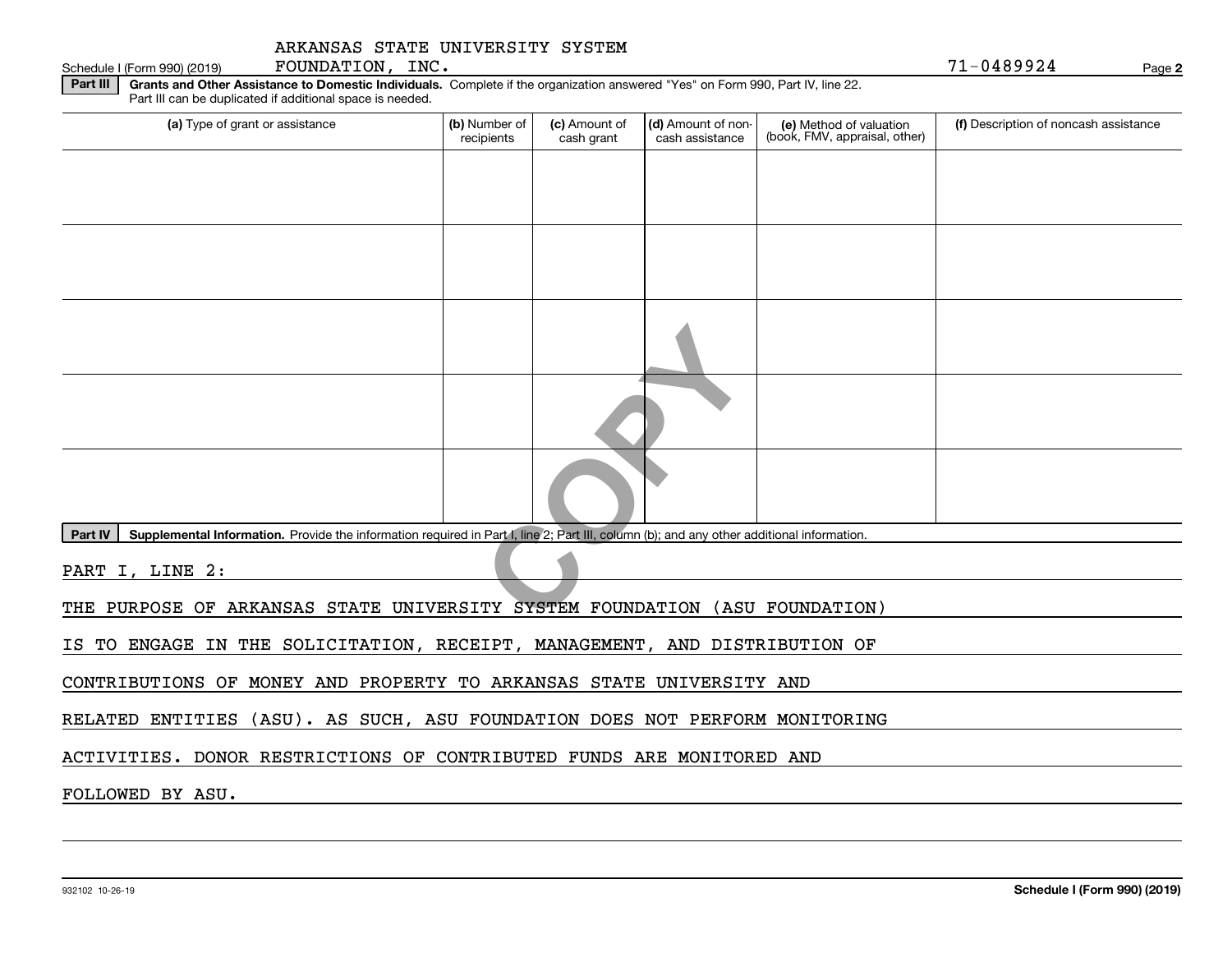|        | <b>SCHEDULE J</b>                                                                                                | <b>Compensation Information</b>                                                                                                                                                                                                      | OMB No. 1545-0047                     |     |    |
|--------|------------------------------------------------------------------------------------------------------------------|--------------------------------------------------------------------------------------------------------------------------------------------------------------------------------------------------------------------------------------|---------------------------------------|-----|----|
|        | (Form 990)                                                                                                       | For certain Officers, Directors, Trustees, Key Employees, and Highest                                                                                                                                                                |                                       |     |    |
|        |                                                                                                                  | <b>Compensated Employees</b><br>Complete if the organization answered "Yes" on Form 990, Part IV, line 23.                                                                                                                           | 2019                                  |     |    |
|        | Department of the Treasury                                                                                       | Attach to Form 990.                                                                                                                                                                                                                  | <b>Open to Public</b>                 |     |    |
|        | Internal Revenue Service                                                                                         | Go to www.irs.gov/Form990 for instructions and the latest information.                                                                                                                                                               | Inspection                            |     |    |
|        | Name of the organization                                                                                         | ARKANSAS STATE UNIVERSITY SYSTEM                                                                                                                                                                                                     | <b>Employer identification number</b> |     |    |
|        |                                                                                                                  | FOUNDATION, INC.                                                                                                                                                                                                                     | 71-0489924                            |     |    |
| Part I |                                                                                                                  | <b>Questions Regarding Compensation</b>                                                                                                                                                                                              |                                       |     |    |
|        |                                                                                                                  |                                                                                                                                                                                                                                      |                                       | Yes | No |
|        |                                                                                                                  | 1a Check the appropriate box(es) if the organization provided any of the following to or for a person listed on Form 990,                                                                                                            |                                       |     |    |
|        |                                                                                                                  | Part VII, Section A, line 1a. Complete Part III to provide any relevant information regarding these items.                                                                                                                           |                                       |     |    |
|        | First-class or charter travel                                                                                    | Housing allowance or residence for personal use                                                                                                                                                                                      |                                       |     |    |
|        | Travel for companions                                                                                            | Payments for business use of personal residence                                                                                                                                                                                      |                                       |     |    |
|        |                                                                                                                  | Tax indemnification and gross-up payments<br>Health or social club dues or initiation fees                                                                                                                                           |                                       |     |    |
|        | $\overline{X}$ Discretionary spending account                                                                    | Personal services (such as maid, chauffeur, chef)                                                                                                                                                                                    |                                       |     |    |
|        |                                                                                                                  |                                                                                                                                                                                                                                      |                                       |     |    |
|        |                                                                                                                  | <b>b</b> If any of the boxes on line 1a are checked, did the organization follow a written policy regarding payment or                                                                                                               |                                       |     |    |
|        |                                                                                                                  | 1b                                                                                                                                                                                                                                   | х                                     |     |    |
| 2      | Did the organization require substantiation prior to reimbursing or allowing expenses incurred by all directors, |                                                                                                                                                                                                                                      | х                                     |     |    |
|        |                                                                                                                  |                                                                                                                                                                                                                                      | $\mathbf{2}$                          |     |    |
|        |                                                                                                                  |                                                                                                                                                                                                                                      |                                       |     |    |
| З      |                                                                                                                  | Indicate which, if any, of the following the organization used to establish the compensation of the organization's                                                                                                                   |                                       |     |    |
|        |                                                                                                                  | CEO/Executive Director. Check all that apply. Do not check any boxes for methods used by a related organization to                                                                                                                   |                                       |     |    |
|        |                                                                                                                  | establish compensation of the CEO/Executive Director, but explain in Part III.                                                                                                                                                       |                                       |     |    |
|        | Compensation committee                                                                                           | Written employment contract                                                                                                                                                                                                          |                                       |     |    |
|        |                                                                                                                  | Compensation survey or study<br>Independent compensation consultant<br>Form 990 of other organizations                                                                                                                               |                                       |     |    |
|        |                                                                                                                  | Approval by the board or compensation committee                                                                                                                                                                                      |                                       |     |    |
| 4      |                                                                                                                  | During the year, did any person listed on Form 990, Part VII, Section A, line 1a, with respect to the filing                                                                                                                         |                                       |     |    |
|        | organization or a related organization:                                                                          |                                                                                                                                                                                                                                      |                                       |     |    |
| а      |                                                                                                                  | Receive a severance payment or change-of-control payment?                                                                                                                                                                            | 4a                                    |     | x  |
| b      |                                                                                                                  |                                                                                                                                                                                                                                      | 4b                                    |     | X  |
| c      |                                                                                                                  |                                                                                                                                                                                                                                      | 4с                                    |     | х  |
|        |                                                                                                                  | If "Yes" to any of lines 4a-c, list the persons and provide the applicable amounts for each item in Part III.                                                                                                                        |                                       |     |    |
|        |                                                                                                                  |                                                                                                                                                                                                                                      |                                       |     |    |
|        |                                                                                                                  | Only section 501(c)(3), 501(c)(4), and 501(c)(29) organizations must complete lines 5-9.                                                                                                                                             |                                       |     |    |
|        |                                                                                                                  | For persons listed on Form 990, Part VII, Section A, line 1a, did the organization pay or accrue any compensation                                                                                                                    |                                       |     |    |
|        | contingent on the revenues of:                                                                                   |                                                                                                                                                                                                                                      |                                       |     |    |
|        |                                                                                                                  |                                                                                                                                                                                                                                      | 5a                                    |     | x  |
|        |                                                                                                                  |                                                                                                                                                                                                                                      | 5b                                    |     | Χ  |
|        |                                                                                                                  | If "Yes" on line 5a or 5b, describe in Part III.                                                                                                                                                                                     |                                       |     |    |
|        |                                                                                                                  | 6 For persons listed on Form 990, Part VII, Section A, line 1a, did the organization pay or accrue any compensation                                                                                                                  |                                       |     |    |
|        | contingent on the net earnings of:                                                                               |                                                                                                                                                                                                                                      |                                       |     |    |
|        |                                                                                                                  | a The organization? <b>With the contract of the contract of the contract of the contract of the contract of the contract of the contract of the contract of the contract of the contract of the contract of the contract of the </b> | 6a                                    |     | х  |
|        |                                                                                                                  |                                                                                                                                                                                                                                      | 6b                                    |     | Χ  |
|        |                                                                                                                  | If "Yes" on line 6a or 6b, describe in Part III.                                                                                                                                                                                     |                                       |     |    |
|        |                                                                                                                  | 7 For persons listed on Form 990, Part VII, Section A, line 1a, did the organization provide any nonfixed payments                                                                                                                   |                                       |     |    |
|        |                                                                                                                  |                                                                                                                                                                                                                                      | 7                                     |     | х  |
| 8      |                                                                                                                  | Were any amounts reported on Form 990, Part VII, paid or accrued pursuant to a contract that was subject to the                                                                                                                      |                                       |     |    |
|        |                                                                                                                  | initial contract exception described in Regulations section 53.4958-4(a)(3)? If "Yes," describe in Part III                                                                                                                          | 8                                     |     | х  |
| 9      |                                                                                                                  | If "Yes" on line 8, did the organization also follow the rebuttable presumption procedure described in                                                                                                                               |                                       |     |    |
|        |                                                                                                                  |                                                                                                                                                                                                                                      | 9                                     |     |    |
|        |                                                                                                                  | LHA For Paperwork Reduction Act Notice, see the Instructions for Form 990.                                                                                                                                                           | Schedule J (Form 990) 2019            |     |    |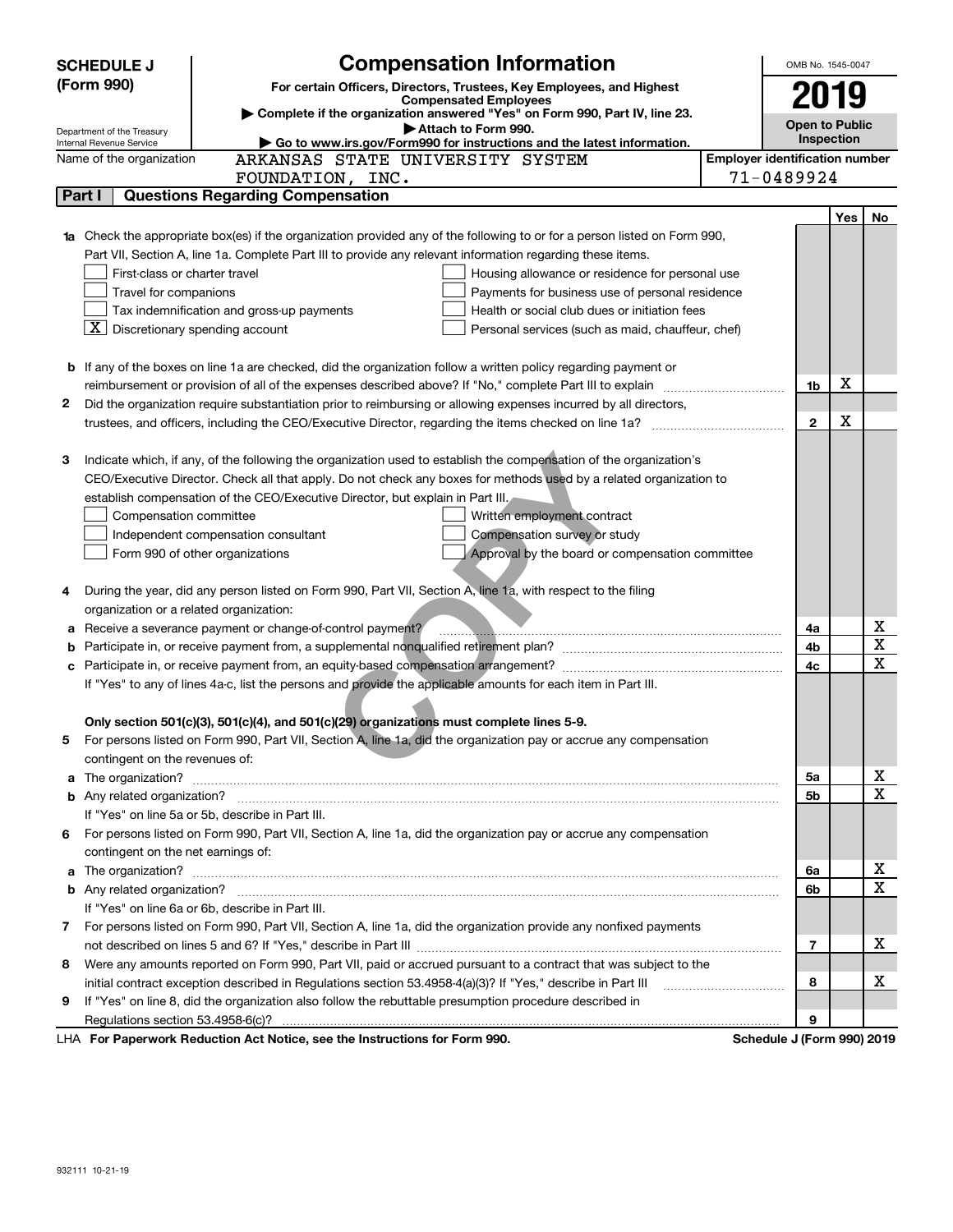FOUNDATION, INC.

**Part II Officers, Directors, Trustees, Key Employees, and Highest Compensated Employees.**  Schedule J (Form 990) 2019 Page Use duplicate copies if additional space is needed.

For each individual whose compensation must be reported on Schedule J, report compensation from the organization on row (i) and from related organizations, described in the instructions, on row (ii). Do not list any individuals that aren't listed on Form 990, Part VII.

**Note:**  The sum of columns (B)(i)-(iii) for each listed individual must equal the total amount of Form 990, Part VII, Section A, line 1a, applicable column (D) and (E) amounts for that individual.

|                    |             |                          | (B) Breakdown of W-2 and/or 1099-MISC compensation |                                           | (C) Retirement and<br>other deferred | (D) Nontaxable<br>benefits | (E) Total of columns<br>$(B)(i)-(D)$ | (F) Compensation<br>in column (B)         |
|--------------------|-------------|--------------------------|----------------------------------------------------|-------------------------------------------|--------------------------------------|----------------------------|--------------------------------------|-------------------------------------------|
| (A) Name and Title |             | (i) Base<br>compensation | (ii) Bonus &<br>incentive<br>compensation          | (iii) Other<br>reportable<br>compensation | compensation                         |                            |                                      | reported as deferred<br>on prior Form 990 |
| (1) PHILIP JACKSON | (i)         | 0.                       | $\overline{0}$ .                                   | $\overline{0}$ .                          | $\overline{0}$ .                     | $\overline{0}$ .           | $\overline{0}$ .                     | 0.                                        |
| PRESIDENT          | (ii)        | 142,658.                 | $\overline{0}$ .                                   | $\overline{0}$ .                          | 14,476.                              | 12,432.                    | 169,566.                             | $\overline{0}$ .                          |
|                    | $(\sf{i})$  |                          |                                                    |                                           |                                      |                            |                                      |                                           |
|                    | (ii)        |                          |                                                    |                                           |                                      |                            |                                      |                                           |
|                    | (i)         |                          |                                                    |                                           |                                      |                            |                                      |                                           |
|                    | (ii)        |                          |                                                    |                                           |                                      |                            |                                      |                                           |
|                    | (i)         |                          |                                                    |                                           |                                      |                            |                                      |                                           |
|                    | (ii)        |                          |                                                    |                                           |                                      |                            |                                      |                                           |
|                    | (i)         |                          |                                                    |                                           |                                      |                            |                                      |                                           |
|                    | (ii)        |                          |                                                    |                                           |                                      |                            |                                      |                                           |
|                    | (i)         |                          |                                                    |                                           |                                      |                            |                                      |                                           |
|                    | (ii)        |                          |                                                    |                                           |                                      |                            |                                      |                                           |
|                    | (i)         |                          |                                                    |                                           |                                      |                            |                                      |                                           |
|                    | (ii)        |                          |                                                    |                                           |                                      |                            |                                      |                                           |
|                    | $(\sf{i})$  |                          |                                                    |                                           |                                      |                            |                                      |                                           |
|                    | (ii)        |                          |                                                    |                                           |                                      |                            |                                      |                                           |
|                    | (i)         |                          |                                                    |                                           |                                      |                            |                                      |                                           |
|                    | (ii)        |                          |                                                    |                                           |                                      |                            |                                      |                                           |
|                    | (i)         |                          |                                                    |                                           |                                      |                            |                                      |                                           |
|                    | (ii)        |                          |                                                    |                                           |                                      |                            |                                      |                                           |
|                    | (i)         |                          |                                                    |                                           |                                      |                            |                                      |                                           |
|                    | (ii)        |                          |                                                    |                                           |                                      |                            |                                      |                                           |
|                    | (i)         |                          |                                                    |                                           |                                      |                            |                                      |                                           |
|                    | (ii)        |                          |                                                    |                                           |                                      |                            |                                      |                                           |
|                    | (i)         |                          |                                                    |                                           |                                      |                            |                                      |                                           |
|                    | (ii)        |                          |                                                    |                                           |                                      |                            |                                      |                                           |
|                    | (i)         |                          |                                                    |                                           |                                      |                            |                                      |                                           |
|                    | (ii)        |                          |                                                    |                                           |                                      |                            |                                      |                                           |
|                    | (i)         |                          |                                                    |                                           |                                      |                            |                                      |                                           |
|                    | (ii)        |                          |                                                    |                                           |                                      |                            |                                      |                                           |
|                    | (i)<br>(ii) |                          |                                                    |                                           |                                      |                            |                                      |                                           |
|                    |             |                          |                                                    |                                           |                                      |                            |                                      |                                           |

**2**

71-0489924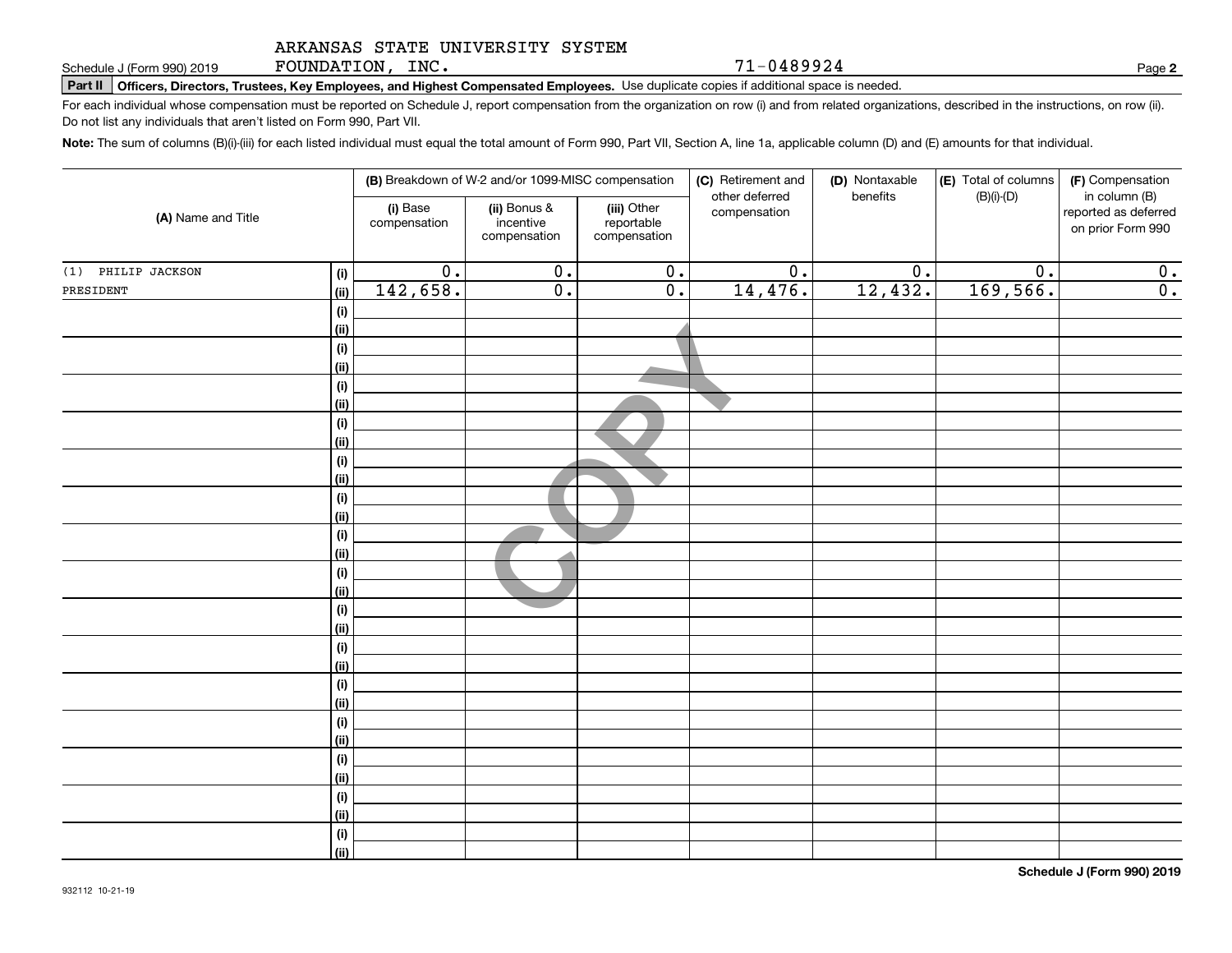|                  |  | ARKANSAS STATE UNIVERSITY SYSTEM |  |
|------------------|--|----------------------------------|--|
| FOUNDATION, INC. |  |                                  |  |

| Schedule J (Form 990) 2019 |  |
|----------------------------|--|
|----------------------------|--|

### **Part III Supplemental Information**

Schedule J (Form 990) 2019 FOUNDATION, INC.<br>Part III Supplemental Information<br>Provide the information, explanation, or descriptions required for Part I, lines 1a, 1b, 3, 4a, 4b, 4c, 5a, 5b, 6a, 6b, 7, and 8, and for Part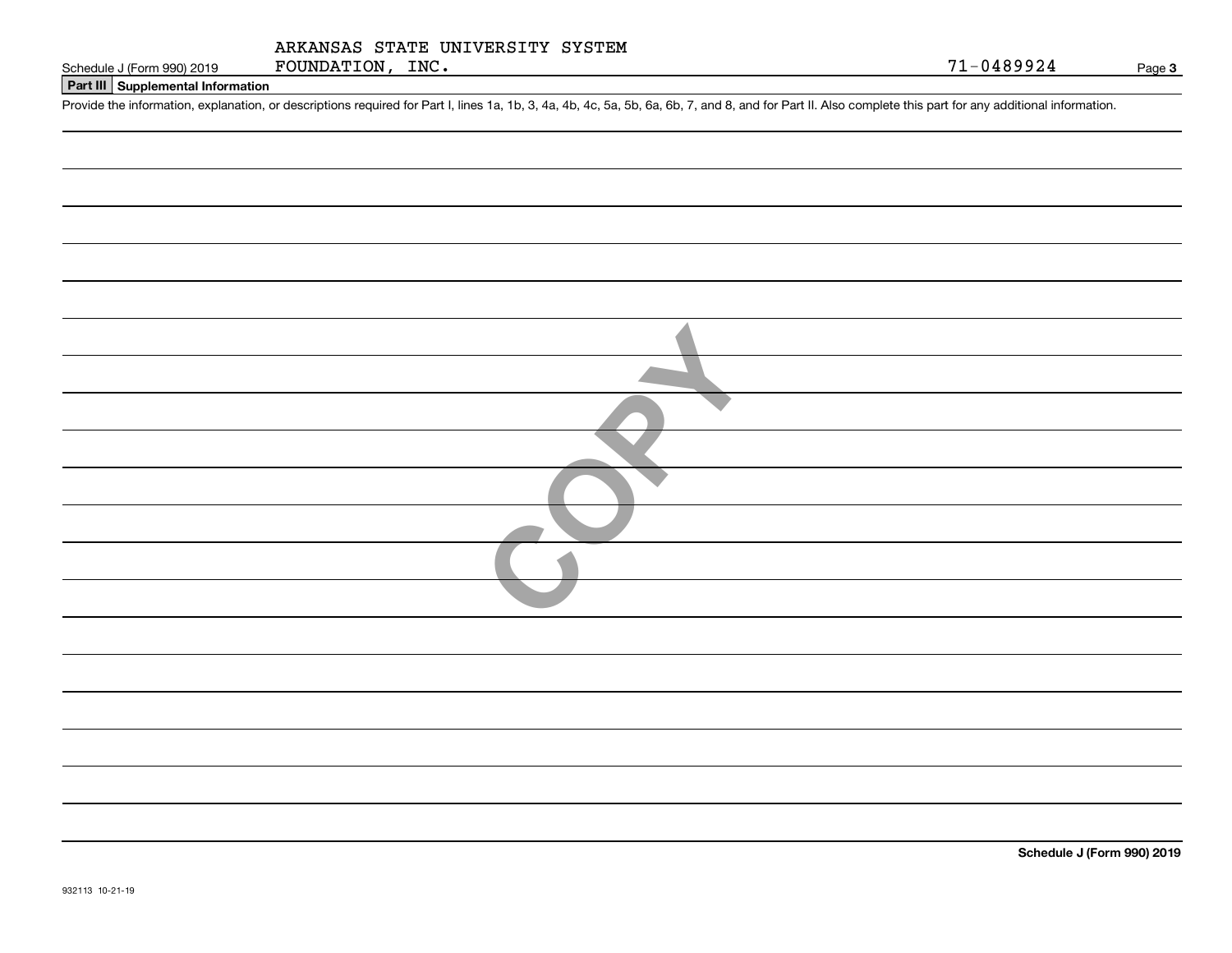|          | (Form 990)                                             |                                                                                                                                |                         |                               | > Complete if the organizations answered "Yes" on Form 990, Part IV, lines 29 or 30.          |  |                                                       | 2019                                                |            |    |  |  |
|----------|--------------------------------------------------------|--------------------------------------------------------------------------------------------------------------------------------|-------------------------|-------------------------------|-----------------------------------------------------------------------------------------------|--|-------------------------------------------------------|-----------------------------------------------------|------------|----|--|--|
|          | Department of the Treasury<br>Internal Revenue Service | Attach to Form 990.                                                                                                            |                         |                               |                                                                                               |  |                                                       | <b>Open to Public</b>                               | Inspection |    |  |  |
|          | Name of the organization                               | ARKANSAS STATE UNIVERSITY SYSTEM                                                                                               |                         |                               | ► Go to www.irs.gov/Form990 for instructions and the latest information.                      |  |                                                       |                                                     |            |    |  |  |
|          |                                                        | FOUNDATION, INC.                                                                                                               |                         |                               |                                                                                               |  |                                                       | <b>Employer identification number</b><br>71-0489924 |            |    |  |  |
| Part I   |                                                        | <b>Types of Property</b>                                                                                                       |                         |                               |                                                                                               |  |                                                       |                                                     |            |    |  |  |
|          |                                                        |                                                                                                                                | (a)                     | (b)                           | (c)                                                                                           |  |                                                       | (d)                                                 |            |    |  |  |
|          |                                                        |                                                                                                                                | Check if<br>applicable  | Number of<br>contributions or | Noncash contribution<br>amounts reported on<br>items contributed Form 990, Part VIII, line 1g |  | Method of determining<br>noncash contribution amounts |                                                     |            |    |  |  |
| 1.       |                                                        |                                                                                                                                | X                       | 4                             | 112,875. FAIR MARKET VALUE                                                                    |  |                                                       |                                                     |            |    |  |  |
| 2        | Art - Historical treasures                             |                                                                                                                                |                         |                               |                                                                                               |  |                                                       |                                                     |            |    |  |  |
| 3        |                                                        | Art - Fractional interests                                                                                                     |                         |                               |                                                                                               |  |                                                       |                                                     |            |    |  |  |
| 4        |                                                        | Books and publications                                                                                                         | $\overline{\mathbf{x}}$ |                               |                                                                                               |  | 100. FAIR MARKET VALUE                                |                                                     |            |    |  |  |
| 5        |                                                        | Clothing and household goods                                                                                                   |                         |                               |                                                                                               |  |                                                       |                                                     |            |    |  |  |
| 6        |                                                        |                                                                                                                                |                         |                               |                                                                                               |  |                                                       |                                                     |            |    |  |  |
| 7        |                                                        |                                                                                                                                |                         |                               |                                                                                               |  |                                                       |                                                     |            |    |  |  |
| 8        | Intellectual property                                  |                                                                                                                                |                         |                               |                                                                                               |  |                                                       |                                                     |            |    |  |  |
| 9        |                                                        | Securities - Publicly traded                                                                                                   |                         |                               |                                                                                               |  |                                                       |                                                     |            |    |  |  |
| 10       |                                                        | Securities - Closely held stock                                                                                                |                         |                               |                                                                                               |  |                                                       |                                                     |            |    |  |  |
| 11       | Securities - Partnership, LLC, or<br>trust interests   |                                                                                                                                |                         |                               |                                                                                               |  |                                                       |                                                     |            |    |  |  |
| 12       | Securities - Miscellaneous                             |                                                                                                                                |                         |                               |                                                                                               |  |                                                       |                                                     |            |    |  |  |
| 13       | Qualified conservation contribution -                  |                                                                                                                                |                         |                               |                                                                                               |  |                                                       |                                                     |            |    |  |  |
|          | Historic structures                                    |                                                                                                                                |                         |                               |                                                                                               |  |                                                       |                                                     |            |    |  |  |
| 14       |                                                        | Qualified conservation contribution - Other                                                                                    |                         |                               |                                                                                               |  |                                                       |                                                     |            |    |  |  |
| 15       | Real estate - Residential                              |                                                                                                                                | $\mathbf x$             | 1                             | 200,000. FAIR MARKET VALUE                                                                    |  |                                                       |                                                     |            |    |  |  |
| 16       |                                                        | Real estate - Commercial                                                                                                       |                         |                               |                                                                                               |  |                                                       |                                                     |            |    |  |  |
| 17       |                                                        |                                                                                                                                |                         |                               |                                                                                               |  |                                                       |                                                     |            |    |  |  |
| 18       |                                                        |                                                                                                                                |                         |                               |                                                                                               |  |                                                       |                                                     |            |    |  |  |
| 19       |                                                        |                                                                                                                                |                         |                               |                                                                                               |  |                                                       |                                                     |            |    |  |  |
| 20       |                                                        | Drugs and medical supplies                                                                                                     |                         |                               |                                                                                               |  |                                                       |                                                     |            |    |  |  |
| 21       |                                                        |                                                                                                                                | X                       | 11                            |                                                                                               |  |                                                       |                                                     |            |    |  |  |
| 22       |                                                        |                                                                                                                                |                         |                               |                                                                                               |  | 2,592. FAIR MARKET VALUE                              |                                                     |            |    |  |  |
| 23       |                                                        |                                                                                                                                |                         |                               |                                                                                               |  |                                                       |                                                     |            |    |  |  |
| 24<br>25 |                                                        | Other $\blacktriangleright$ (EQUIPMENT REN)                                                                                    | $\overline{\mathtt{x}}$ | 1                             | 90,950.FAIR MARKET VALUE                                                                      |  |                                                       |                                                     |            |    |  |  |
| 26       |                                                        | Other $\blacktriangleright$ (GENERAL SUPPL)                                                                                    | $\overline{\textbf{x}}$ | 7                             | 60,511. FAIR MARKET VALUE                                                                     |  |                                                       |                                                     |            |    |  |  |
| 27       | Other                                                  | FUNDRAISING<br>I.                                                                                                              | Χ                       | 164                           | 55,614. FAIR MARKET                                                                           |  |                                                       |                                                     | VALUE      |    |  |  |
| 28       | Other                                                  | FACILITY RENT                                                                                                                  | X                       | 1                             |                                                                                               |  | 5,000.FAIR MARKET                                     |                                                     | VALUE      |    |  |  |
| 29       |                                                        | Number of Forms 8283 received by the organization during the tax year for contributions                                        |                         |                               |                                                                                               |  |                                                       |                                                     |            |    |  |  |
|          |                                                        | for which the organization completed Form 8283, Part IV, Donee Acknowledgement                                                 |                         |                               | 29                                                                                            |  |                                                       |                                                     |            |    |  |  |
|          |                                                        |                                                                                                                                |                         |                               |                                                                                               |  |                                                       |                                                     | Yes        | No |  |  |
|          |                                                        | 30a During the year, did the organization receive by contribution any property reported in Part I, lines 1 through 28, that it |                         |                               |                                                                                               |  |                                                       |                                                     |            |    |  |  |
|          |                                                        | must hold for at least three years from the date of the initial contribution, and which isn't required to be used for          |                         |                               |                                                                                               |  |                                                       |                                                     |            |    |  |  |
|          |                                                        | exempt purposes for the entire holding period?                                                                                 |                         |                               |                                                                                               |  |                                                       | 30a                                                 |            | х  |  |  |
| b        |                                                        | If "Yes," describe the arrangement in Part II.                                                                                 |                         |                               |                                                                                               |  |                                                       |                                                     |            |    |  |  |
| 31       |                                                        | Does the organization have a gift acceptance policy that requires the review of any nonstandard contributions?                 |                         |                               |                                                                                               |  |                                                       | 31                                                  | х          |    |  |  |
| 32a      |                                                        | Does the organization hire or use third parties or related organizations to solicit, process, or sell noncash                  |                         |                               |                                                                                               |  |                                                       |                                                     |            |    |  |  |
|          | contributions?                                         |                                                                                                                                |                         |                               |                                                                                               |  |                                                       | 32a                                                 |            | X  |  |  |
| b        | If "Yes," describe in Part II.                         |                                                                                                                                |                         |                               |                                                                                               |  |                                                       |                                                     |            |    |  |  |
| 33       |                                                        | If the organization didn't report an amount in column (c) for a type of property for which column (a) is checked,              |                         |                               |                                                                                               |  |                                                       |                                                     |            |    |  |  |

**Noncash Contributions**

describe in Part II.

**SCHEDULE M (Form 990)**

**For Paperwork Reduction Act Notice, see the Instructions for Form 990. Schedule M (Form 990) 2019** LHA

OMB No. 1545-0047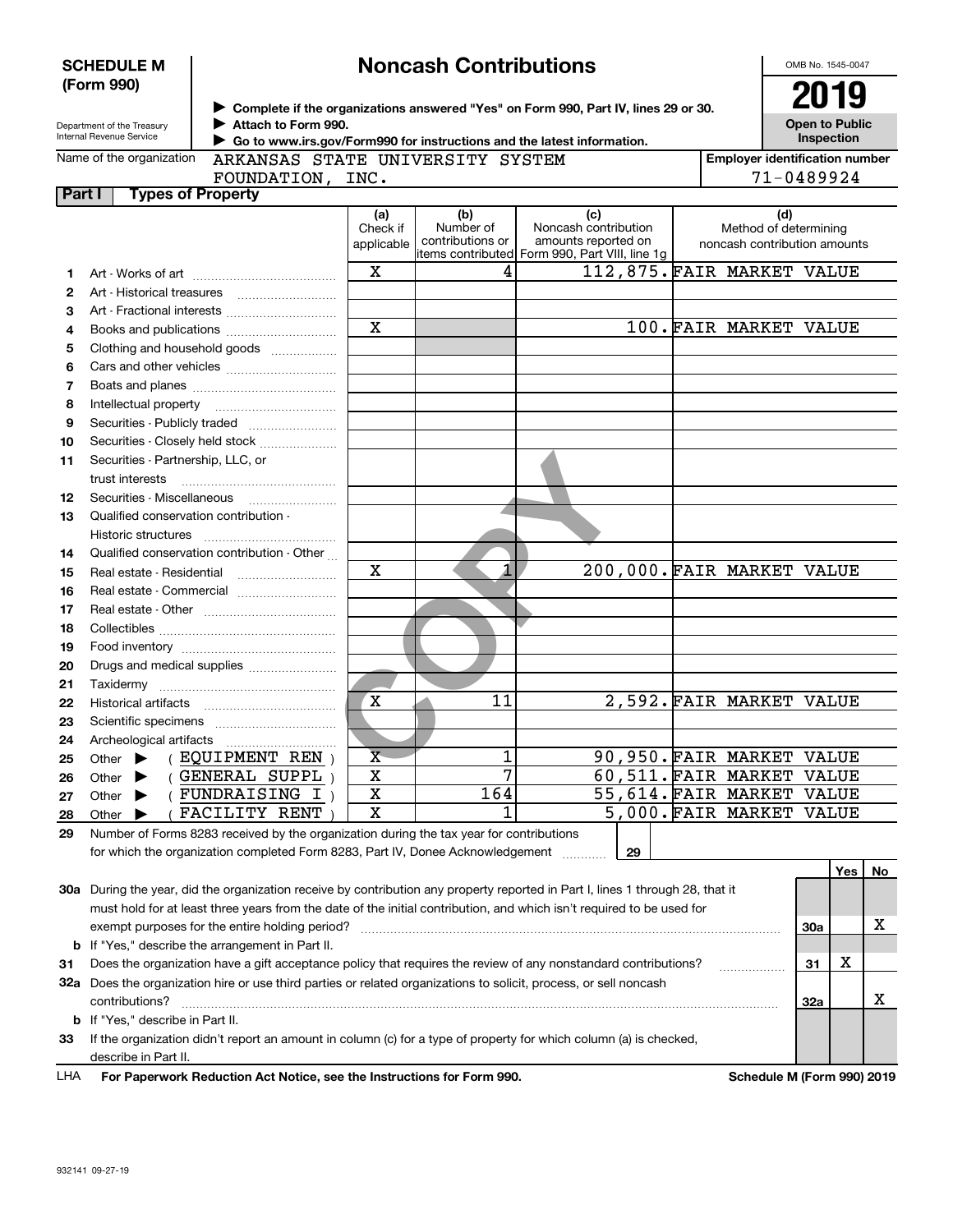|         | ARKANSAS STATE UNIVERSITY SYSTEM                                                                                                                                                                                                                                                                                  |                          |
|---------|-------------------------------------------------------------------------------------------------------------------------------------------------------------------------------------------------------------------------------------------------------------------------------------------------------------------|--------------------------|
|         | FOUNDATION, INC.<br>Schedule M (Form 990) 2019                                                                                                                                                                                                                                                                    | $71 - 0489924$<br>Page 2 |
| Part II | Supplemental Information. Provide the information required by Part I, lines 30b, 32b, and 33, and whether the organization<br>is reporting in Part I, column (b), the number of contributions, the number of items received, or a combination of both. Also complete<br>this part for any additional information. |                          |
|         |                                                                                                                                                                                                                                                                                                                   |                          |
|         |                                                                                                                                                                                                                                                                                                                   |                          |
|         |                                                                                                                                                                                                                                                                                                                   |                          |
|         |                                                                                                                                                                                                                                                                                                                   |                          |
|         |                                                                                                                                                                                                                                                                                                                   |                          |
|         |                                                                                                                                                                                                                                                                                                                   |                          |
|         |                                                                                                                                                                                                                                                                                                                   |                          |
|         |                                                                                                                                                                                                                                                                                                                   |                          |
|         |                                                                                                                                                                                                                                                                                                                   |                          |
|         |                                                                                                                                                                                                                                                                                                                   |                          |
|         |                                                                                                                                                                                                                                                                                                                   |                          |
|         |                                                                                                                                                                                                                                                                                                                   |                          |
|         |                                                                                                                                                                                                                                                                                                                   |                          |
|         |                                                                                                                                                                                                                                                                                                                   |                          |
|         |                                                                                                                                                                                                                                                                                                                   |                          |
|         |                                                                                                                                                                                                                                                                                                                   |                          |
|         |                                                                                                                                                                                                                                                                                                                   |                          |
|         |                                                                                                                                                                                                                                                                                                                   |                          |
|         |                                                                                                                                                                                                                                                                                                                   |                          |
|         |                                                                                                                                                                                                                                                                                                                   |                          |
|         |                                                                                                                                                                                                                                                                                                                   |                          |
|         |                                                                                                                                                                                                                                                                                                                   |                          |
|         |                                                                                                                                                                                                                                                                                                                   |                          |
|         |                                                                                                                                                                                                                                                                                                                   |                          |
|         |                                                                                                                                                                                                                                                                                                                   |                          |
|         |                                                                                                                                                                                                                                                                                                                   |                          |
|         |                                                                                                                                                                                                                                                                                                                   |                          |
|         |                                                                                                                                                                                                                                                                                                                   |                          |
|         |                                                                                                                                                                                                                                                                                                                   |                          |
|         |                                                                                                                                                                                                                                                                                                                   |                          |
|         |                                                                                                                                                                                                                                                                                                                   |                          |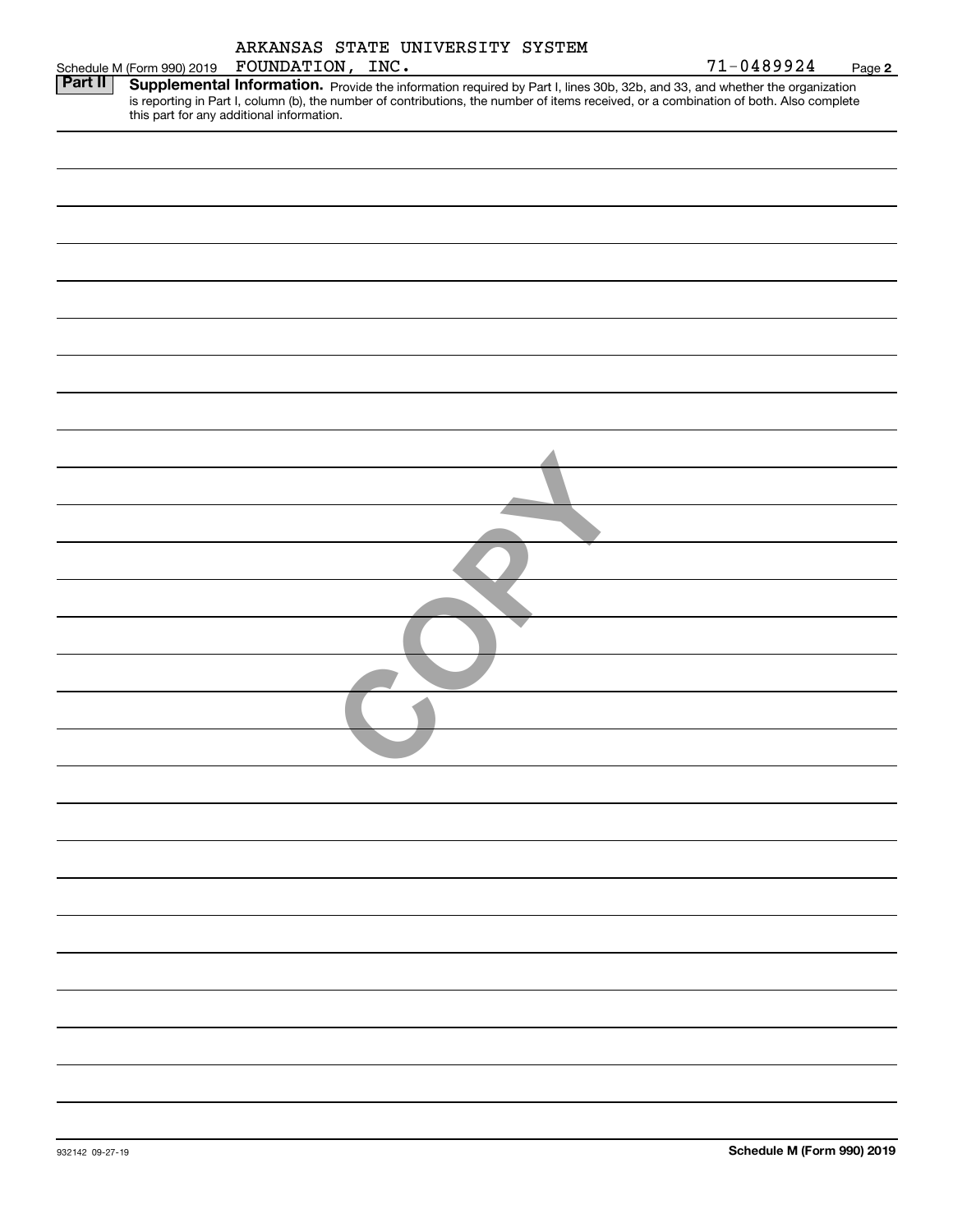**(Form 990 or 990-EZ)**

Department of the Treasury Internal Revenue Service Name of the organization

# **SCHEDULE O Supplemental Information to Form 990 or 990-EZ**

**Complete to provide information for responses to specific questions on Form 990 or 990-EZ or to provide any additional information. | Attach to Form 990 or 990-EZ. | Go to www.irs.gov/Form990 for the latest information.** ARKANSAS STATE UNIVERSITY SYSTEM

**Open to Public InspectionEmployer identification number 2019** FOUNDATION, INC. The contract of the set of the set of the set of the set of the set of the set of the set of the set of the set of the set of the set of the set of the set of the set of the set of the set of the set of th

OMB No. 1545-0047

FORM 990, PART I, LINE 1, DESCRIPTION OF ORGANIZATION MISSION:

INVEST AND DISBURSE ANY AND EVERY KIND OF PROPERTY FOR SUCH EDUCATION,

SCIENTIFIC, LITERARY, RESEARCH AND SERVICE ACTIVITIES FROM INDIVIDUALS

AND ORGANIZATIONS, INCLUDING FOUNDATIONS, GOVERNMENT AGENCIES, AND

PRIVATE BUSINESSES, TO SUPPORT THE CORPORATION'S ACTIVITIES, AND IT

SHALL MANAGE ENDOWMENTS GIVEN TO THE CORPORATION FOR THE BENEFIT OF ALL

THE ARKANSAS STATE UNIVERSITY SYSTEM CAMPUSES OPERATIONS, SITES AND

FACILITIES.

FORM 990, PART III, LINE 1, DESCRIPTION OF ORGANIZATION MISSION:

ACTIVITIES FROM INDIVIDUALS AND ORGANIZATIONS, INCLUDING FOUNDATIONS,

GOVERNMENT AGENCIES, AND PRIVATE BUSINESSES, TO SUPPORT THE

CORPORATION'S ACTIVITIES, AND IT SHALL MANAGE ENDOWMENTS GIVEN TO THE **1, DESCRIPTION OF ORGANIZATIONS, INCLUATIONS, INCLUATIONS, INCLUATIONS, INCLUATIONS, INCLUATIONS, INCLUATIONS, INCLUATIONS, INCLUATIONS, INCLUATIONS, INCLUATIONS, INCLUATIONS, INCLUATIONS, INCLUATIONS, INCLUATIONS, INCLUA** 

CORPORATION FOR THE BENEFIT OF ALL THE ARKANSAS STATE UNIVERSITY SYSTEM

CAMPUSES OPERATIONS, SITES AND FACILITIES.

FORM 990, PART III, LINE 4D, OTHER PROGRAM SERVICES:

ASU STUDENT SUPPORT:

THE ARKANSAS STATE UNIVERSITY SYSTEM FOUNDATION, INC. PROVIDES

FINANCIAL ASSISTANCE TO ALL MEMBER CAMPUSES OF THE ARKANSAS STATE

UNIVERISTY SYSTEM THROUGH ACADEMIC SCHOLARSHIPS, AWARDS, STIPENDS,

GRANTS AND GENERAL SUPPORT FOR VARIOUS STUDENT ACTIVITIES. THE MAJORITY

OF FINANCIAL ASSISTANCE TO STUDENTS IS MADE BY WAY OF TRANSFERS TO

ARKANSAS STATE UNIVERSITY.

EXPENSES \$ 359,137. INCLUDING GRANTS OF \$ 0. REVENUE \$ 0.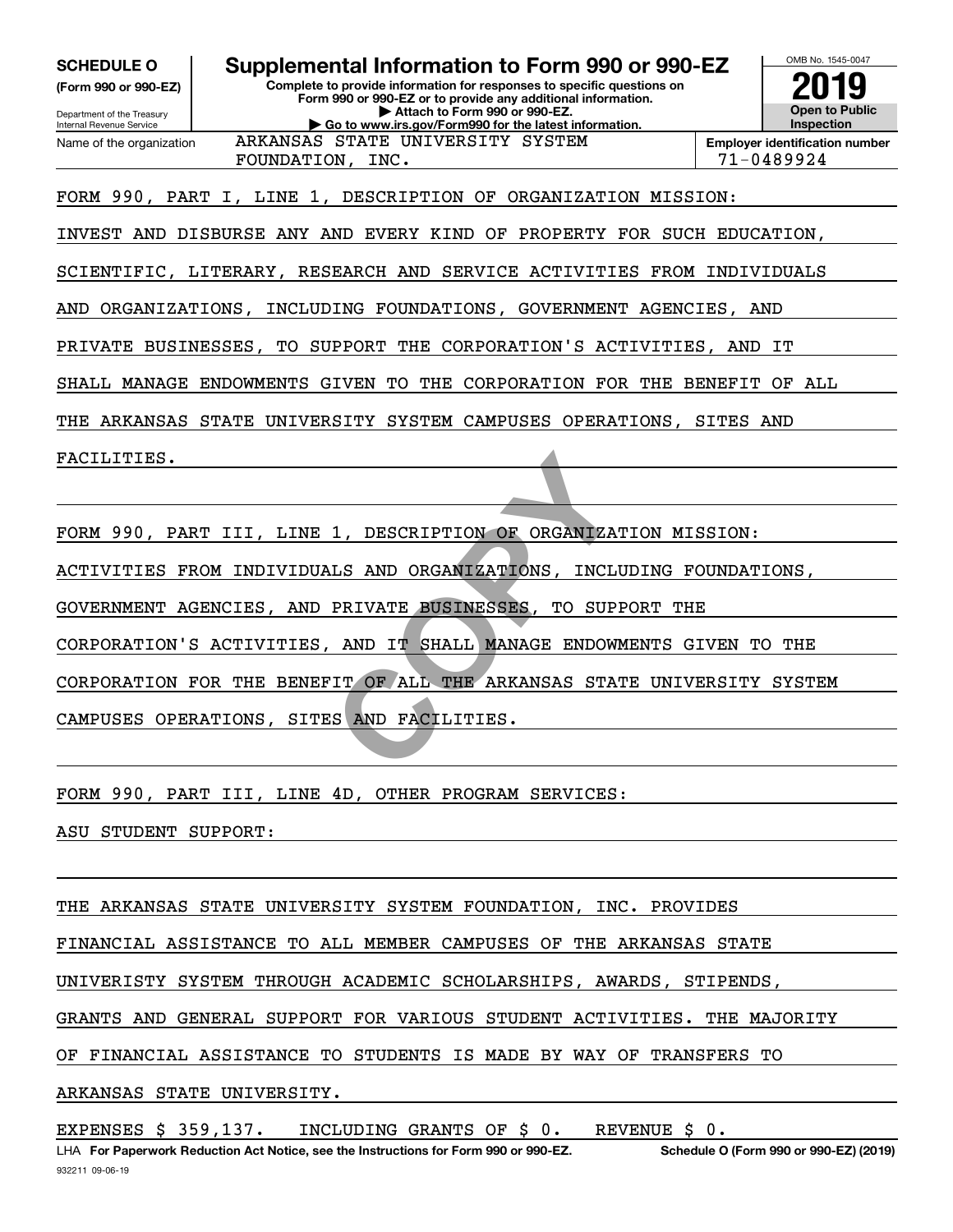FORM 990, PART VI, SECTION B, LINE 11B:

A COPY OF THE FORM 990 WAS REVIEWED BY THE PRESIDENT AND AUDIT COMMITTEE OF THE EXEMPT ORGANIZATION BEFORE THE RETURN WAS FILED.

FORM 990, PART VI, SECTION B, LINE 12C:

932212 09-06-19 **Schedule O (Form 990 or 990-EZ) (2019)** AT THE FIRST BOARD MEETING FOLLOWING THE ANNUAL BOARD MEETING, AND AT THE FIRST MEETING OF EACH COMMITTEE WITH BOARD-DELEGATED POWERS FOLLOWING THE ANNUAL BOARD MEETING, AND AT SUCH OTHER TIMES AS THE BOARD OR EXECUTIVE COMMITTEE MAY DEEM APPROPRIATE, THE BOARD, OR EXECUTIVE COMMITTEE SHALL CONDUCT A REVIEW OF THE FOUNDATION'S ACTIVITIES TO ENSURE THAT THE FOUNDATION IS OPERATING IN A MANNER CONSISTENT WITH ACCOMPLISHING ITS CHARITABLE PURPOSES AND THAT ITS OPERATIONS DO NOT RESULT IN PRIVATE INUREMENT OR IMPERMISSIBLE BENEFIT TO PRIVATE INTERESTS. IN THE INSTANCE WHERE A CONFLICT OF INTEREST ARISES, THE BOARD OR EXECUTIVE COMMITTEE SHALL: (1) REQUIRE THE INTERESTED PERSON TO LEAVE THE MEETING DURING THE DISCUSSION OF, AND VOTE ON, THE TRANSACTION OR ARRANGEMENT THAT RESULTS IN THE CONFLICT OF INTEREST; PROVIDED, HOWEVER, THAT THE INTERESTED PERSON MAY MAKE A PRESENTATION AT THE MEETING PRIOR TO LEAVING; (2) APPOINT, IF IT DEEMS APPROPRIATE, A NON-INTERESTED PERSON OR COMMITTEE TO INVESTIGATE ALTERNATIVES TO THE PROPOSED TRANSACTION OR ARRANGEMENT; AND (3) DETERMINE, BY A MAJORITY VOTE WITHOUT THE INTERESTED PERSON VOTING, THAT THE TRANSACTION OR ARRANGEMENT IS IN THE FOUNDATION'S BEST INTERESTS AND FOR ITS OWN BENEFIT; IS FAIR AND REASONABLE TO THE FOUNDATION; AND, AFTER EXERCISING DUE DILIGENCE, DETERMINE THAT THE FOUNDATION CANNOT OBTAIN A MORE ADVANTAGEOUS TRANSACTION OR ARRANGEMENT WITH REASONABLE EFFORTS UNDER THE CIRCUMSTANCES. ANY INTERESTED PERSON WHO VIOLATES THIS CONFLICT OF INTEREST POLICY SHALL BE SUBJECT TO APPROPRIATE DISCIPLINE INCLUDING RIATE, THE BOARD, OR EXECUT<br>
COUNDATION'S ACTIVITIES TO B<br>
IN A MANNER CONSISTENT WITH<br>
THAT ITS OPERATIONS DO NOT B<br>
<u>E BENEFIT TO PRIVATE INTERENT ARISES, THE BOARD OR EX</u><br>
TERESTED PERSON TO LEAVE THE<br>
NOW, THE TRANSACT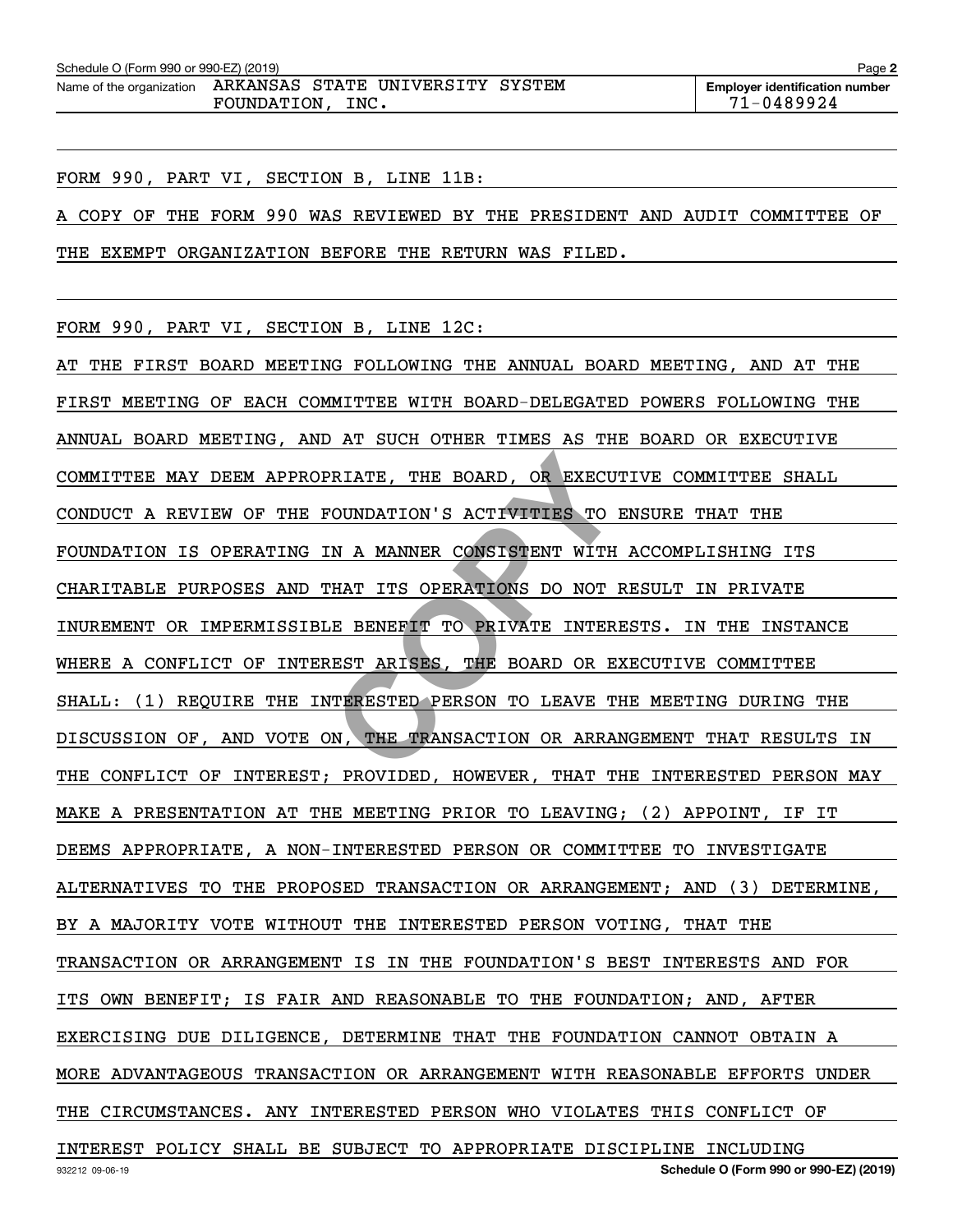| Schedule O (Form 990 or 990-EZ) (2019)                                        | Page 2                                              |
|-------------------------------------------------------------------------------|-----------------------------------------------------|
| Name of the organization ARKANSAS STATE UNIVERSITY SYSTEM<br>FOUNDATION, INC. | <b>Employer identification number</b><br>71-0489924 |
| REMOVAL FROM OFFICE.                                                          |                                                     |
|                                                                               |                                                     |
| FORM 990, PART VI, SECTION C, LINE 19:                                        |                                                     |
| THE ORGANIZATION'S POLICY DOCUMENTS AND FINANCIAL STATEMENTS ARE AVAILABLE    |                                                     |
| ON THE ORGANIZATION'S WEBSITE.                                                |                                                     |
|                                                                               |                                                     |
| FORM 990, PART XI, LINE 9, CHANGES IN NET ASSETS:                             |                                                     |
| CHANGE IN SPLIT INTEREST AGREEMENT                                            | $-16,000.$                                          |
|                                                                               |                                                     |
|                                                                               |                                                     |
|                                                                               |                                                     |
|                                                                               |                                                     |
|                                                                               |                                                     |
|                                                                               |                                                     |
|                                                                               |                                                     |
|                                                                               |                                                     |
|                                                                               |                                                     |
|                                                                               |                                                     |
|                                                                               |                                                     |
|                                                                               |                                                     |
|                                                                               |                                                     |
|                                                                               |                                                     |
|                                                                               |                                                     |
|                                                                               |                                                     |
|                                                                               |                                                     |
|                                                                               |                                                     |
|                                                                               |                                                     |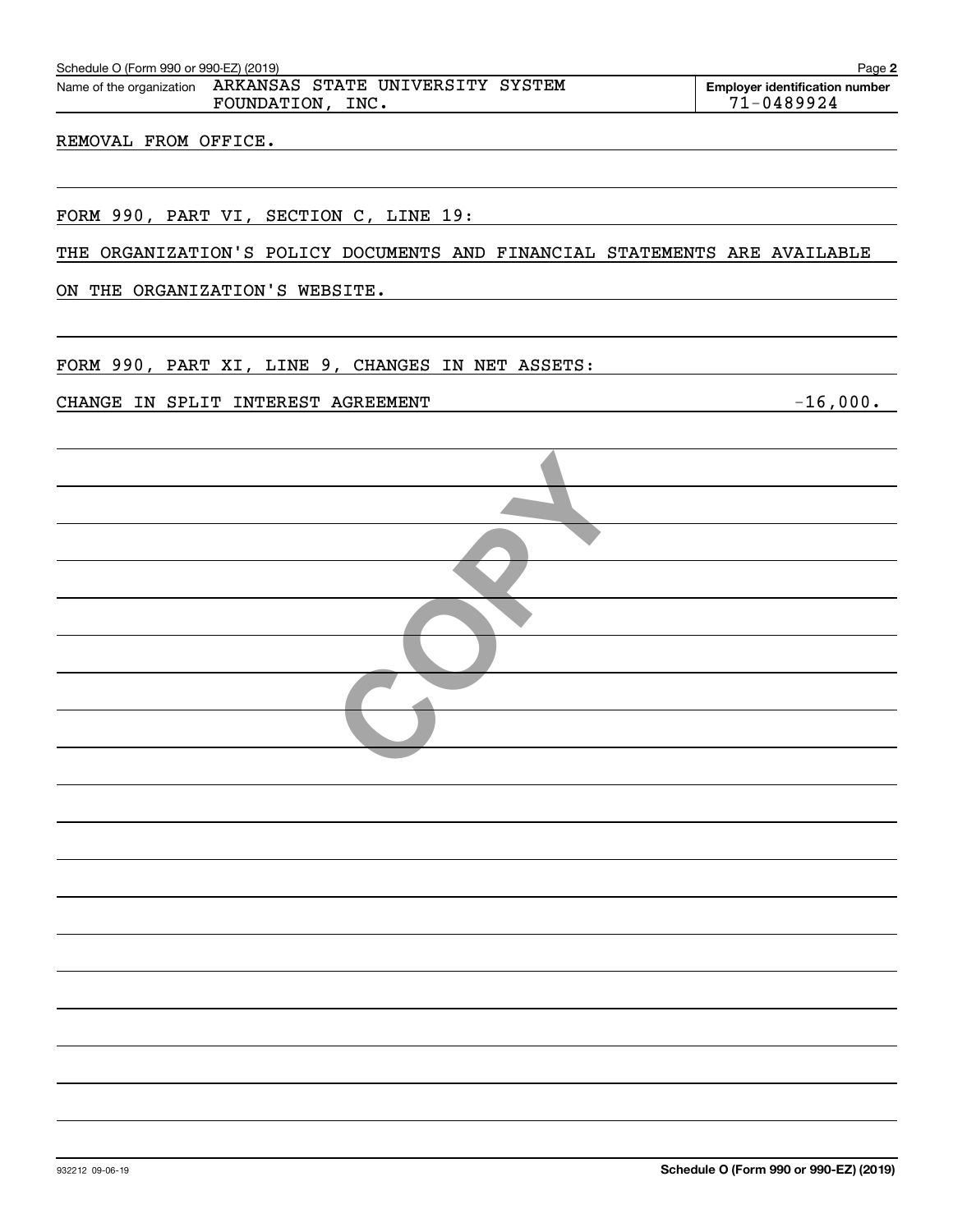| <b>SCHEDULE R</b>                                                              |                                                                        |                                                                                                                                                                              |                                                     |                                                     |                                             |                                     |                              | OMB No. 1545-0047 |                                                      |
|--------------------------------------------------------------------------------|------------------------------------------------------------------------|------------------------------------------------------------------------------------------------------------------------------------------------------------------------------|-----------------------------------------------------|-----------------------------------------------------|---------------------------------------------|-------------------------------------|------------------------------|-------------------|------------------------------------------------------|
| (Form 990)                                                                     |                                                                        | <b>Related Organizations and Unrelated Partnerships</b><br>> Complete if the organization answered "Yes" on Form 990, Part IV, line 33, 34, 35b, 36, or 37.                  |                                                     |                                                     |                                             |                                     |                              | 2019              |                                                      |
|                                                                                |                                                                        | Attach to Form 990.                                                                                                                                                          |                                                     |                                                     | Open to Public                              |                                     |                              |                   |                                                      |
| Department of the Treasury<br>Internal Revenue Service                         |                                                                        | Go to www.irs.gov/Form990 for instructions and the latest information.                                                                                                       |                                                     |                                                     |                                             |                                     |                              | Inspection        |                                                      |
| Name of the organization                                                       | FOUNDATION, INC.                                                       | ARKANSAS STATE UNIVERSITY SYSTEM                                                                                                                                             |                                                     | <b>Employer identification number</b><br>71-0489924 |                                             |                                     |                              |                   |                                                      |
| Part I                                                                         |                                                                        | Identification of Disregarded Entities. Complete if the organization answered "Yes" on Form 990, Part IV, line 33.                                                           |                                                     |                                                     |                                             |                                     |                              |                   |                                                      |
|                                                                                | (a)                                                                    | (b)                                                                                                                                                                          | (c)                                                 | (d)                                                 | (e)                                         |                                     |                              | (f)               |                                                      |
| Name, address, and EIN (if applicable)<br>of disregarded entity                |                                                                        | Primary activity                                                                                                                                                             | Legal domicile (state or<br>foreign country)        | Total income                                        | End-of-year assets                          |                                     | Direct controlling<br>entity |                   |                                                      |
|                                                                                |                                                                        |                                                                                                                                                                              |                                                     |                                                     |                                             |                                     |                              |                   |                                                      |
|                                                                                |                                                                        |                                                                                                                                                                              |                                                     |                                                     |                                             |                                     |                              |                   |                                                      |
|                                                                                |                                                                        |                                                                                                                                                                              |                                                     |                                                     |                                             |                                     |                              |                   |                                                      |
|                                                                                |                                                                        |                                                                                                                                                                              |                                                     |                                                     |                                             |                                     |                              |                   |                                                      |
| Part II<br>organizations during the tax year.                                  |                                                                        | Identification of Related Tax-Exempt Organizations. Complete if the organization answered "Yes" on Form 990, Part IV, line 34, because it had one or more related tax-exempt |                                                     |                                                     |                                             |                                     |                              |                   |                                                      |
| (a)<br>Name, address, and EIN<br>of related organization                       |                                                                        | (b)<br>Primary activity                                                                                                                                                      | (c)<br>Legal domicile (state or<br>foreign country) | (d)<br>Exempt Code<br>section                       | (e)<br>Public charity<br>status (if section | (f)<br>Direct controlling<br>entity |                              |                   | $(g)$<br>Section 512(b)(13)<br>controlled<br>entity? |
|                                                                                |                                                                        |                                                                                                                                                                              |                                                     |                                                     | 501(c)(3)                                   |                                     |                              | <b>Yes</b>        | No                                                   |
| ARKANSAS STATE UNIVERSITY - JONESBORO                                          |                                                                        |                                                                                                                                                                              |                                                     |                                                     |                                             |                                     |                              |                   |                                                      |
| 71-6000556, 2105 EAST AGGIE, JONESBORO, AR                                     |                                                                        |                                                                                                                                                                              |                                                     |                                                     |                                             |                                     |                              |                   |                                                      |
| 72401                                                                          |                                                                        | EDUCATIONAL INSTITUTION                                                                                                                                                      | <b>ARKANSAS</b>                                     | 115(A)                                              |                                             |                                     |                              |                   | X                                                    |
|                                                                                |                                                                        |                                                                                                                                                                              |                                                     |                                                     |                                             |                                     |                              |                   |                                                      |
| ARKANSAS STATE UNIVERSITY - BEEBE<br>71-0421333, 1000 IOWA ST, BEEBE, AR 72012 |                                                                        | EDUCATIONAL INSTITUTION                                                                                                                                                      | <b>ARKANSAS</b>                                     | 115(A)                                              |                                             |                                     |                              |                   | х                                                    |
| ARKANSAS STATE UNIVERSITY - MOUNTAIN HOME                                      |                                                                        |                                                                                                                                                                              |                                                     |                                                     |                                             |                                     |                              |                   |                                                      |
| 62-1687591, 1600 SOUTH COLLEGE, MOUNTAIN                                       |                                                                        |                                                                                                                                                                              |                                                     |                                                     |                                             |                                     |                              |                   |                                                      |
| HOME, AR 72653                                                                 |                                                                        | EDUCATIONAL INSTITUTION                                                                                                                                                      | ARKANSAS                                            | 115(A)                                              |                                             |                                     |                              |                   | X                                                    |
| ARKANSAS STATE UNIVERSITY - NEWPORT -                                          |                                                                        |                                                                                                                                                                              |                                                     |                                                     |                                             |                                     |                              |                   |                                                      |
| 71-0855933, 7648 VICTORY BLVD, NEWPORT, AR                                     |                                                                        |                                                                                                                                                                              |                                                     |                                                     |                                             |                                     |                              |                   |                                                      |
| 72112                                                                          |                                                                        | EDUCATIONAL INSTITUTION                                                                                                                                                      | ARKANSAS                                            | 115(A)                                              |                                             |                                     |                              |                   | X                                                    |
|                                                                                | For Paperwork Reduction Act Notice, see the Instructions for Form 990. | SEE PART VII FOR CONTINUATIONS                                                                                                                                               |                                                     |                                                     |                                             |                                     | Schedule R (Form 990) 2019   |                   |                                                      |

932161 09-10-19 LHA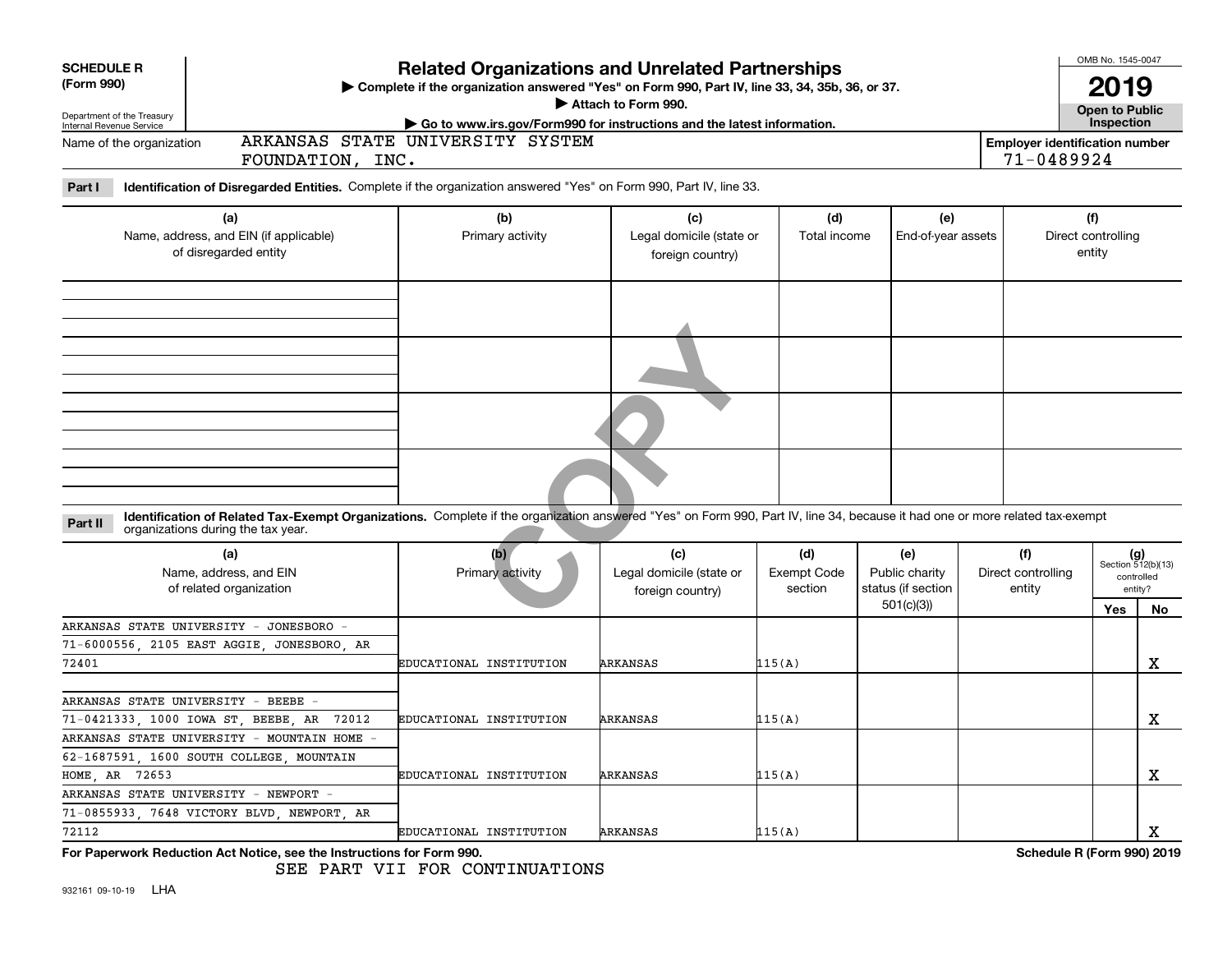Schedule R (Form 990)

FOUNDATION, INC. 71-0489924

### **Part II Continuation of Identification of Related Tax-Exempt Organizations**

| (a)<br>Name, address, and EIN<br>of related organization | (b)<br>Primary activity   | (c)<br>Legal domicile (state or<br>foreign country) | (d)<br>Exempt Code<br>section | (e)<br>Public charity<br>status (if section | (f)<br>Direct controlling<br>entity | $(g)$<br>Section 512(b)(13)<br>controlled<br>organization? |             |
|----------------------------------------------------------|---------------------------|-----------------------------------------------------|-------------------------------|---------------------------------------------|-------------------------------------|------------------------------------------------------------|-------------|
|                                                          |                           |                                                     |                               | 501(c)(3)                                   |                                     | Yes                                                        | No          |
| ARKANSAS STATE UNIVERSITY ALUMNI                         | SOCIAL ALUMNI ENTITY FOR  |                                                     |                               |                                             |                                     |                                                            |             |
| ASSOCIATION, INC. - 58-1723646, 2600 ALUMNI              | THE SUPPORT OF ARKANSAS   |                                                     |                               |                                             |                                     |                                                            |             |
| BLVD, JONESBORO, AR 72401                                | STATE UNIVERSITY          | <b>ARKANSAS</b>                                     | 501(C)(7)                     |                                             |                                     |                                                            | X           |
| ARKANSAS STATE UNIVERSITY RED WOLVES                     |                           |                                                     |                               |                                             |                                     |                                                            |             |
| FOUNDATION, INC. - 71-0526367, 1000 OLYMPIC              | <b>ACADEMIC BOOSTER</b>   |                                                     |                               |                                             |                                     |                                                            |             |
| DRIVE, JONESBORO, AR 72401                               | ACTIVITIES                | ARKANSAS                                            | 501(C)(3)                     | LINE 5                                      |                                     |                                                            | $\mathbf x$ |
| ARKANSAS STATE UNIVERSITY REAL ESTATE                    | RECEIVES, HOLDS AND       |                                                     |                               |                                             | ARKANSAS STATE                      |                                                            |             |
| FOUNDATION, INC. - 45-4896479, P.O. BOX                  | ADMINISTERS REAL &        |                                                     |                               |                                             | UNIVERSITY SYSTEM                   |                                                            |             |
| 1990, STATE UNIVERSITY, AR 72467                         | PERSONAL PROPERTY         | <b>ARKANSAS</b>                                     | 501(C)(3)                     | LINE 5                                      | FOUNDATION, INC.                    | X                                                          |             |
| ASU RESEARCH & INNOVATION FOUNDATION, INC. -             | RESEARCH ENTITY FOR THE   |                                                     |                               |                                             |                                     |                                                            |             |
| 20-3239949, P.O. BOX 1990, STATE UNIVERSITY,             | SUPPORT OF ARKANSAS STATE |                                                     |                               |                                             |                                     |                                                            |             |
| AR 72467                                                 | UNIVERSITY                | <b>ARKANSAS</b>                                     | 501(C)(3)                     | LINE 5                                      |                                     |                                                            | X           |
|                                                          |                           |                                                     |                               |                                             |                                     |                                                            |             |
|                                                          |                           |                                                     |                               |                                             |                                     |                                                            |             |
|                                                          |                           |                                                     |                               |                                             |                                     |                                                            |             |
|                                                          |                           |                                                     |                               |                                             |                                     |                                                            |             |
|                                                          |                           |                                                     |                               |                                             |                                     |                                                            |             |
|                                                          |                           |                                                     |                               |                                             |                                     |                                                            |             |
|                                                          |                           |                                                     |                               |                                             |                                     |                                                            |             |
|                                                          |                           |                                                     |                               |                                             |                                     |                                                            |             |
|                                                          |                           |                                                     |                               |                                             |                                     |                                                            |             |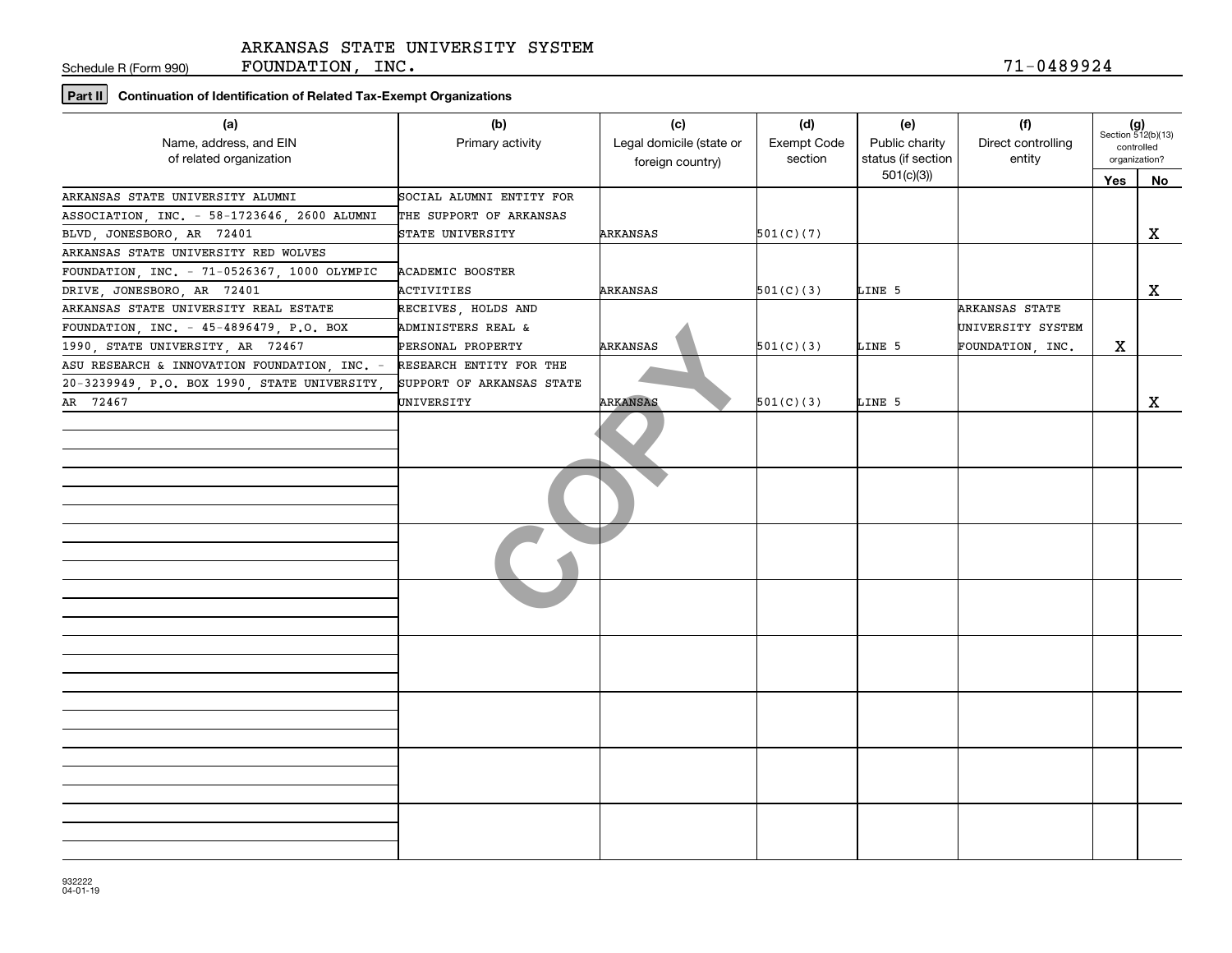#### Schedule R (Form 990) 2019 Page FOUNDATION, INC. 71-0489924

#### **2**

**Identification of Related Organizations Taxable as a Partnership.** Complete if the organization answered "Yes" on Form 990, Part IV, line 34, because it had one or more related **Part III** organizations treated as a partnership during the tax year.

| (a)                                                                                                                                                                                      | (b)              | (c)                  | (d)                |                      | (e)                                        | (f)              |                       | (g)            | (h)          |                  | (i)                             |            | (i)                  | (k)                   |  |
|------------------------------------------------------------------------------------------------------------------------------------------------------------------------------------------|------------------|----------------------|--------------------|----------------------|--------------------------------------------|------------------|-----------------------|----------------|--------------|------------------|---------------------------------|------------|----------------------|-----------------------|--|
| Name, address, and EIN                                                                                                                                                                   | Primary activity | Legal<br>domicile    | Direct controlling |                      | Predominant income<br>(related, unrelated, | Share of total   |                       | Share of       |              | Disproportionate | Code V-UBI                      |            |                      | General or Percentage |  |
| of related organization                                                                                                                                                                  |                  | (state or<br>foreign | entity             |                      | excluded from tax under                    | income           | end-of-year<br>assets |                | allocations? |                  | amount in box<br>20 of Schedule |            | managing<br>partner? | ownership             |  |
|                                                                                                                                                                                          |                  | country)             |                    |                      | sections $512-514$ )                       |                  |                       |                | Yes $ $      |                  | K-1 (Form 1065) Yes No<br>No    |            |                      |                       |  |
|                                                                                                                                                                                          |                  |                      |                    |                      |                                            |                  |                       |                |              |                  |                                 |            |                      |                       |  |
|                                                                                                                                                                                          |                  |                      |                    |                      |                                            |                  |                       |                |              |                  |                                 |            |                      |                       |  |
|                                                                                                                                                                                          |                  |                      |                    |                      |                                            |                  |                       |                |              |                  |                                 |            |                      |                       |  |
|                                                                                                                                                                                          |                  |                      |                    |                      |                                            |                  |                       |                |              |                  |                                 |            |                      |                       |  |
|                                                                                                                                                                                          |                  |                      |                    |                      |                                            |                  |                       |                |              |                  |                                 |            |                      |                       |  |
|                                                                                                                                                                                          |                  |                      |                    |                      |                                            |                  |                       |                |              |                  |                                 |            |                      |                       |  |
|                                                                                                                                                                                          |                  |                      |                    |                      |                                            |                  |                       |                |              |                  |                                 |            |                      |                       |  |
|                                                                                                                                                                                          |                  |                      |                    |                      |                                            |                  |                       |                |              |                  |                                 |            |                      |                       |  |
|                                                                                                                                                                                          |                  |                      |                    |                      |                                            |                  |                       |                |              |                  |                                 |            |                      |                       |  |
|                                                                                                                                                                                          |                  |                      |                    |                      |                                            |                  |                       |                |              |                  |                                 |            |                      |                       |  |
|                                                                                                                                                                                          |                  |                      |                    |                      |                                            |                  |                       |                |              |                  |                                 |            |                      |                       |  |
|                                                                                                                                                                                          |                  |                      |                    |                      |                                            |                  |                       |                |              |                  |                                 |            |                      |                       |  |
|                                                                                                                                                                                          |                  |                      |                    |                      |                                            |                  |                       |                |              |                  |                                 |            |                      |                       |  |
|                                                                                                                                                                                          |                  |                      |                    |                      |                                            |                  |                       |                |              |                  |                                 |            |                      |                       |  |
|                                                                                                                                                                                          |                  |                      |                    |                      |                                            |                  |                       |                |              |                  |                                 |            |                      |                       |  |
|                                                                                                                                                                                          |                  |                      |                    |                      |                                            |                  |                       |                |              |                  |                                 |            |                      |                       |  |
| Identification of Related Organizations Taxable as a Corporation or Trust. Complete if the organization answered "Yes" on Form 990, Part IV, line 34, because it had one or more related |                  |                      |                    |                      |                                            |                  |                       |                |              |                  |                                 |            |                      |                       |  |
| Part IV<br>organizations treated as a corporation or trust during the tax year.                                                                                                          |                  |                      |                    |                      |                                            |                  |                       |                |              |                  |                                 |            |                      |                       |  |
| (a)                                                                                                                                                                                      |                  |                      | (b)                | (c)                  | (d)                                        | (e)              |                       | (f)            |              |                  | (g)                             |            | (h)                  | (i)<br>Section        |  |
| Name, address, and EIN                                                                                                                                                                   |                  |                      | Primary activity   | Legal domicile       | Direct controlling                         | Type of entity   |                       | Share of total |              |                  | Share of                        | Percentage |                      | 512(b)(13)            |  |
| of related organization                                                                                                                                                                  |                  |                      |                    | (state or<br>foreign | entity                                     | (C corp, S corp, |                       | income         |              |                  | end-of-year                     |            | ownership            | controlled<br>entity? |  |
|                                                                                                                                                                                          |                  |                      |                    | country)             |                                            | or trust)        |                       |                |              |                  | assets                          |            |                      | Yes   No              |  |
|                                                                                                                                                                                          |                  |                      |                    |                      |                                            |                  |                       |                |              |                  |                                 |            |                      |                       |  |
|                                                                                                                                                                                          |                  |                      |                    |                      |                                            |                  |                       |                |              |                  |                                 |            |                      |                       |  |

| (a)<br>Name, address, and EIN<br>of related organization | (b)<br>Primary activity | (c)<br>Legal domicile<br>(state or<br>foreign | (d)<br>Direct controlling<br>entity | (e)<br>Type of entity<br>(C corp, S corp,<br>or trust) | (f)<br>Share of total<br>income | (g)<br>Share of<br>end-of-year<br>assets | (h)<br>Percentage<br>ownership | $\begin{array}{c} \textbf{(i)}\\ \text{Section}\\ 512 \text{(b)} \text{(13)}\\ \text{controlled}\\ \text{entity?} \end{array}$ |  |
|----------------------------------------------------------|-------------------------|-----------------------------------------------|-------------------------------------|--------------------------------------------------------|---------------------------------|------------------------------------------|--------------------------------|--------------------------------------------------------------------------------------------------------------------------------|--|
|                                                          |                         | country)                                      |                                     |                                                        |                                 |                                          |                                | Yes No                                                                                                                         |  |
|                                                          |                         |                                               |                                     |                                                        |                                 |                                          |                                |                                                                                                                                |  |
|                                                          |                         |                                               |                                     |                                                        |                                 |                                          |                                |                                                                                                                                |  |
|                                                          |                         |                                               |                                     |                                                        |                                 |                                          |                                |                                                                                                                                |  |
|                                                          |                         |                                               |                                     |                                                        |                                 |                                          |                                |                                                                                                                                |  |
|                                                          |                         |                                               |                                     |                                                        |                                 |                                          |                                |                                                                                                                                |  |
|                                                          |                         |                                               |                                     |                                                        |                                 |                                          |                                |                                                                                                                                |  |
|                                                          |                         |                                               |                                     |                                                        |                                 |                                          |                                |                                                                                                                                |  |
|                                                          |                         |                                               |                                     |                                                        |                                 |                                          |                                |                                                                                                                                |  |
|                                                          |                         |                                               |                                     |                                                        |                                 |                                          |                                |                                                                                                                                |  |
|                                                          |                         |                                               |                                     |                                                        |                                 |                                          |                                |                                                                                                                                |  |
|                                                          |                         |                                               |                                     |                                                        |                                 |                                          |                                |                                                                                                                                |  |
|                                                          |                         |                                               |                                     |                                                        |                                 |                                          |                                |                                                                                                                                |  |
|                                                          |                         |                                               |                                     |                                                        |                                 |                                          |                                |                                                                                                                                |  |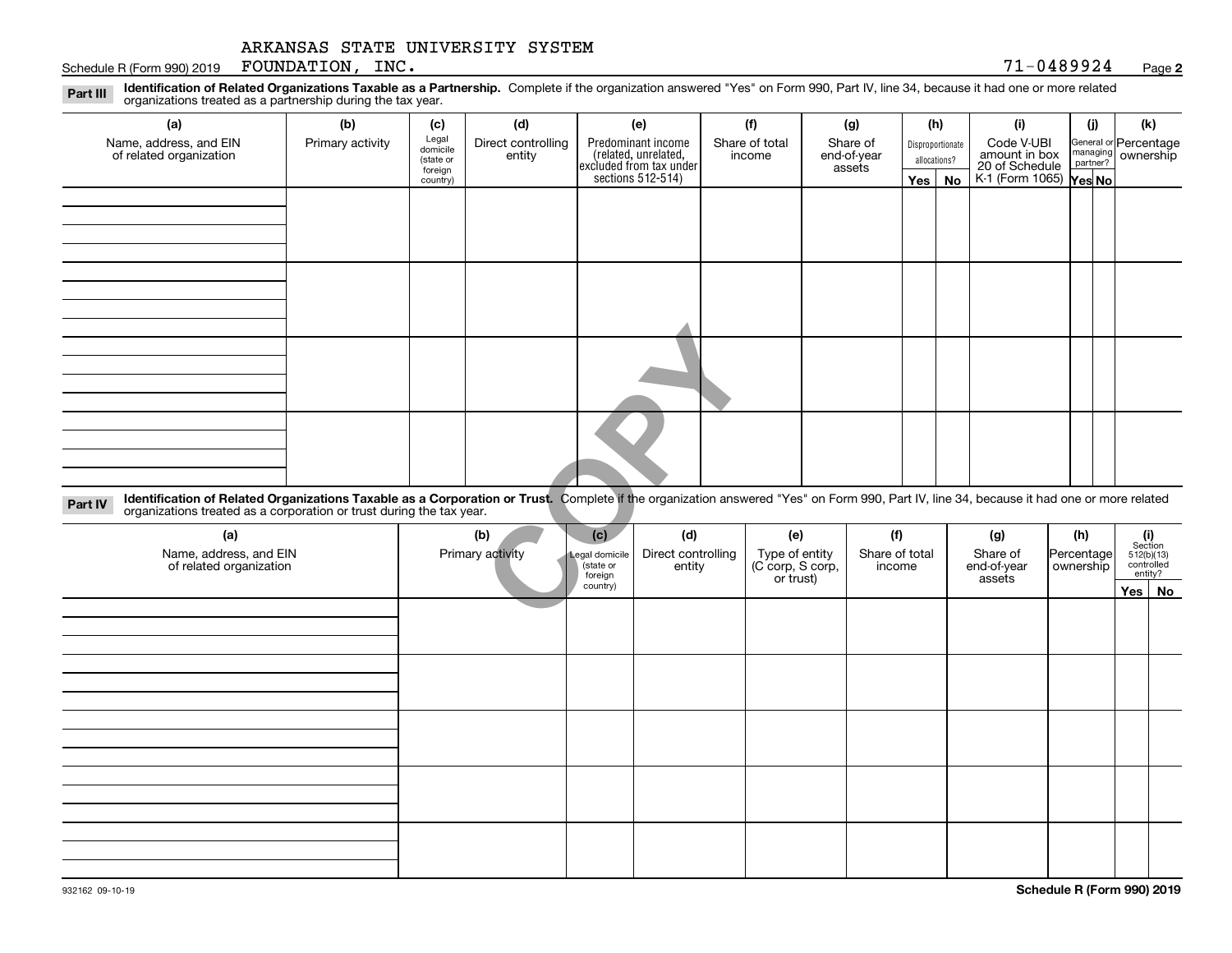Schedule R (Form 990) 2019 Page FOUNDATION, INC. 71-0489924

**Part V Transactions With Related Organizations. Complete if the organization answered "Yes" on Form 990, Part IV, line 34, 35b, or 36.<br>** 

|                                                                                                                                                                                                                                | Note: Complete line 1 if any entity is listed in Parts II, III, or IV of this schedule.                                                                                                                                        |                |  |             |  |  |  |
|--------------------------------------------------------------------------------------------------------------------------------------------------------------------------------------------------------------------------------|--------------------------------------------------------------------------------------------------------------------------------------------------------------------------------------------------------------------------------|----------------|--|-------------|--|--|--|
|                                                                                                                                                                                                                                | During the tax year, did the organization engage in any of the following transactions with one or more related organizations listed in Parts II-IV?                                                                            |                |  |             |  |  |  |
|                                                                                                                                                                                                                                |                                                                                                                                                                                                                                |                |  |             |  |  |  |
|                                                                                                                                                                                                                                |                                                                                                                                                                                                                                |                |  |             |  |  |  |
|                                                                                                                                                                                                                                | c Gift, grant, or capital contribution from related organization(s)                                                                                                                                                            |                |  |             |  |  |  |
|                                                                                                                                                                                                                                |                                                                                                                                                                                                                                |                |  |             |  |  |  |
|                                                                                                                                                                                                                                |                                                                                                                                                                                                                                | 1e             |  | X           |  |  |  |
|                                                                                                                                                                                                                                |                                                                                                                                                                                                                                |                |  |             |  |  |  |
|                                                                                                                                                                                                                                | Dividends from related organization(s) www.communically.communically.communically and an experimental contract or communication and an experimental control of the control of the control of the control of the control of the | 1f             |  | x           |  |  |  |
| a                                                                                                                                                                                                                              | Sale of assets to related organization(s) www.assettion.com/www.assettion.com/www.assettion.com/www.assettion.com/www.assettion.com/www.assettion.com/www.assettion.com/www.assettion.com/www.assettion.com/www.assettion.com/ | 1g             |  | $\mathbf X$ |  |  |  |
|                                                                                                                                                                                                                                | h Purchase of assets from related organization(s) manufactured and content to the content of the content of the content of the content of the content of the content of the content of the content of the content of the conte | 1 <sub>h</sub> |  | X           |  |  |  |
|                                                                                                                                                                                                                                | Exchange of assets with related organization(s) material content and content and content and content and content and content and content and content and content and content and content and content and content and content a | 1i.            |  | $\mathbf X$ |  |  |  |
|                                                                                                                                                                                                                                | Lease of facilities, equipment, or other assets to related organization(s) manufactured content to the manufactured content of facilities, equipment, or other assets to related organization(s) manufactured content and cont | 11             |  | $\mathbf x$ |  |  |  |
|                                                                                                                                                                                                                                |                                                                                                                                                                                                                                |                |  |             |  |  |  |
| k Lease of facilities, equipment, or other assets from related organization(s) manufactured and content to the content of the content of the content of the content of the content of the content of the content of the conten |                                                                                                                                                                                                                                |                |  |             |  |  |  |
| I Performance of services or membership or fundraising solicitations for related organization(s)                                                                                                                               |                                                                                                                                                                                                                                |                |  |             |  |  |  |
| m Performance of services or membership or fundraising solicitations by related organization(s)                                                                                                                                |                                                                                                                                                                                                                                |                |  |             |  |  |  |
|                                                                                                                                                                                                                                |                                                                                                                                                                                                                                |                |  |             |  |  |  |
| <b>o</b> Sharing of paid employees with related organization(s)                                                                                                                                                                |                                                                                                                                                                                                                                |                |  |             |  |  |  |
|                                                                                                                                                                                                                                |                                                                                                                                                                                                                                |                |  |             |  |  |  |
|                                                                                                                                                                                                                                |                                                                                                                                                                                                                                |                |  |             |  |  |  |
|                                                                                                                                                                                                                                | q Reimbursement paid by related organization(s) for expenses <b>manufactured and container and container and container</b><br>1q                                                                                               |                |  |             |  |  |  |
|                                                                                                                                                                                                                                |                                                                                                                                                                                                                                |                |  | X           |  |  |  |
|                                                                                                                                                                                                                                | r Other transfer of cash or property to related organization(s)<br>1r                                                                                                                                                          |                |  |             |  |  |  |
|                                                                                                                                                                                                                                | s Other transfer of cash or property from related organization(s)<br>1s                                                                                                                                                        |                |  |             |  |  |  |
|                                                                                                                                                                                                                                | If the answer to any of the above is "Yes," see the instructions for information on who must complete this line, including covered relationships and transaction thresholds.                                                   |                |  |             |  |  |  |
|                                                                                                                                                                                                                                | (b)<br>(d)<br>(a)<br>Name of related organization<br>(C)<br>Method of determining amount involved<br>Amount involved<br>Transaction<br>$type(a-s)$                                                                             |                |  |             |  |  |  |

| ivame or related organization                          | ransaction<br>type (a-s) | Amount Involved   | Method of determining amount involved |
|--------------------------------------------------------|--------------------------|-------------------|---------------------------------------|
| (1) ARKANSAS STATE UNIVERSITY - JONESBORO              | в                        | $2,070,294.$ CASH |                                       |
| (2) ARKANSAS STATE UNIVERSITY - BEEBE                  | в                        | 48,072. CASH      |                                       |
| (3) ARKANSAS STATE UNIVERSITY - MOUNTAIN HOME          | в                        | 292, 153. CASH    |                                       |
| (4) ARKANSAS STATE UNIVERSITY - NEWPORT                | в                        | 153,433. CASH     |                                       |
| ARKANSAS STATE UNIVERSITY ALUMNI<br>(5) ASSOCIATION    | B                        | 38,000. CASH      |                                       |
| ARKANSAS STATE UNIVERSITY RED WOLVES<br>(6) FOUNDATION | B                        | 58, 235. CASH     |                                       |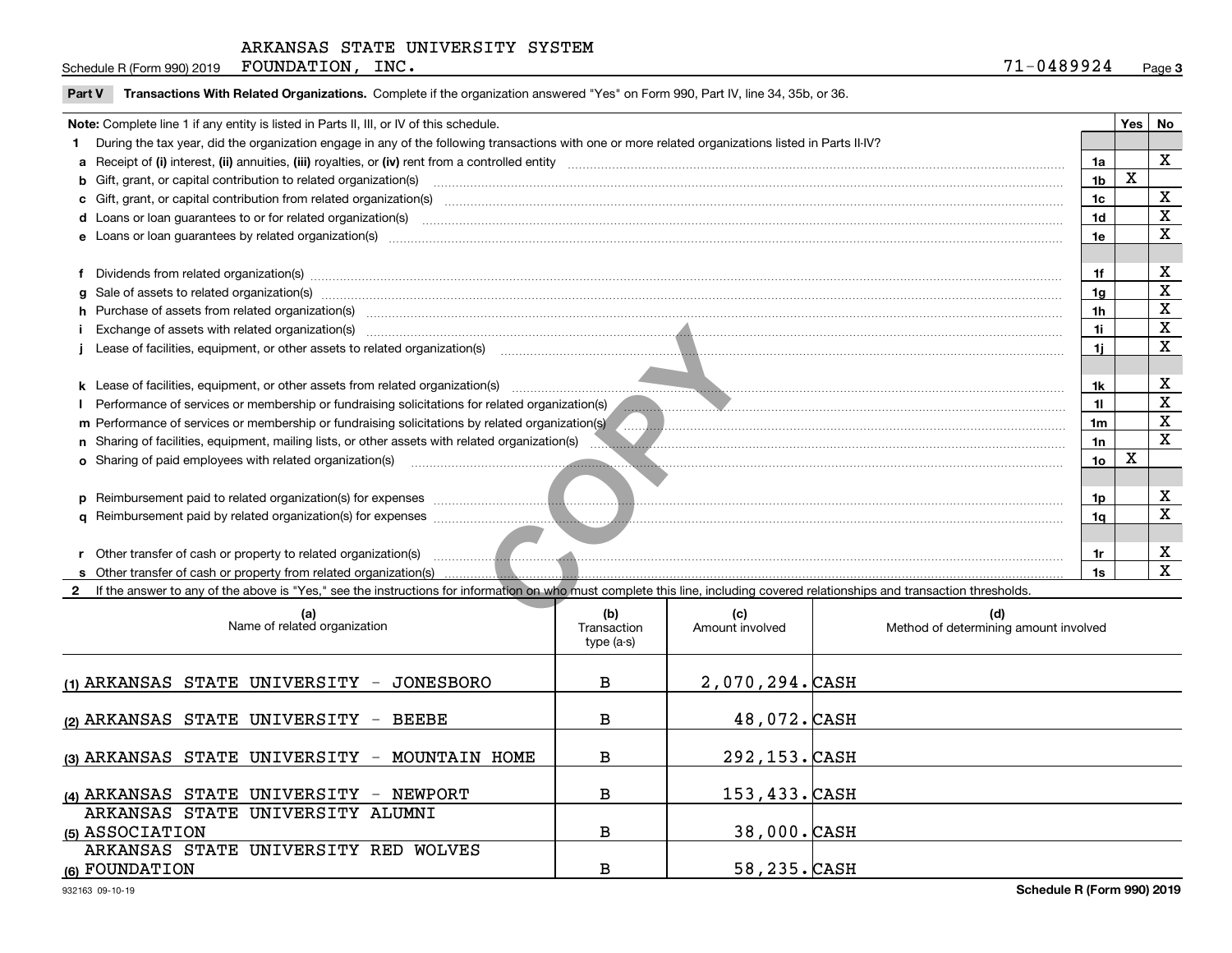Schedule R (Form 990)

FOUNDATION, INC. 71-0489924

**Part V Continuation of Transactions With Related Organizations**  (Schedule R (Form 990), Part V, line 2)

| (a)<br>Name of other organization                       | (b)<br>Transaction<br>type (a-s) | (c)<br>Amount involved | (d)<br>Method of determining<br>amount involved |
|---------------------------------------------------------|----------------------------------|------------------------|-------------------------------------------------|
| ARKANSAS STATE UNIVERSITY REAL ESTATE<br>(7) FOUNDATION | $\, {\bf B}$                     | 38,000. CASH           |                                                 |
| (8)                                                     |                                  |                        |                                                 |
| (9)                                                     |                                  |                        |                                                 |
| (10)                                                    |                                  |                        |                                                 |
| (11)                                                    |                                  |                        |                                                 |
| (12)<br><u> 1989 - Andrea Andrew Maria (h. 1989).</u>   |                                  |                        |                                                 |
| (13)<br><u> 1980 - Andrea Andrew Maria (h. 1980).</u>   |                                  |                        |                                                 |
| (14)                                                    |                                  |                        |                                                 |
| (15)                                                    |                                  |                        |                                                 |
| (16)                                                    |                                  |                        |                                                 |
| (17)<br><u> 1980 - Jan Barbara Barbara, maskin</u>      |                                  |                        |                                                 |
| (18)                                                    |                                  |                        |                                                 |
| (19)                                                    |                                  |                        |                                                 |
| (20)                                                    |                                  |                        |                                                 |
| (21)                                                    |                                  |                        |                                                 |
| (22)                                                    |                                  |                        |                                                 |
| (23)                                                    |                                  |                        |                                                 |
| (24)                                                    |                                  |                        |                                                 |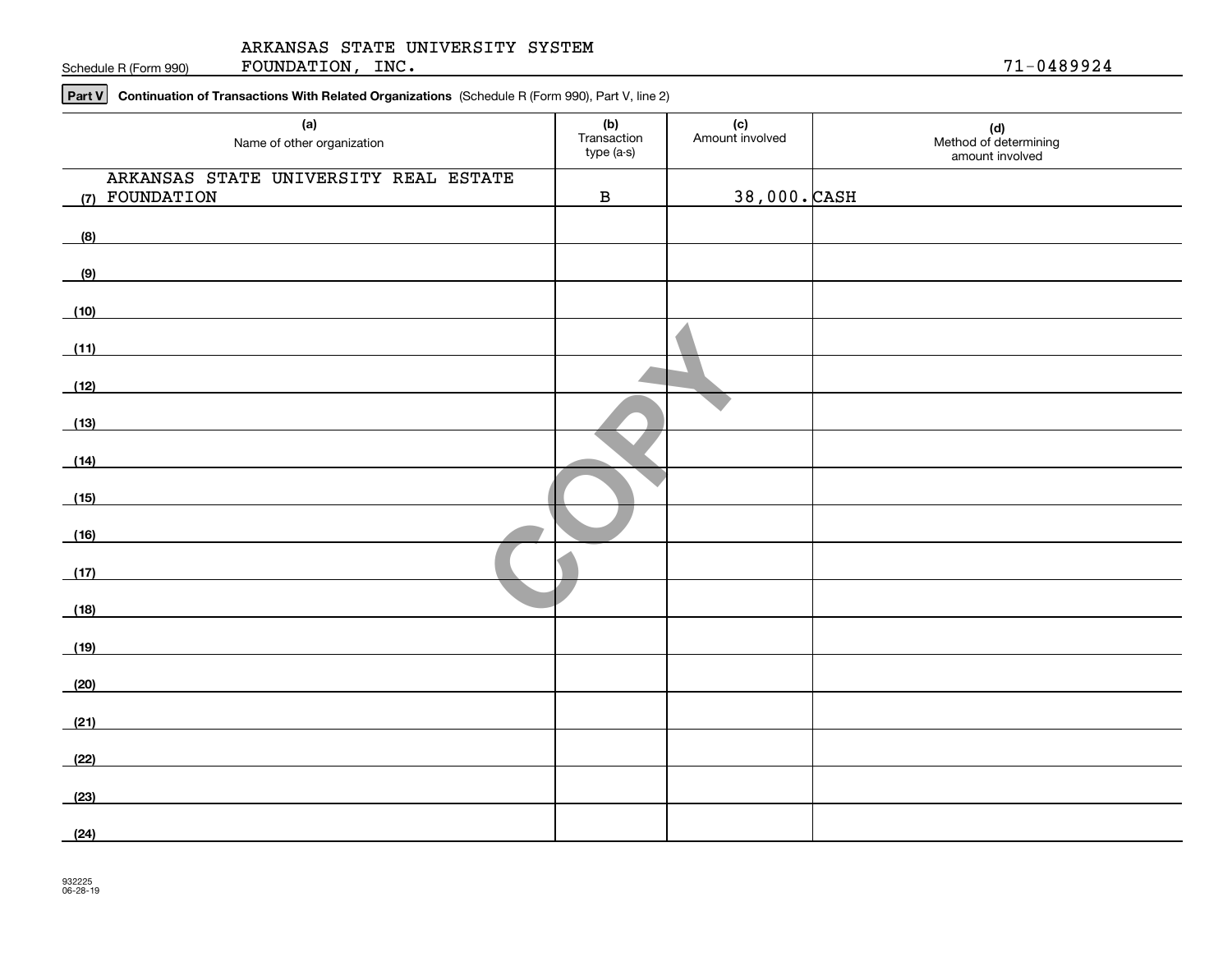Schedule R (Form 990) 2019 Page FOUNDATION, INC. 71-0489924

**Part VI Unrelated Organizations Taxable as a Partnership.**  Complete if the organization answered "Yes" on Form 990, Part IV, line 37.

Provide the following information for each entity taxed as a partnership through which the organization conducted more than five percent of its activities (measured by total assets or gross revenue) that was not a related organization. See instructions regarding exclusion for certain investment partnerships.

| ັ                      | ັ<br>ັ           |                   |                                                                                            |                                                                                               |          |             |                                  |                                                                                                  |        |                |
|------------------------|------------------|-------------------|--------------------------------------------------------------------------------------------|-----------------------------------------------------------------------------------------------|----------|-------------|----------------------------------|--------------------------------------------------------------------------------------------------|--------|----------------|
| (a)                    | (b)              | (c)               | (d)                                                                                        | $(e)$<br>Are all                                                                              | (f)      | (g)         | (h)                              | (i)                                                                                              | (i)    | $(\mathsf{k})$ |
| Name, address, and EIN | Primary activity | Legal domicile    | Predominant income<br>(related, unrelated,<br>excluded from tax under<br>sections 512-514) |                                                                                               | Share of | Share of    |                                  | Code V-UBI<br>amount in box 20 managing<br>of Schedule K-1<br>(Form 1065)<br>$\overline{Yes}$ No |        |                |
| of entity              |                  | (state or foreign |                                                                                            | $\begin{array}{c}\n\text{partners} & \text{sec.} \\ 501(c)(3) & \text{orgs.?} \\ \end{array}$ | total    | end-of-year | Disproportionate<br>allocations? |                                                                                                  |        |                |
|                        |                  |                   |                                                                                            |                                                                                               |          |             |                                  |                                                                                                  |        |                |
|                        |                  | country)          |                                                                                            | Yes No                                                                                        | income   | assets      | Yes No                           |                                                                                                  | Yes No |                |
|                        |                  |                   |                                                                                            |                                                                                               |          |             |                                  |                                                                                                  |        |                |
|                        |                  |                   |                                                                                            |                                                                                               |          |             |                                  |                                                                                                  |        |                |
|                        |                  |                   |                                                                                            |                                                                                               |          |             |                                  |                                                                                                  |        |                |
|                        |                  |                   |                                                                                            |                                                                                               |          |             |                                  |                                                                                                  |        |                |
|                        |                  |                   |                                                                                            |                                                                                               |          |             |                                  |                                                                                                  |        |                |
|                        |                  |                   |                                                                                            |                                                                                               |          |             |                                  |                                                                                                  |        |                |
|                        |                  |                   |                                                                                            |                                                                                               |          |             |                                  |                                                                                                  |        |                |
|                        |                  |                   |                                                                                            |                                                                                               |          |             |                                  |                                                                                                  |        |                |
|                        |                  |                   |                                                                                            |                                                                                               |          |             |                                  |                                                                                                  |        |                |
|                        |                  |                   |                                                                                            |                                                                                               |          |             |                                  |                                                                                                  |        |                |
|                        |                  |                   |                                                                                            |                                                                                               |          |             |                                  |                                                                                                  |        |                |
|                        |                  |                   |                                                                                            |                                                                                               |          |             |                                  |                                                                                                  |        |                |
|                        |                  |                   |                                                                                            |                                                                                               |          |             |                                  |                                                                                                  |        |                |
|                        |                  |                   |                                                                                            |                                                                                               |          |             |                                  |                                                                                                  |        |                |
|                        |                  |                   |                                                                                            |                                                                                               |          |             |                                  |                                                                                                  |        |                |
|                        |                  |                   |                                                                                            |                                                                                               |          |             |                                  |                                                                                                  |        |                |
|                        |                  |                   |                                                                                            |                                                                                               |          |             |                                  |                                                                                                  |        |                |
|                        |                  |                   |                                                                                            |                                                                                               |          |             |                                  |                                                                                                  |        |                |
|                        |                  |                   |                                                                                            |                                                                                               |          |             |                                  |                                                                                                  |        |                |
|                        |                  |                   |                                                                                            |                                                                                               |          |             |                                  |                                                                                                  |        |                |
|                        |                  |                   |                                                                                            |                                                                                               |          |             |                                  |                                                                                                  |        |                |
|                        |                  |                   |                                                                                            |                                                                                               |          |             |                                  |                                                                                                  |        |                |
|                        |                  |                   |                                                                                            |                                                                                               |          |             |                                  |                                                                                                  |        |                |
|                        |                  |                   |                                                                                            |                                                                                               |          |             |                                  |                                                                                                  |        |                |
|                        |                  |                   |                                                                                            |                                                                                               |          |             |                                  |                                                                                                  |        |                |
|                        |                  |                   |                                                                                            |                                                                                               |          |             |                                  |                                                                                                  |        |                |
|                        |                  |                   |                                                                                            |                                                                                               |          |             |                                  |                                                                                                  |        |                |
|                        |                  |                   |                                                                                            |                                                                                               |          |             |                                  |                                                                                                  |        |                |
|                        |                  |                   |                                                                                            |                                                                                               |          |             |                                  |                                                                                                  |        |                |
|                        |                  |                   |                                                                                            |                                                                                               |          |             |                                  |                                                                                                  |        |                |
|                        |                  |                   |                                                                                            |                                                                                               |          |             |                                  |                                                                                                  |        |                |
|                        |                  |                   |                                                                                            |                                                                                               |          |             |                                  |                                                                                                  |        |                |
|                        |                  |                   |                                                                                            |                                                                                               |          |             |                                  |                                                                                                  |        |                |
|                        |                  |                   |                                                                                            |                                                                                               |          |             |                                  |                                                                                                  |        |                |
|                        |                  |                   |                                                                                            |                                                                                               |          |             |                                  |                                                                                                  |        |                |
|                        |                  |                   |                                                                                            |                                                                                               |          |             |                                  |                                                                                                  |        |                |
|                        |                  |                   |                                                                                            |                                                                                               |          |             |                                  |                                                                                                  |        |                |
|                        |                  |                   |                                                                                            |                                                                                               |          |             |                                  |                                                                                                  |        |                |
|                        |                  |                   |                                                                                            |                                                                                               |          |             |                                  |                                                                                                  |        |                |
|                        |                  |                   |                                                                                            |                                                                                               |          |             |                                  |                                                                                                  |        |                |
|                        |                  |                   |                                                                                            |                                                                                               |          |             |                                  |                                                                                                  |        |                |
|                        |                  |                   |                                                                                            |                                                                                               |          |             |                                  |                                                                                                  |        |                |
|                        |                  |                   |                                                                                            |                                                                                               |          |             |                                  |                                                                                                  |        |                |

**Schedule R (Form 990) 2019**